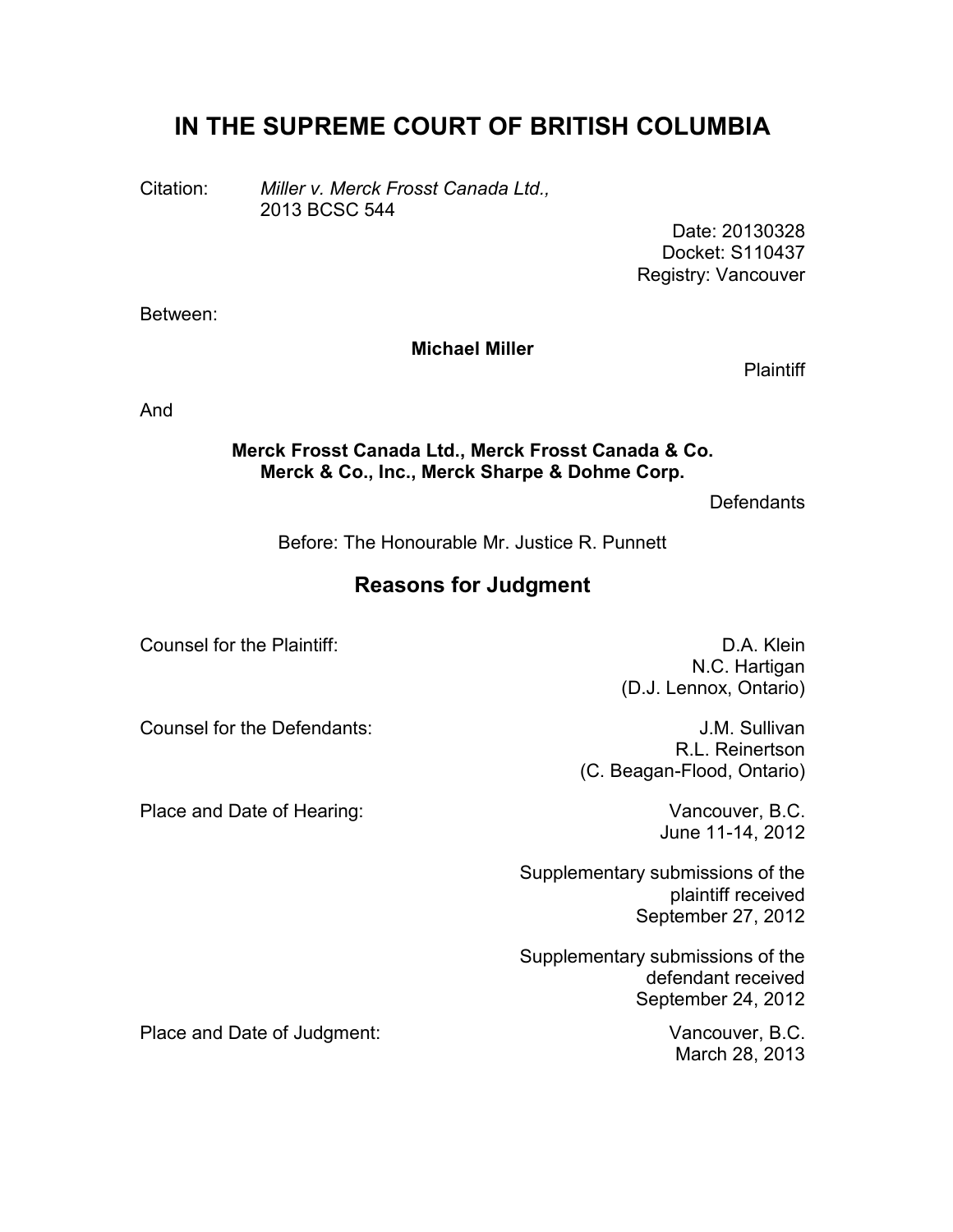[1] The plaintiff, Michael Miller, applies to certify this action as a class proceeding pursuant to s.4 of the *Class Proceedings Act*, R.S.B.C. 1996, c.50 (the "*CPA*") and to be appointed as representative plaintiff pursuant to s. 2 of the *CPA.* The defendants oppose certification. In doing so they raise numerous challenges to the plaintiff's application.

[2] The action concerns the prescription drugs marketed under the trade names Propecia and Proscar. The active drug in each is finasteride. The defendants are the drug's inventors and also manufacture, market and distribute it. Proscar is sold for the treatment of prostate problems including benign prostatic hyperplasia and the prevention of urologic events. Propecia is sold for the treatment of male pattern baldness, also known as androgenic alopecia.

[3] The plaintiff alleges that the defendants were negligent in failing to warn Canadian men of the risk that sexual dysfunction may persist after discontinuation of treatment with either Propecia or Proscar.

[4] The plaintiff also alleges the defendants are in breach of the *Business Practices and Consumer Protection Act,* S.B.C. 2004, c.2 (the "*BPCPA*") for failing to "disclose that some men may experience persistent and serious symptoms of sexual dysfunction, and in making statements that any side effects experienced would go away after discontinuing use …".

[5] Although the two products are approved for and marketed for specific and quite different purposes, in May 2008 the 25-year-old plaintiff Michael Miller obtained from his physician a prescription for Proscar for treatment of hair loss. That is, Proscar, the drug for treatment of prostate problems, was prescribed by his physician for male pattern baldness because it was cheaper for the plaintiff to purchase the 5 mg Proscar tablet and then use a drug splitter to divide it into four 1.25 mg pieces than it was to purchase the 1 mg Propecia tablets for hair loss.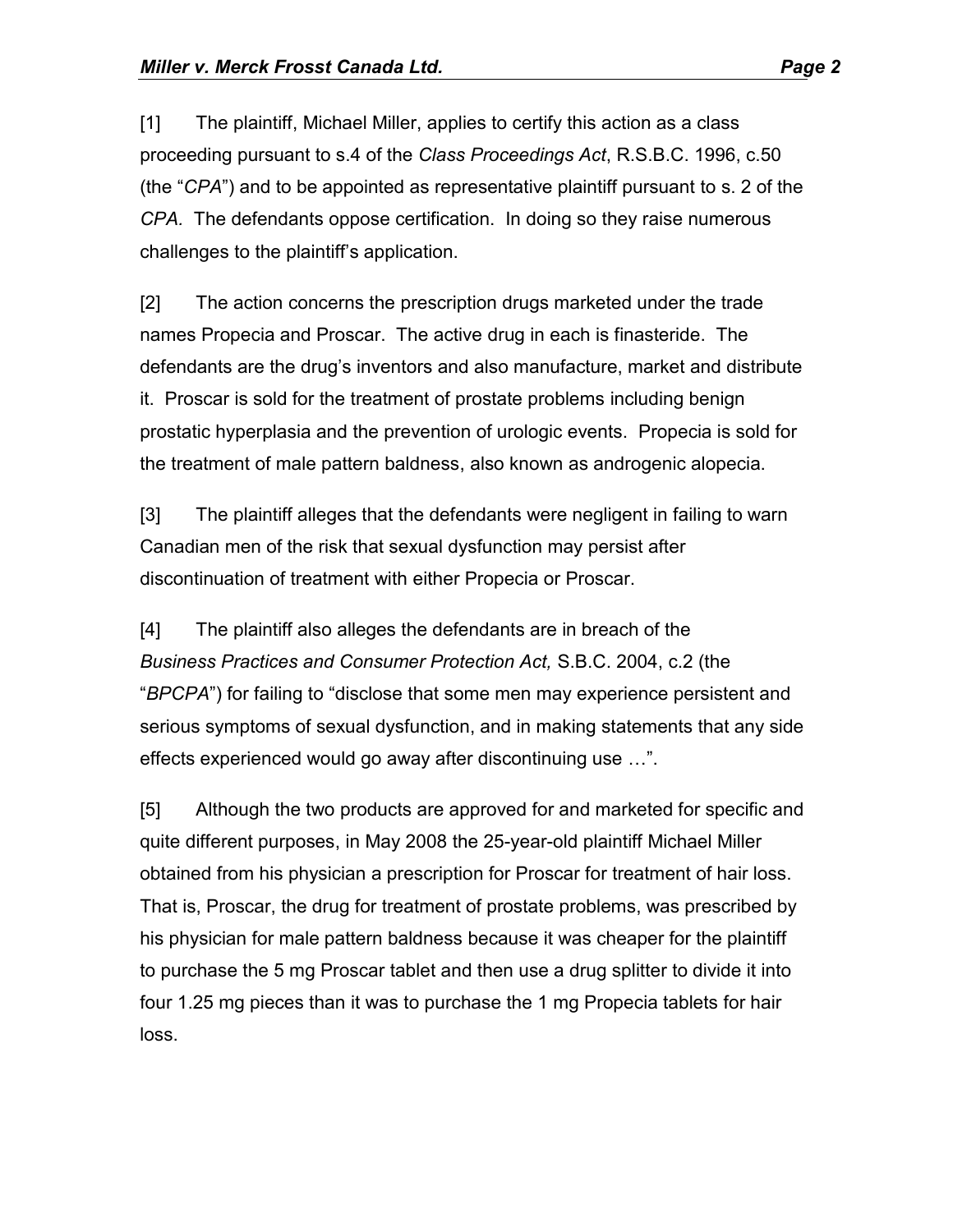[6] The defendants were required to publish a product monograph with respect to each of Proscar and Propecia. Such monographs are approved by Health Canada. The product monographs provide information respecting the drugs and their use. As new information becomes available they are updated.

### **Proscar**

[7] The Proscar product monograph approved by Health Canada on April 27, 2007 was the product monograph in effect between May 21, 2008 and January 31, 2009, the period during which the plaintiff alleges he used Proscar. The April 2007 product monograph for Proscar expressly references erectile dysfunction, decreased libido and ejaculation disorder. In part it reads as follows:

35. …

#### **Clinical Trial Adverse Drug Reactions**

In PLESS, 1524 patients treated with PROSCAR® 5 mg daily and 1516 patients treated with placebo were evaluated for safety over a period of 4 years. 4.9% (74 patients) were discontinued from treatment due to side effects associated with PROSCAR® compared with 3.3% (50 patients) treated with placebo. 3.7% (57 patients) treated with PROSCAR® and 2.1% (32 patients) treated with placebo discontinued therapy as a result of side effects related to sexual function, which were the most frequently reported side effects.

Table 1 presents the only clinical adverse reactions considered possibly, probably or definitely drug related by the investigator, for which the incidence on PROSCAR® was **>** 1% and greater than placebo over the 4 years of the study. In years 2-4 of the study, there was no significant difference between treatment groups in the incidences of impotence, decreased libido and ejaculation disorder.

… [Emphasis added]

[8] Health Canada also approved the wording of the "Consumer Information" package insert for Proscar. The package insert in the form approved in April 2007 for the product monograph says this: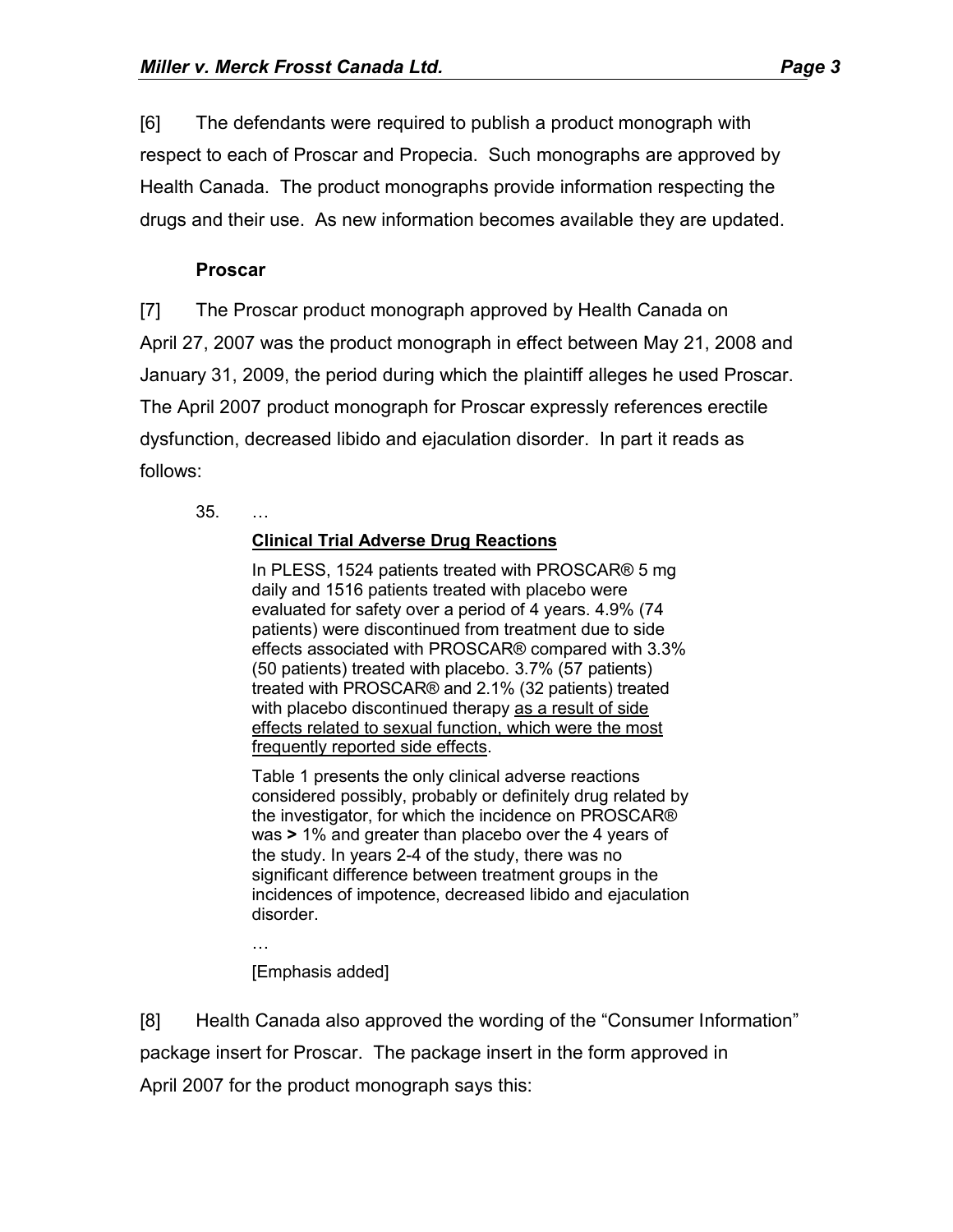36. …

#### **SIDE EFFECTS AND WHAT TO DO ABOUT THEM**

PROSCAR® is generally well tolerated in men.

You should discuss side effects with your physician before taking PROSCAR® and any time you think you are having a side effect.

Like any medicine, PROSCAR® may have unintended or undesirable effects, so-called side effects. These are uncommon and do not affect most men. Side effects due to PROSCAR® may include impotence (an inability to have an erection) or less desire to have sex. Some men may have changes or problems with ejaculation, such as a decrease in the amount of semen released during sex. This decrease in the amount of semen does not appear to interfere with normal sexual function. In some cases, these side effects disappeared while the patient continued to take PROSCAR®. If symptoms persisted, they usually resolved on discontinuing PROSCAR®.

In addition, some men may have breast swelling and/or tenderness. Some men have also reported allergic reactions such as rash, itching, hives and swelling of the lips and face; and testicular pain. You should promptly report to your physician any changes in your breasts such as lumps, pain or nipple discharge.

Notify your physician about any illness which may develop during your treatment with PROSCAR® and about any new prescription or non-prescription medication you may take. If you require medical help for other reasons, inform the attending physician that you are taking PROSCAR®. [Emphasis added.]

…

[9] The Proscar product monograph and consumer information insert therefore warned of a risk of sexual dysfunction that "usually" (i.e. not always) resolved upon discontinuing use.

[10] Approximately one month after using Proscar the plaintiff alleges he experienced a diminished sex-drive. Over the ensuing months, he became completely disinterested in sexual activity and was unable to maintain an erection. On January 31, 2009 the plaintiff stopped taking Proscar expecting that these alleged side effects would disappear. To date, the plaintiff continues to experience symptoms of sexual dysfunction.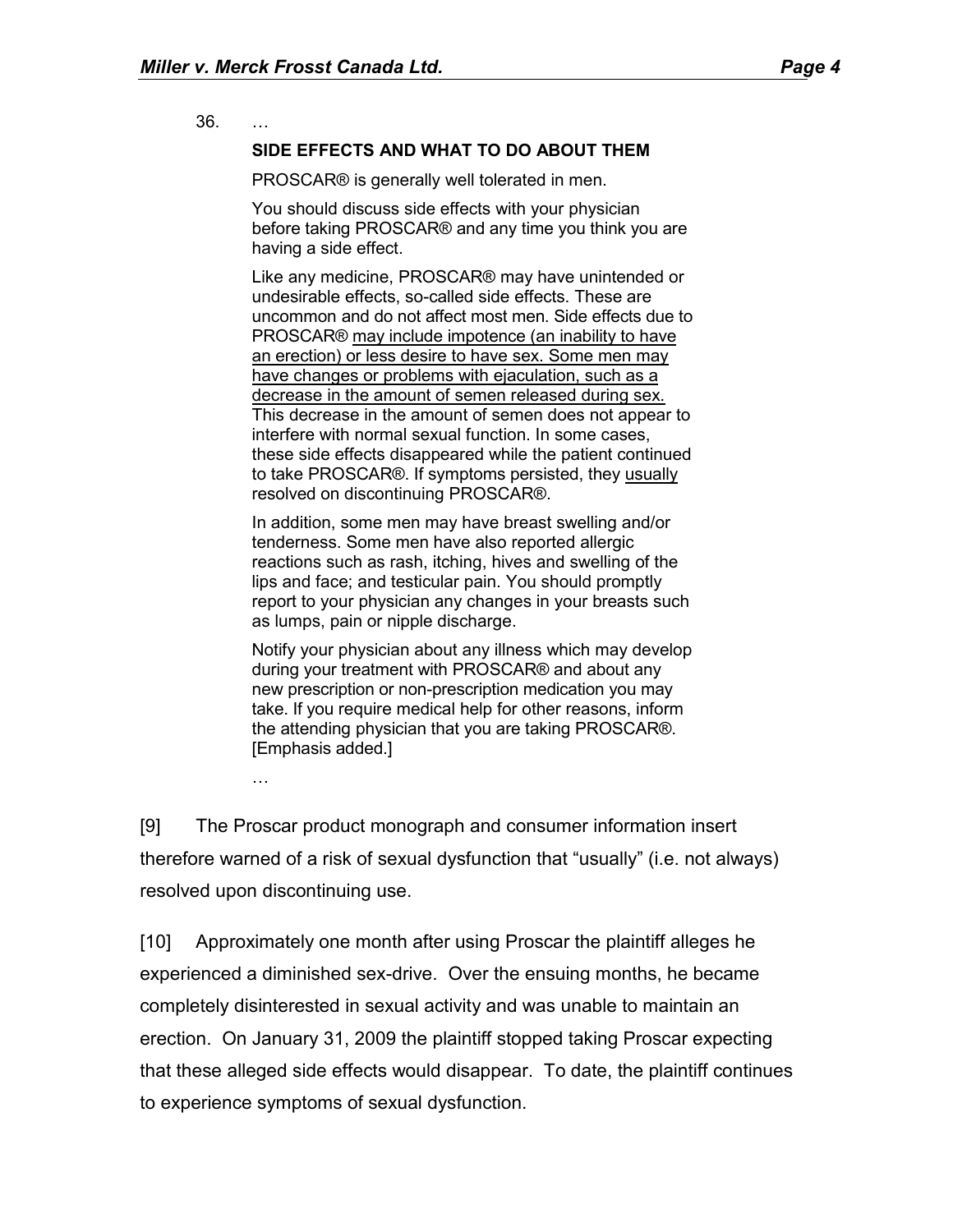[11] The certification as a class action in this instance however is not limited to the uses of Proscar, the medication used by the plaintiff. The plaintiff seeks as well to represent those who took Propecia, the medication actually marketed for treatment of male pattern baldness.

# **Propecia**

[12] As Propecia is marketed as a different prescription medication from Proscar its approval by Health Canada and its monographs and consumer information inserts are specific to it and differ from those for Proscar.

[13] It was approved for sale in Canada in 1998. The package insert approved by Health Canada as of July 2006, which was the version in effect during the period of time that the plaintiff alleges he used Proscar, says this:

48. …

# **SIDE EFFECTS AND WHAT TO DO ABOUT THEM**

Like any medicine, PROPECIA® may have unintended or undesirable effects, so-called side effects. These are uncommon and do not affect most men.

Only a small number of men may experience less desire to have sex and/or difficulty in achieving an erection. An even smaller number may have a decrease in the amount of semen released during sex (this does not appear to interfere with normal sexual function). In clinical studies, these side effects disappeared in men who stopped taking PROPECIA® and in most men (58%) who continued treatment.

In general use, the following have been reported infrequently: allergic reactions including rash, itching, hives, and swelling of the lips and face; problems with ejaculation; breast tenderness and enlargement; and testicular pain.

Tell your physician or pharmacist promptly about these or any other unusual symptoms. … [Emphasis added]

…

[14] The plaintiff asserts that the defendants were aware of the long-term side effects and that the warnings given in Canada were inadequate. He refers to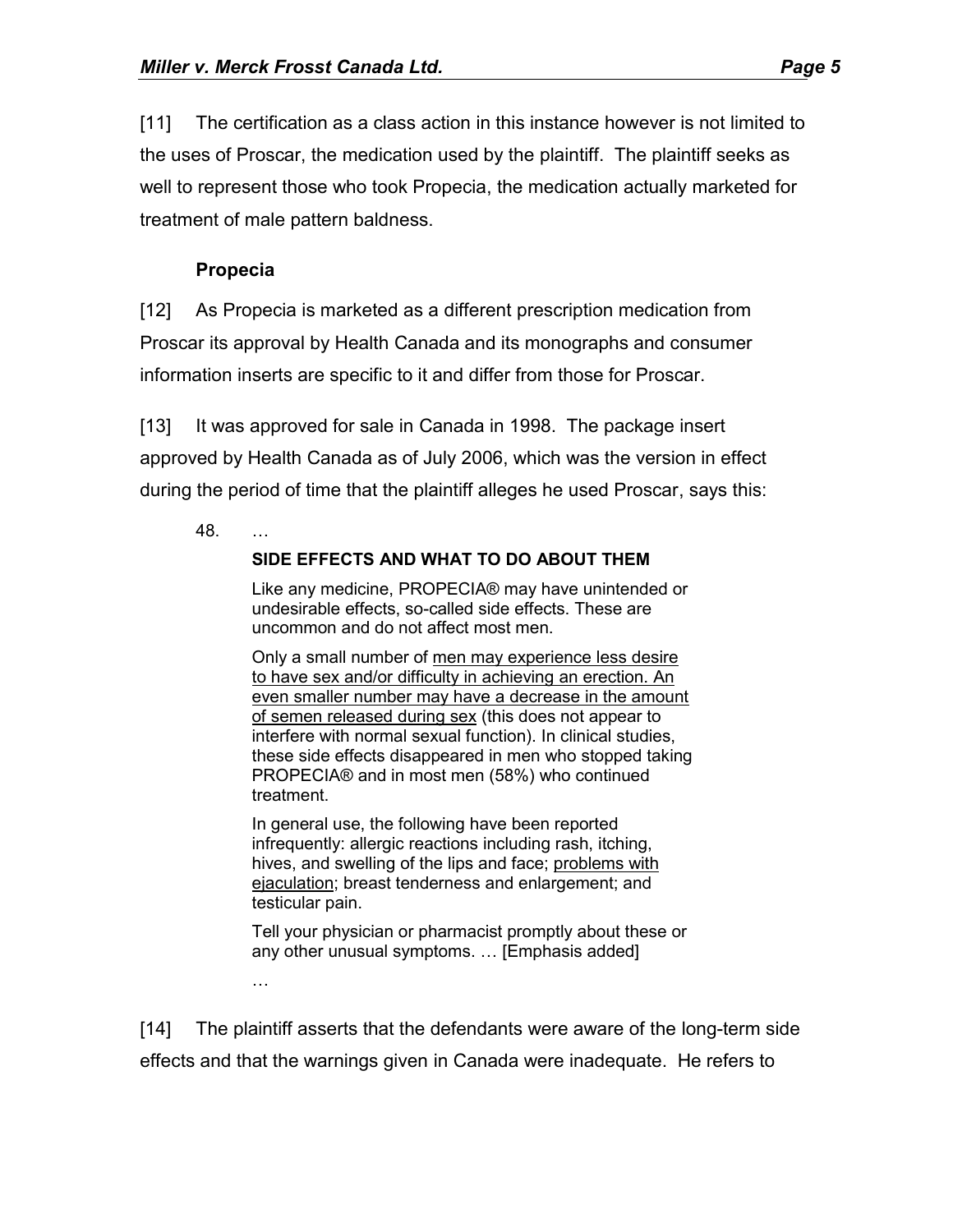product monographs and warnings given in other countries in support of his position.

[15] In April 2007 the Swedish Medical Products Agency requested that Merck include a warning in the Swedish version of the Propecia product monograph regarding the possibility of persistent erectile dysfunction continuing after discontinuation of use of the drug. In 2008 Merck agreed to do so and included the following language in the "Undesirable Effects" section of the Swedish product monograph:

3. …

*Persistence of erectile dysfunction after discontinuation of treatment with PROPECIA has been reported in postmarketing use.*

[16] Similar changes were then made to the Propecia product monographs in a number of European countries and the United States.

[17] Until November 18, 2011, the Canadian product monograph for Propecia included warnings in respect of decreased libido, erectile dysfunction, and ejaculation disorder. The product monograph also stated "[r]esolution of these adverse reactions occurred in men who discontinued therapy with Propecia and in most who continued therapy." It was not until November 18, 2011 that the product monograph for Propecia was updated in Canada to warn of the possibility that sexual dysfunction could persist after discontinuation of treatment.

[18] The plaintiff treats Proscar and Propecia as the same medication: finasteride. It is not disputed that finasteride is the active ingredient in both Proscar and Propecia. What differs however, in addition to their respective dosages, are the approval process for each, the testing of each, the product monographs for each and the purpose of each.

[19] The plaintiff in treating Proscar and Propecia as simply variants in quantity of finasteride argues that they are the same drug. While that is true I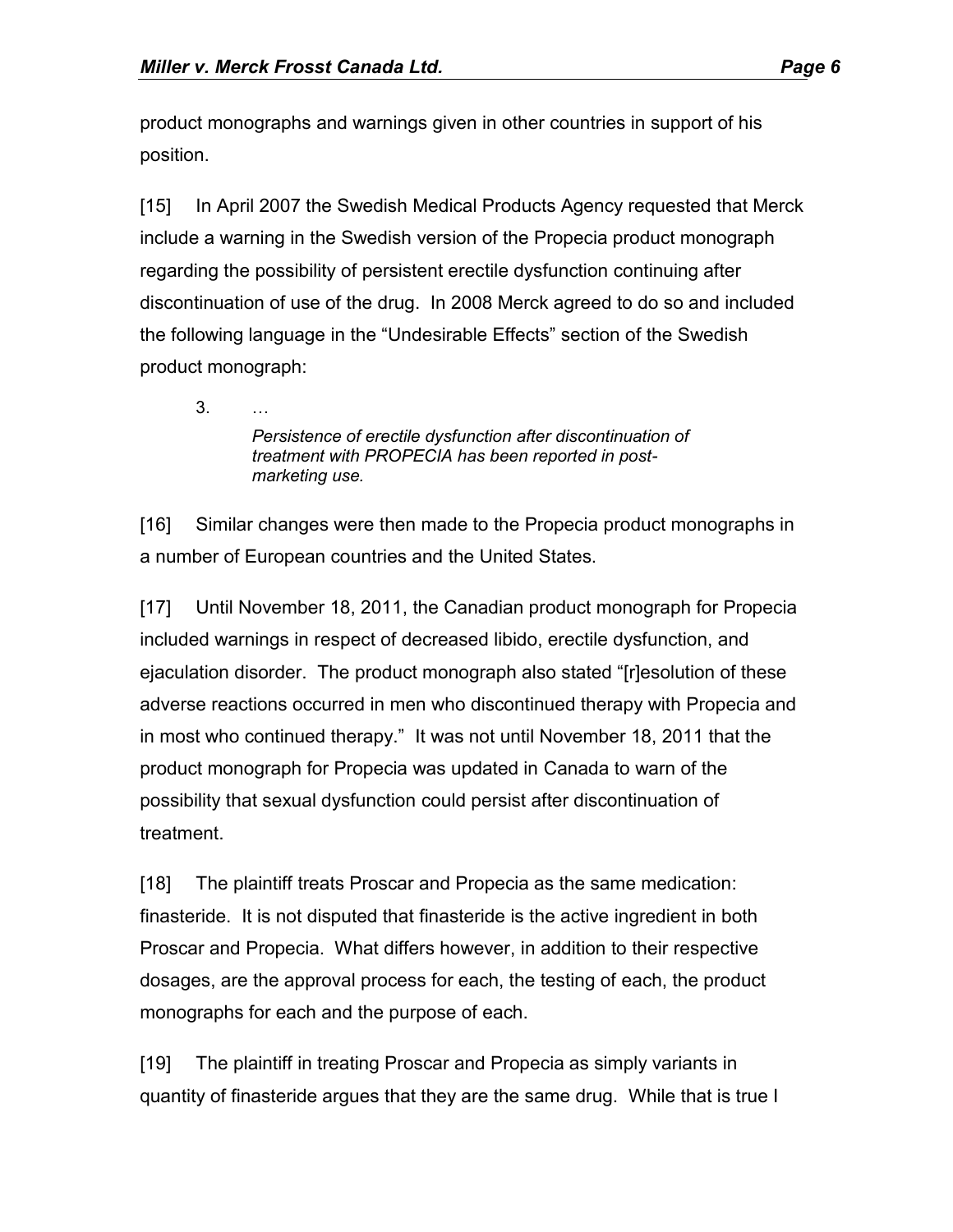am not satisfied that the situation is necessarily that simple as it ignores that they were manufactured, approved and marketed as two separate drugs. The plaintiff submits that even the defendants have treated the two as one and the same given they provided data respecting Proscar to Health Canada in support of their application concerning Propecia.

[20] As the defendants point out the users of the drug include those who take 5 mg for prostate issues, users who take 1 mg Propecia for male pattern baldness and others who take Proscar and divide it.

#### **Plaintiff's Evidence**

[21] In his affidavit filed in support of the certification application the plaintiff states that he took Proscar and divided it into four pieces because it was cheaper than purchasing Propecia. He states that he had reviewed Merck's website respecting the use of Propecia before taking the Proscar and that after about a month of taking the drug he felt different, specifically that he became completely disinterested in sexual activity. The symptoms of sexual dysfunction increased over the following months. He adverted to various sexual difficulties as well as feelings of anxiety and upset. He asserts that he believed that these changes were due to the side effects of the Proscar and he again reviewed the Merck website respecting Propecia in order to obtain information respecting the drug's side effects. As the website stated sexual side effects would resolve either with continued use or after cessation of taking the drug he continued to take the drug. He then became aware of websites where users alleged sexual dysfunction did not go away after use of Propecia and he as a result ceased taking Proscar.

[22] He does not say that he reviewed the Proscar website or the Proscar product monographs or inserts despite the fact that it was Proscar that he consumed.

[23] The plaintiff also filed an affidavit from Alicyn Cumming, an administrative assistant at his counsel's office, sworn on July 12, 2011. Ms. Cumming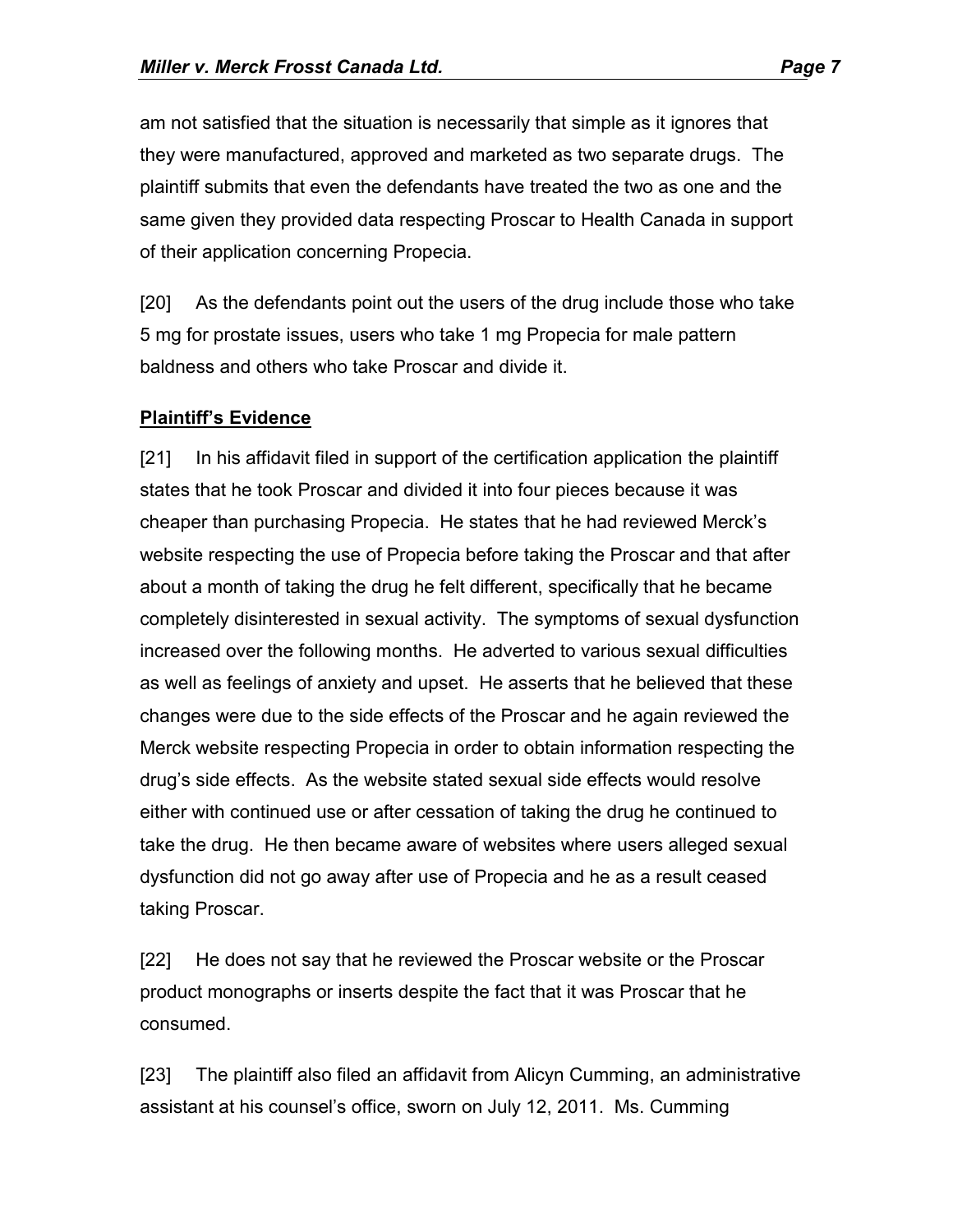appended to her affidavit various product monographs and articles. She also swore that she had been advised by a lawyer in the plaintiff's law firm that the lawyer had been contacted by 170 Canadian men who had advised that they wished to participate in a claim for damages arising from personal injury due to the use of Propecia and/or Proscar. Thirty-nine of them are from B.C.

[24] An affidavit of Ms. Wong, a paralegal in the plaintiff counsel's firm, sworn October 14, 2011, was also filed. Ms. Wong attached searches of Health Canada's Drug Product Database and swore that the number of men in B.C. who had contacted the plaintiff's law firm had grown to 44 all except for one of whom had started taking "the drug" before February 1, 2010 (the date generic finasteride became available); 32 of the 44 reported having stopped taking the drug before that date. She does not give the source of this information nor which drug the men referred to.

[25] The second affidavit of Ms. Wong, sworn March 16, 2012, asserts 281 men in Canada of whom 55 are from B.C. had now contacted the plaintiff's counsel's law firm. Again, no source is given nor which drug is referred to.

[26] In Ms. Wong's final affidavit, sworn May 11, 2012, she clarifies that those men who called had asserted that they suffered from personal injury from ingesting finasteride; specifically, that they suffered from sexual dysfunction as alleged in para. 2 of the amended notice of claim. She then confirms that of the 55 men from B.C., 40 of them reported one or more side effects of sexual dysfunction that persisted after discontinuation of Propecia or Proscar. She also attached a copy of the Propecia product monograph for the US that was revised in April 2012 to refer to sexual dysfunction and depression continuing after discontinuation of treatment.

[27] Dr. Wright, a Professor in the Department of Anaesthesiology, Pharmacology & Therapeutics and the Department of Medicine, at the University of British Columbia, filed two affidavits on behalf of the plaintiff, sworn July 11, 2011 and March 16, 2012, respectively.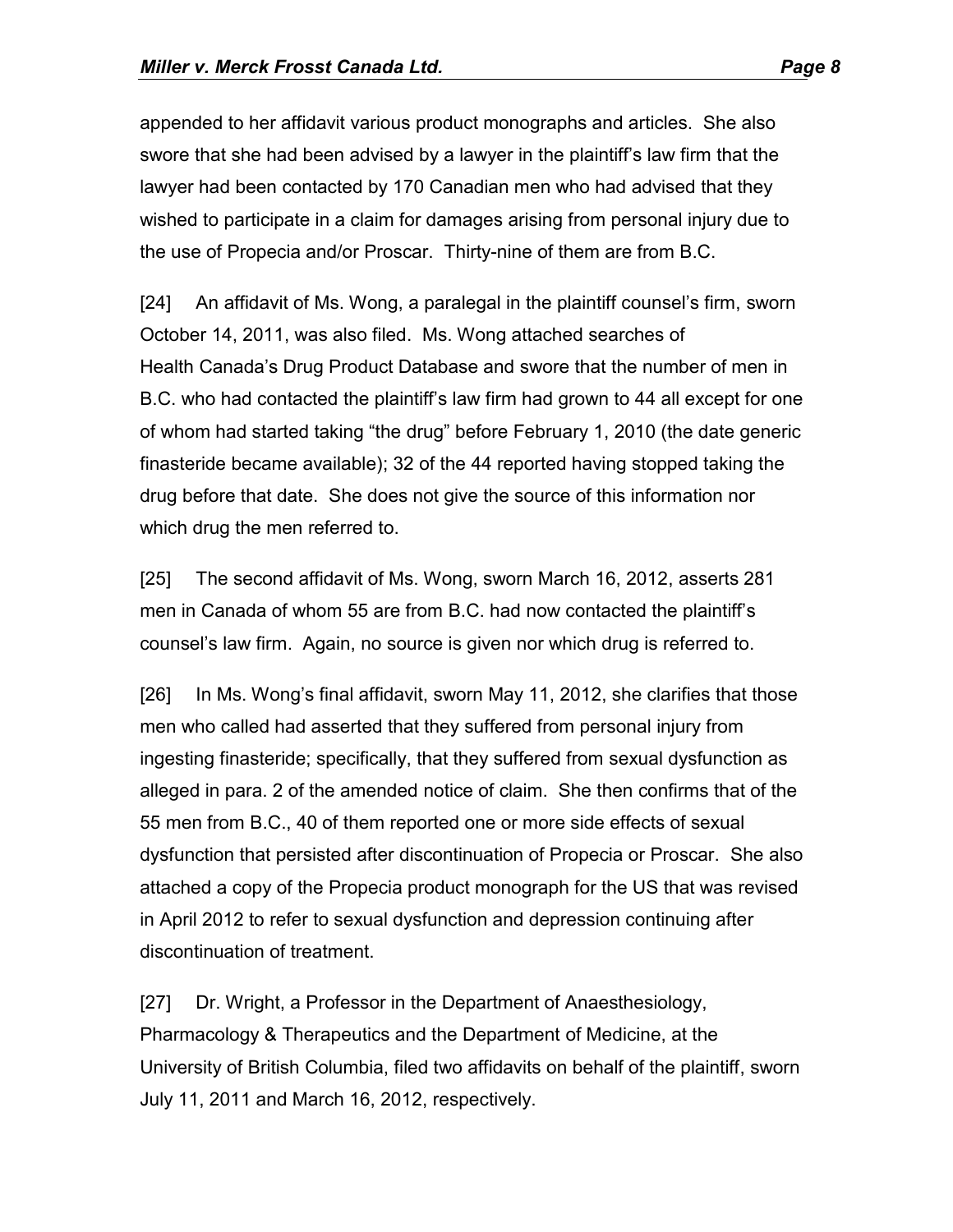[28] In his July 11, 2011 affidavit Dr. Wright attaches as exhibits his written report as well as copies of the documents he refers to in that report. He states that other than the higher dose of finasteride in Proscar that Proscar and Propecia are identical and have the same contraindications and the same mechanism of action. He also states that the adverse reactions are the same for both drugs.

[29] He describes the mechanism of action of finasteride as follows:

9. Propecia is a Type II alpha-reductase inhibitor. It acts by competitively inhibiting Type II alpha-reductase, an intracellular enzyme that converts testosterone to dihydrotestosterone (DHT) and results in significant decreases in serum and tissue DHT concentrations. DHT has an androgenic potency that is about 5 times as much as testosterone.

[30] His report then addresses issues of adverse reactions to the drugs and comments about the lack of long term-controlled trials of finasteride. It also comments on Merck's knowledge and failure to warn. The admissibility of these latter assertions are challenged by the defendants. I will address them later in these reasons.

[31] Dr. Wright's March 16 affidavit responds to the affidavits filed by the defendants. The most significant comment of Dr. Wright relates to his opinion respecting biological plausibility:

… In fact given the mechanism of action of finasteride to inhibit the production of dihydrotestosterone, it is not only biologically plausible but expected that sexual side effects would occur. Given the complexity and vulnerability of sexual function in man, including libido, erections and ejaculation, it is, in my opinion, biologically plausible that in some of the men who experience sexual dysfunction while taking finasteride, the sexual dysfunction would be persistent. … [Emphasis added]

[32] I will address this affidavit, as well as the other affidavits filed by both parties, later in these reasons. Generally the defendants challenge the affidavits of Dr. Wright, Alicyn Cumming and Deborah Wong as containing inadmissible hearsay. Their admissibility will be addressed as the requirements of s. 4 of the *CPA* are considered.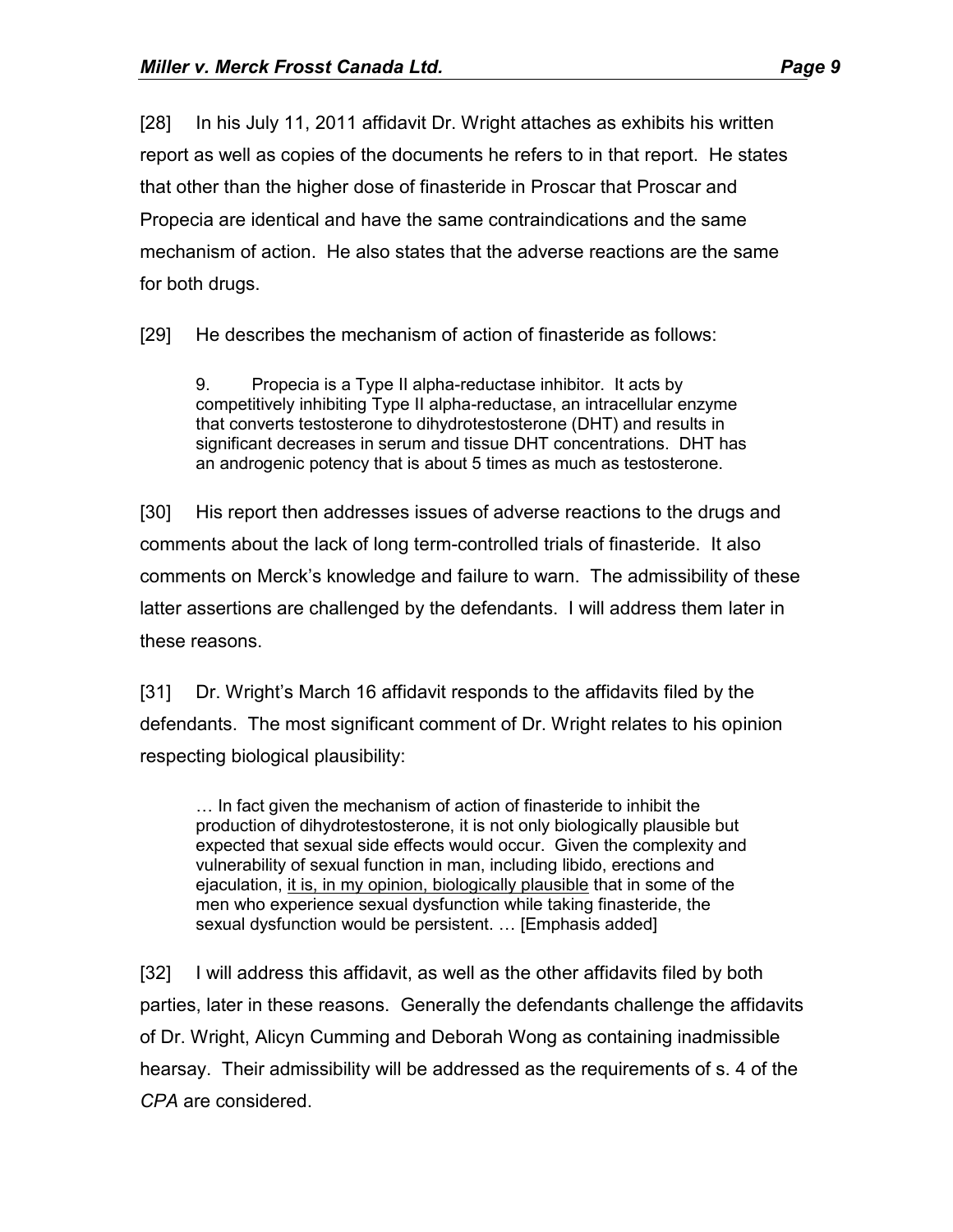#### **Defendants' Evidence**

[33] The defendants rely on affidavit material from: Mohamed Shakeel Bhatti, a pharmacist; Dr. Stacy Elliott, a physician and the Medical Manager of the B.C. Centre for Sexual Medicine; Dr. Sheldon L. Goldenberg C.M., O.B.C., M.D., F.R.C.S.(C) Professor and Head, Department of Urologic Sciences, University of British Columbia; Dr. Keith D. Kaufman, M.D., the Vice president, Project Leadership and Management, Diabetes and Endocrinology for Merck, Sharpe, and Dohme Corp; Dr. Lynn Stothers, M.D., Professor of Urological Sciences, University of British Columbia and Sandra Lee Wainwright, the Director of Regulatory Affairs at Merck Canada Inc.

[34] Mr. Bhatti provides evidence on the information provided by pharmacies to their customers and addresses the need for pharmacological information concerning the plaintiff.

[35] Dr. Elliott addresses sexual function, the myriad of causes of male dysfunction and the high level of complexity of any assessment of the causes of sexual dysfunction.

[36] Dr. Kaufman was the lead scientist responsible for the clinical development of Propecia and states he is familiar as well with the clinical development and post-marketing experience of Proscar. He addresses the approval process for any new drug including clinical studies and meeting the requirements of the U.S. Food and Drug Administration ("USFDA"). He confirms that the active ingredient of both Proscar and Propecia is finasteride and that the side effects reported by users of Propecia include decreased libido, erectile dysfunction and ejaculation disorder. He states: "[r]esolution of these drugrelated adverse experiences occurred in men who discontinued therapy with Propecia® and in most who continued therapy." He qualifies this statement however by noting that the side effects reported cannot be taken to confirm that a causal relationship exists. This is because the USFDA does not require proof of a causal relationship between a product and an adverse event.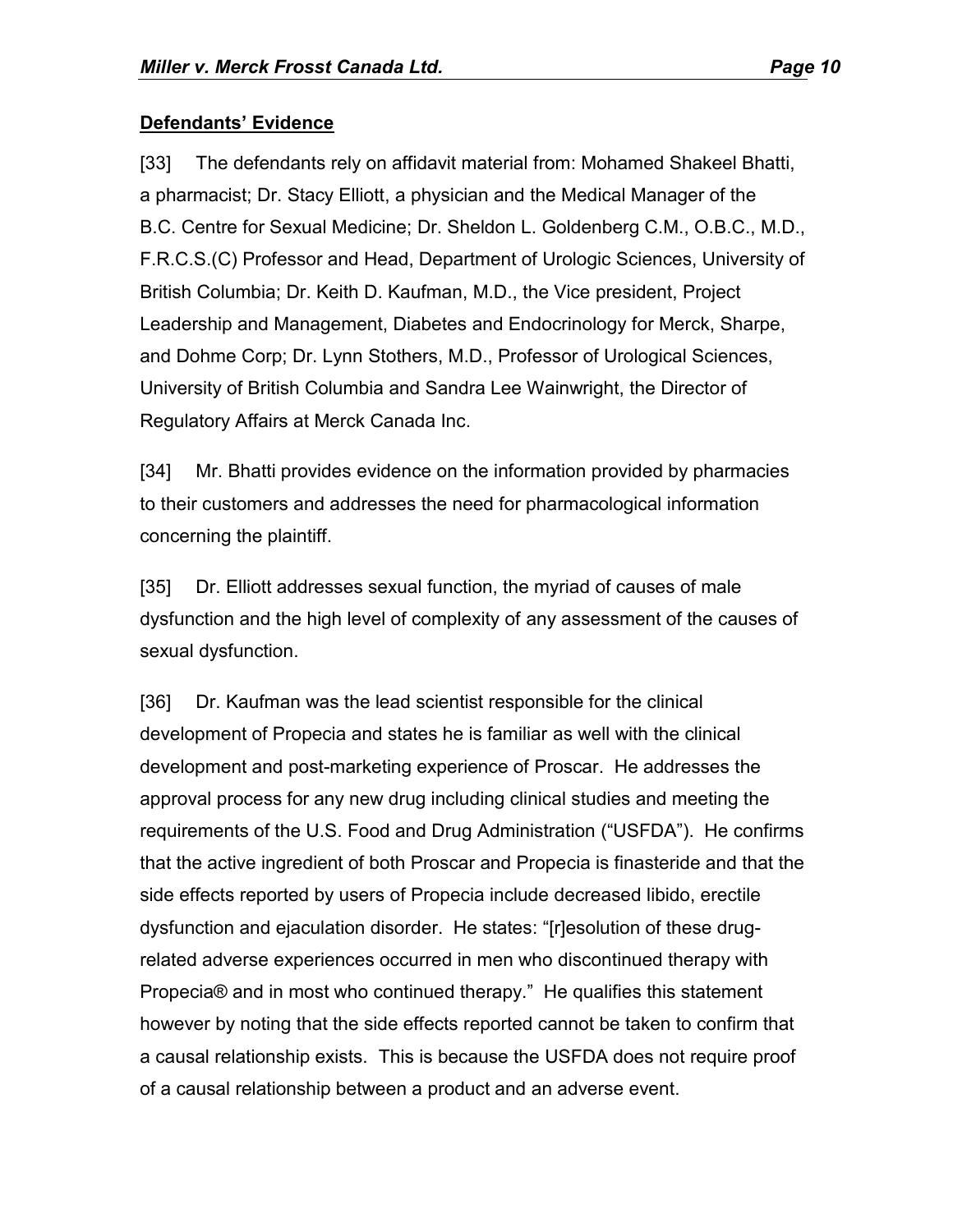[37] Dr. Goldenberg addresses what a plausible biological mechanism of action is and how it would be proven by the expert medical community, the mechanism of action of finasteride, whether a plausible biological mechanism of action has been identified linking persistent sexual dysfunction with the use of finasteride, and finally whether the expert material relied on by Dr. Wright identifies such a mechanism.

[38] Dr. Stothers addresses the issue of causation in medical science and factors contributing to it and whether the materials relied on by Dr. Wright identify a plausible biological mechanism of action linking persistent sexual dysfunction with the use of finasteride.

[39] Sandra Wainwright provides in her affidavit detailed information respecting the approval process for the drugs, the testing done and the results of the drug study process.

# **Requirements for Certification**

[40] Part 2(4) *CPA* addresses the requirements for certification:

4 (1) The court must certify a proceeding as a class proceeding on an application under section 2 or 3 if all of the following requirements are met:

- (a) the pleadings disclose a cause of action;
- (b) there is an identifiable class of 2 or more persons;
- (c) the claims of the class members raise common issues, whether or not those common issues predominate over issues affecting only individual members;
- (d) a class proceeding would be the preferable procedure for the fair and efficient resolution of the common issues;
- (e) there is a representative plaintiff who:
	- (i) would fairly and adequately represent the interests of the class,
	- (ii) has produced a plan for the proceeding that sets out a workable method of advancing the proceeding on behalf of the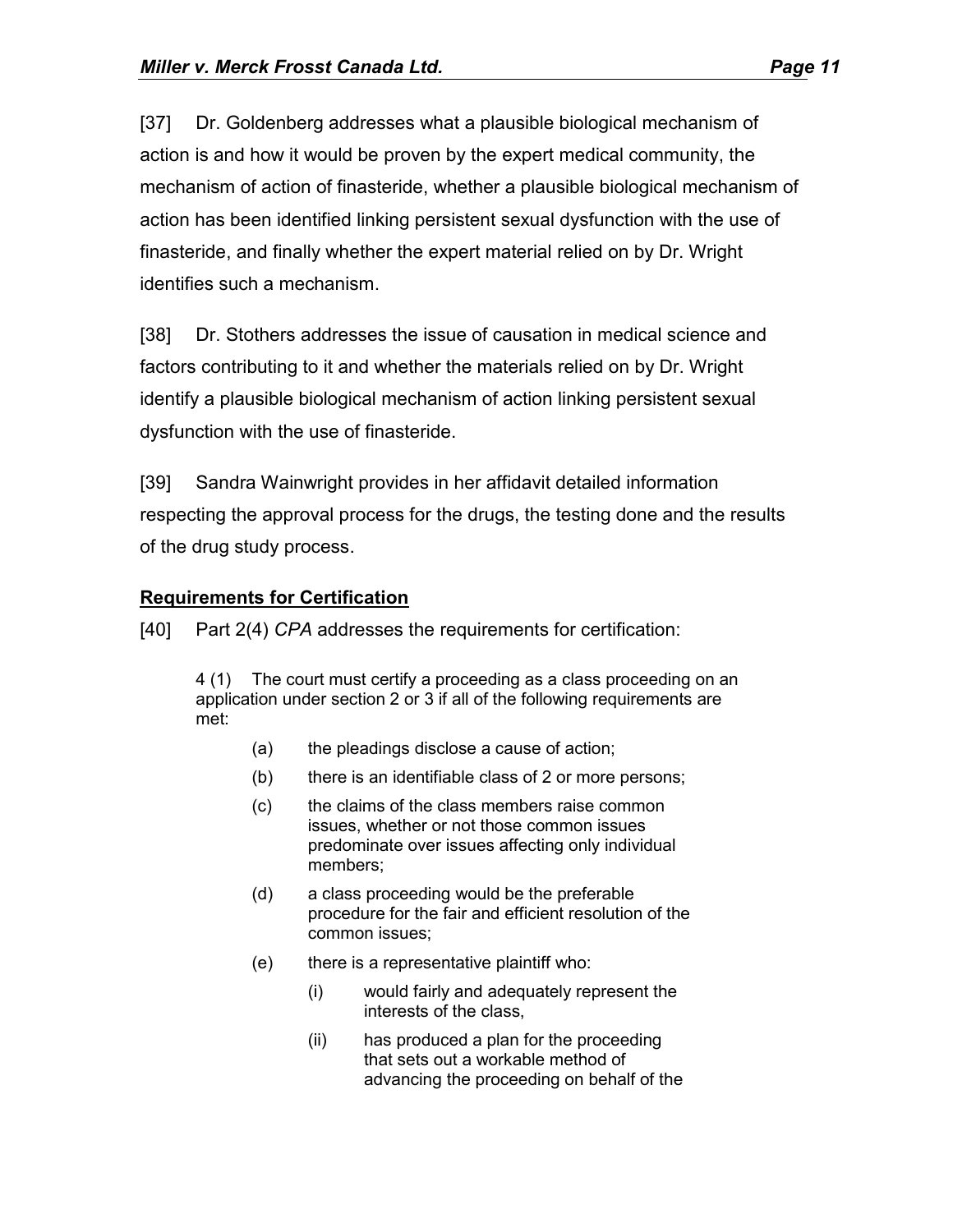class and of notifying class members of the proceeding, and

(iii) does not have, on the common issues, an interest that is in conflict with the interests of other class members.

(2) In determining whether a class proceeding would be the preferable procedure for the fair and efficient resolution of the common issues, the court must consider all relevant matters including the following:

- (a) whether questions of fact or law common to the members of the class predominate over any questions affecting only individual members;
- (b) whether a significant number of the members of the class have a valid interest in individually controlling the prosecution of separate actions;
- (c) whether the class proceeding would involve claims that are or have been the subject of any other proceedings;
- (d) whether other means of resolving the claims are less practical or less efficient;
- (e) whether the administration of the class proceeding would create greater difficulties than those likely to be experienced if relief were sought by other means.

[41] The plaintiff bears the onus of establishing that the action satisfies the requirements set out in s. 4 (*Hollick v. Toronto (City)*, [2001], 3 S.C.R. 158). Section 4(1) is mandatory. If the case meets the requirements set out in subparagraphs (a) through (e), then it *must* be certified as a class proceeding (*Wakelam v. Johnson & Johnson*, 2011 BCSC 1765 at para. 41).

#### **Gatekeeper Function of the Court**

[42] In B.C., an action cannot move forward as a class proceeding until it is certified for class treatment by the court. Although the evidentiary threshold for meeting the statutory criteria of s. 4 is low, the court must exercise a gatekeeper function.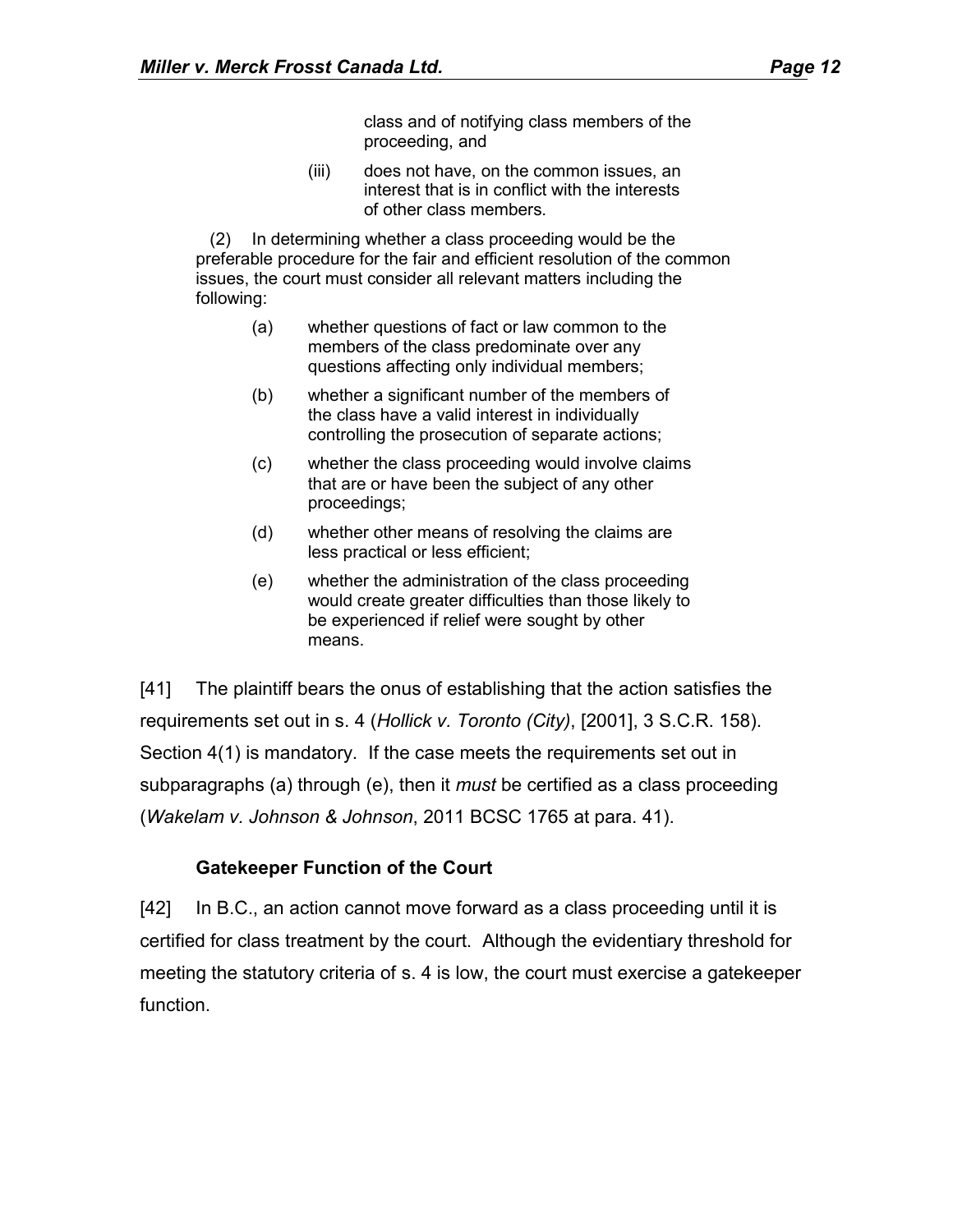[43] Certification is a procedural step. The issue at the certification stage is whether the proceeding is appropriately prosecuted as a class proceeding. It is not a preliminary merits test (*Hollick*).

[44] The purpose of evidence on a certification motion has been described in a number of ways. In *Martin v. Astrazeneca Pharmaceuticals PLC,* 2012 ONSC 2744, Horkins J. states at para. 21 that "[e]vidence explains the background to the action. A certification motion is not the time "to resolve conflicts in the evidence or to engage in finely calibrated assessments of evidentiary weight": *Cloud v. Canada (Attorney General)*, [2004] O.J. No. 4924 at para. 50 (C.A.) (*"Cloud"*)."

[45] The burden on the plaintiff is only to adduce evidence to show some "basis in fact" to meet the requirements of s. 4(1) of the *CPA*. Evidence introduced by the defendant is relevant only to show that there is no basis in fact for the plaintiff's assertions. It is only to that extent that it is to be used to assess the merits of the claim (*Lambert v. Guidant Corporation* (2009) 72 C.P.C. (6th) 120 (Ont. S.C.J.)). As explained by Cullity J. in *Heward v. Eli Lilly & Co.* (2007), 39 C.P.C. (6th) 153, 154 A.C.W.S. (3d) 1020 (Ont. S.C.J.) at para. 13:

[13] ... All of this evidence is directly relevant to the merits of the litigation, and, of course, it is admissible on this motion -- and has been considered -- only to the limited extent that it may serve to rebut the plaintiffs' attempts to demonstrate the minimal basis of fact required to establish each of the requirements in section 5(1)(b) through 5(1)(e) of the CPA. I have found it … helpful to the extent that it bears on the commonality, or lack of commonality, of the proposed common issues; the extent to which any issues that are common would advance the proceedings; the extent to which a class proceeding would be manageable and efficient; and, generally, whether such a proceeding would accord with, and advance, the objectives of the CPA and be preferable to other methods of resolving the plaintiffs' claims. [Emphasis added]

[46] The requirement to show "some basis in fact" for the certification requirements has been explained in a number of decisions. It is a step beyond establishing the existence of a cause of action based on the pleadings alone.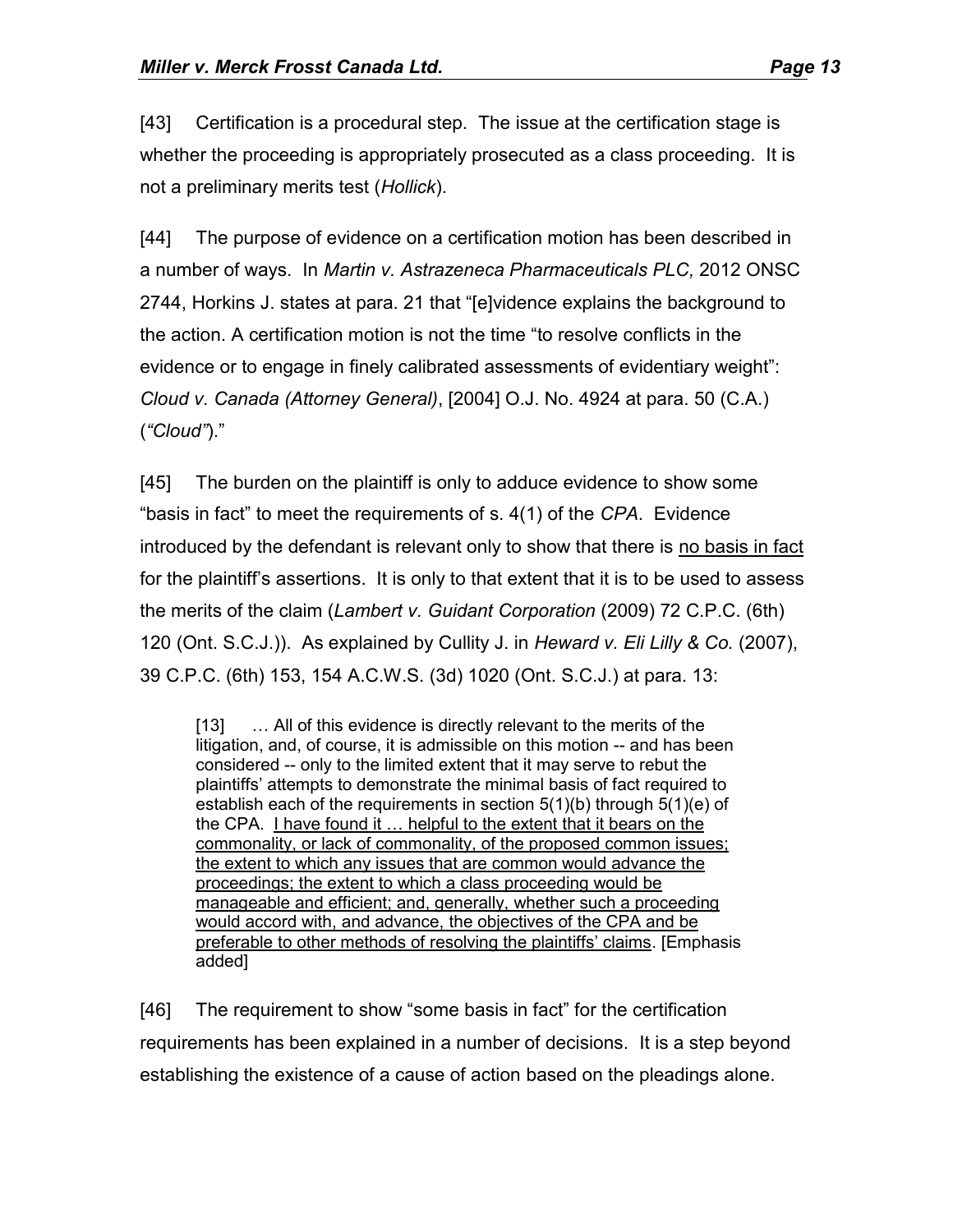[47] In *Dow Chemical Company v. Ring, Sr*., 2010 NLCA 20, the Newfoundland and Labrador Court of Appeal described it as follows:

[14] When, in **Hollick**, the Supreme Court established "some basis in fact" as the evidentiary threshold it was signalling a lesser standard of proof than that required for the determination of the merits of the claim. This position is consistent with the fact that at the certification stage the court is dealing with procedural issues, not substantive ones: **Bisaillon v. Concordia University**, 2006 SCC 19, [2006] 1 S.C.R. 666, para. 17. The fact that opposing parties may also provide evidence does not lead to the conclusion that the standard of proof must be the balance of probabilities. The Trial Division judge was correct when he stated that the evidentiary threshold for certification applications was "some basis in fact."

[48] In *Tiboni v. Merck Frost Canada Ltd*. (2008), 295 D.L.R. (4th) 32,

60 C.P.C. (6th) 65 (Ont. S.C.J.), Cullity J. said this:

[50] In the six volumes that constitute the defendants' responding motion record, an enormous amount of information and medical and scientific literature is provided. …

[51] All of this evidence is helpful for the purpose of explaining the factors that will bear on the issues at a trial and, to that extent, it provides context for the issues that arise on certification. Although defendants' counsel took care, and exercised some skill, in relating the evidence to the issues on certification, inevitably its relevance to the merits of the plaintiff's claims -- irrelevant at this stage -- was not entirely absent from their submissions. In particular, I note that, in determining whether there are common issues for the purpose of certification, the inquiry is not the same as that into the existence of genuine issues for trial as required on motions for summary judgment. Such motions test the merits of a plaintiff's case.

[52] It was established in *Hollick v. City of Toronto*, [2001] 3 S.C.R. 158 that only a minimum factual basis needs to be established by evidence for the existence of common issues. Once provided, the question whether the defendants could obtain summary judgment by providing additional conflicting evidence that demonstrates that there are no genuine issues for trial will not arise and evidence directed at the question is irrelevant and inadmissible. If this were not correct, every opposed certification motion would be likely to involve, in effect, the same test of the merits as on a motion for summary judgment, and the evidential burden on plaintiffs would be increased enormously.

[53] It follows that, when, as here, the defendants' deliver affidavit evidence that is relevant only to the merits of the plaintiffs' claims -- as, for example, expert opinion that Merck's scientific study and testing of Vioxx was "rigorous", that Merck did everything a responsible company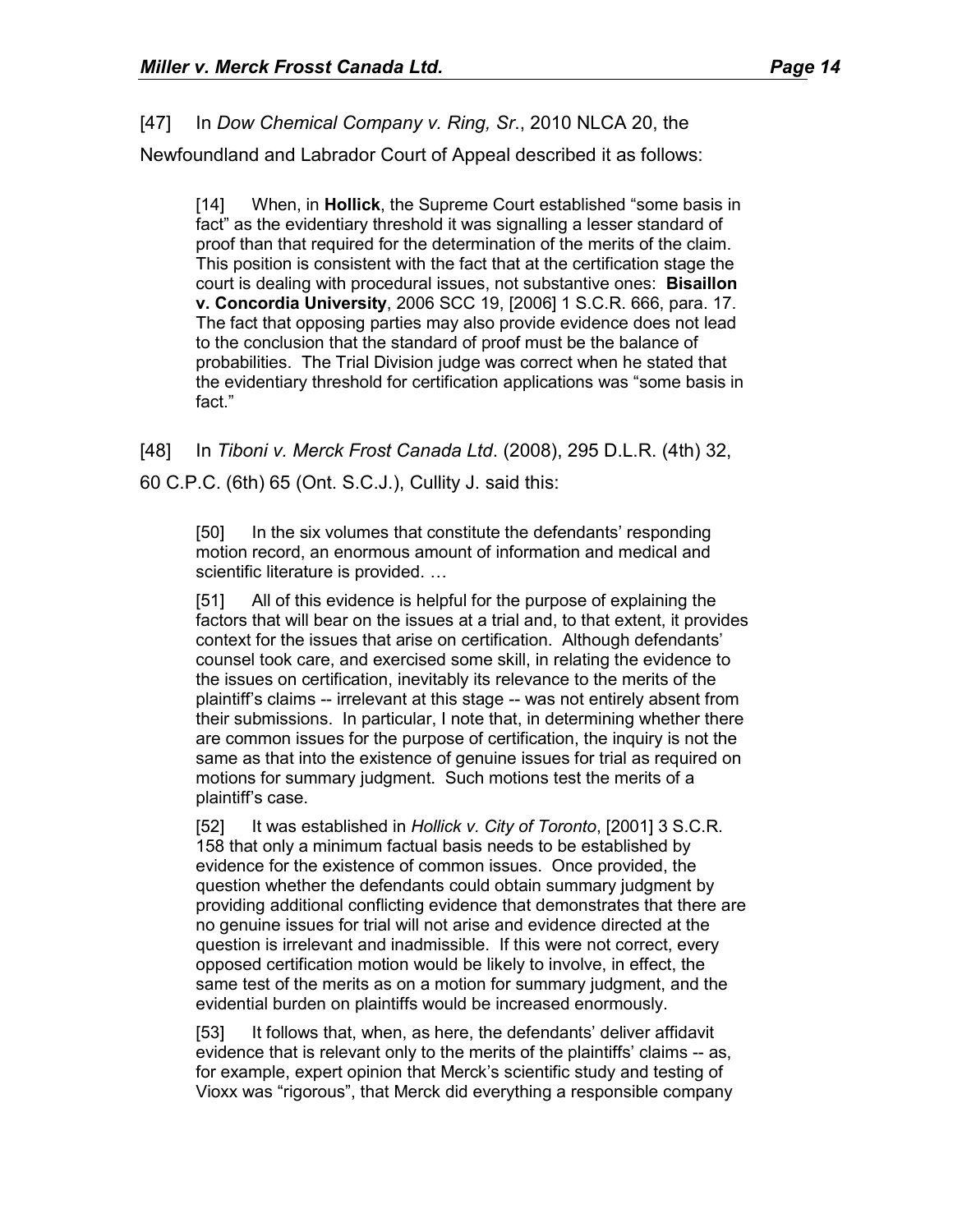could be expected to do, and that, given the benefits of the drug, the risks involved in its use are tolerable -- the plaintiffs have no obligation to challenge the accuracy of such opinion on this motion. Statements by defendants' counsel that such evidence is "undisputed" may be literally correct for the present purposes. They are also of no significance.

[49] As noted by Cullity J., notwithstanding the procedural nature of a certification application it has become common for the parties, and defendants in particular, to file voluminous materials that, while ostensibly addressing procedural issues, invariably involve the merits of the claim. This case is no exception.

[50] In interpreting the *CPA*, the court is to keep in mind the significant advantages that a class action offers as a procedural tool. In *Hollick*, the Court formulated those advantages as follows: enhancement of judicial efficiency by avoiding unnecessary duplication in fact-finding and legal analysis, improved access to justice for those claims that might not otherwise be asserted, and modification of the behaviour of actual and potential wrongdoers (para.15).

[51] At the certification stage of the class proceeding, the court should apply a liberal and purposive analysis and construe the provisions of the *CPA* generously (*Hollick*, para. 15).

[52] I turn now to the requirements of the *CPA*.

# **Do the Pleadings Disclose a Cause of Action?**

[53] The plaintiff says that the pleadings disclose a cause of action under the *BPCPA* and in negligence. The defendants submit that the statutory claims advanced pursuant to the *BPCPA* are not sustainable in law and that only a limited cause of action for a failure to warn of persistent sexual dysfunction has been adequately pleaded in negligence. They rely on *Koubi v. Mazda Canada Inc.,* 2012 BCCA 310, in support of their argument that at certification the court must determine if the claim is viable. In this case they submit that even if the facts alleged in the pleadings are true there is only a limited cause of action in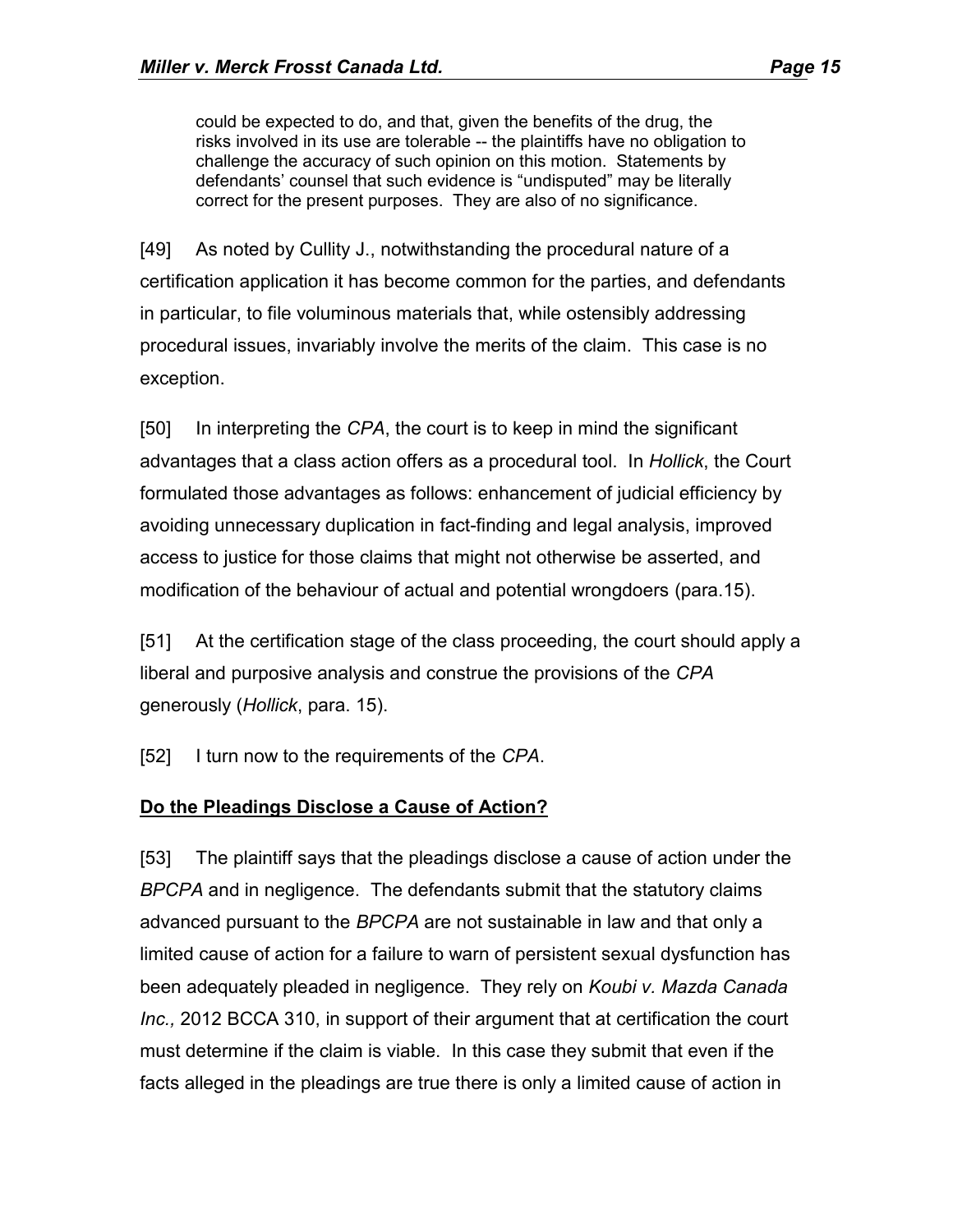tort and no cause of action at all pursuant to the *BPCPA.* Therefore the plaintiff has no hope of success and it does not benefit the parties or the court to permit the claim to proceed.

[54] In considering whether the pleadings disclose a cause of action, no evidence is admissible. The court must assume that the facts pleaded in the statement of claim can be proved. The test is whether it is plain and obvious that the plaintiff's claim cannot succeed. The threshold is a very low one (*Brogaard v. AG Canada*, 2002 BCSC 1149).

[55] The "plain and obvious test" used to ascertain whether a cause of action has been properly pleaded was explained by the Supreme Court of Canada in *Hunt v. Carey Canada Inc*., [1990] 2 S.C.R. 959 at para. 33:

… [A]ssuming that the facts as stated in the statement of claim can be proved, is it "plain and obvious" that the plaintiff's statement of claim discloses no reasonable cause of action? As in England, if there is a chance that the plaintiff might succeed, then the plaintiff should not be "driven from the judgment seat". Neither the length and complexity of the issues, the novelty of the cause of action, nor the potential for the defendant to present a strong defence should prevent the plaintiff from proceeding with his or her case. …

[56] While no evidence is permitted on this issue and the court must assume the material facts pleaded are true, the defendants submit that the court does not need to assume that evidence improperly pleaded in the amended notice of civil claim is true. A pleading is to plead facts (Rule 3-1 *Supreme Court Civil Rules*). They note the amended notice of civil claim includes quotes from doctors that are expert opinion, not material facts.

# **Negligence**

[57] The plaintiff alleges that by introducing the drug and marketing it as Propecia and Proscar in Canada, and in knowing of its adverse effects, that the defendants were in a close and proximate relationship to the plaintiff and class members such that they owed them a duty of care. The plaintiff further alleges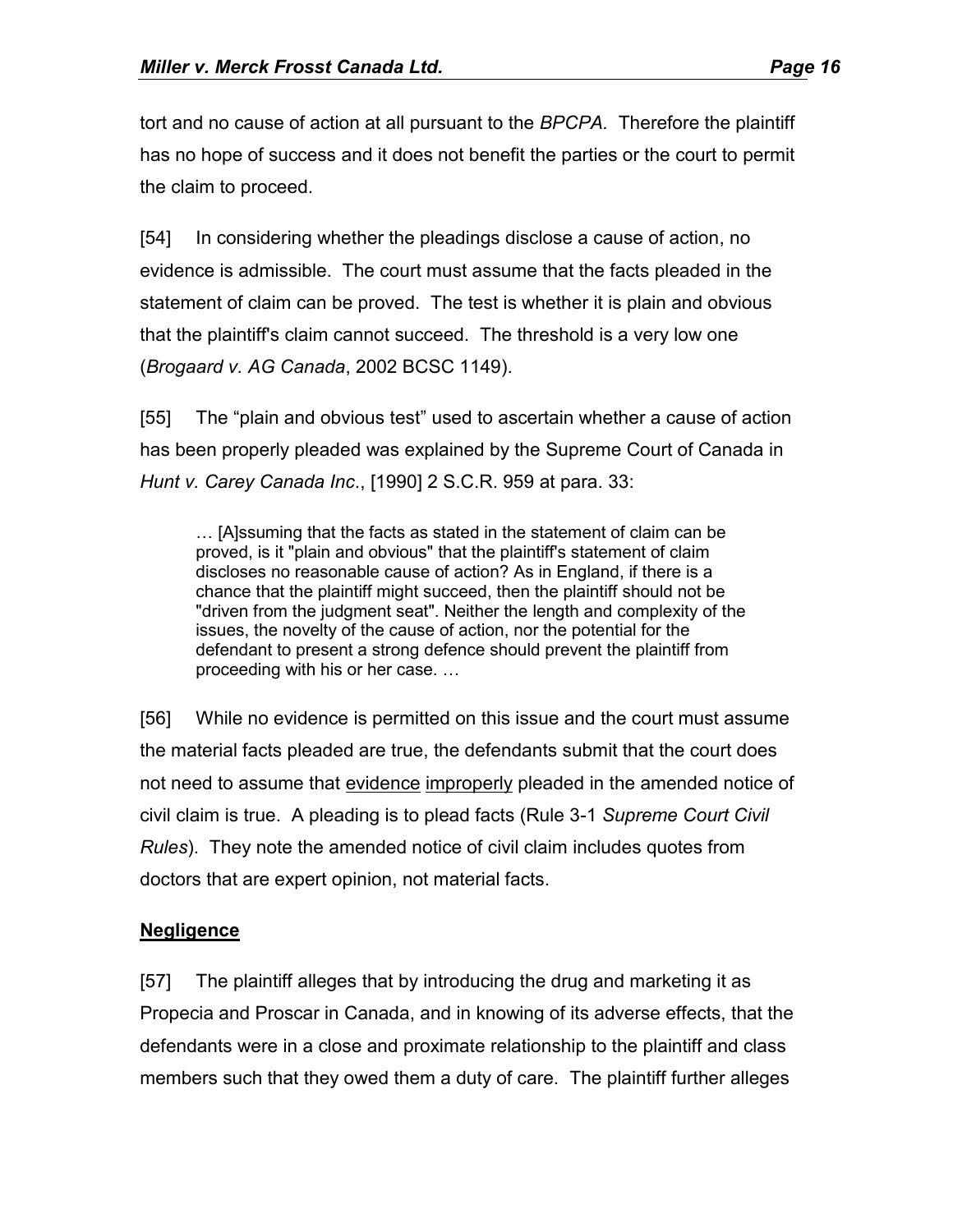the defendants were negligent in designing, testing, manufacturing, marketing, labeling, promoting, distributing, importing and selling Propecia and Proscar and that they knew or ought to have known that defects in the medication would cause foreseeable injury to the plaintiff and his fellow class members. Finally the plaintiff alleges that the defendants failed to provide adequate and timely disclosure of the potential long-term effects of ingesting Propecia or Proscar and failed to implement an appropriate post-market surveillance system to monitor and quickly identify adverse risks.

[58] The particulars of negligence alleged in the amended notice of civil claim are:

- [42] …
	- (a) failing to test Propecia and Proscar properly and thoroughly before releasing the drug to the market;
	- (b) failing to adequately disclose the serious side effects of Propecia and Proscar;
	- (c) failing to conduct an adequate and timely analysis of adverse event reports;
	- (d) failing to instruct their employees to accurately and candidly disclose consumer complaints and serious side effects of Proscar and Propecia to Health Canada in a timely manner, or at all;
	- (e) employing inadequately trained personnel;
	- (f) failing to provide adequate warnings of the potential long term effects of ingesting Propecia and Proscar on the package inserts and labels;
	- (g) marketing Propecia and Proscar in such a way as to give the plaintiff and class members no reason to suspect that Propecia and Proscar had potentially harmful and serious adverse effects;
	- (h) failing to design and implement an appropriate post marketing surveillance system to monitor and quickly identify adverse risks;
	- (i) placing Propecia and Proscar on the market when they knew or ought to have known the potential risks of these drugs outweighed their potential benefits;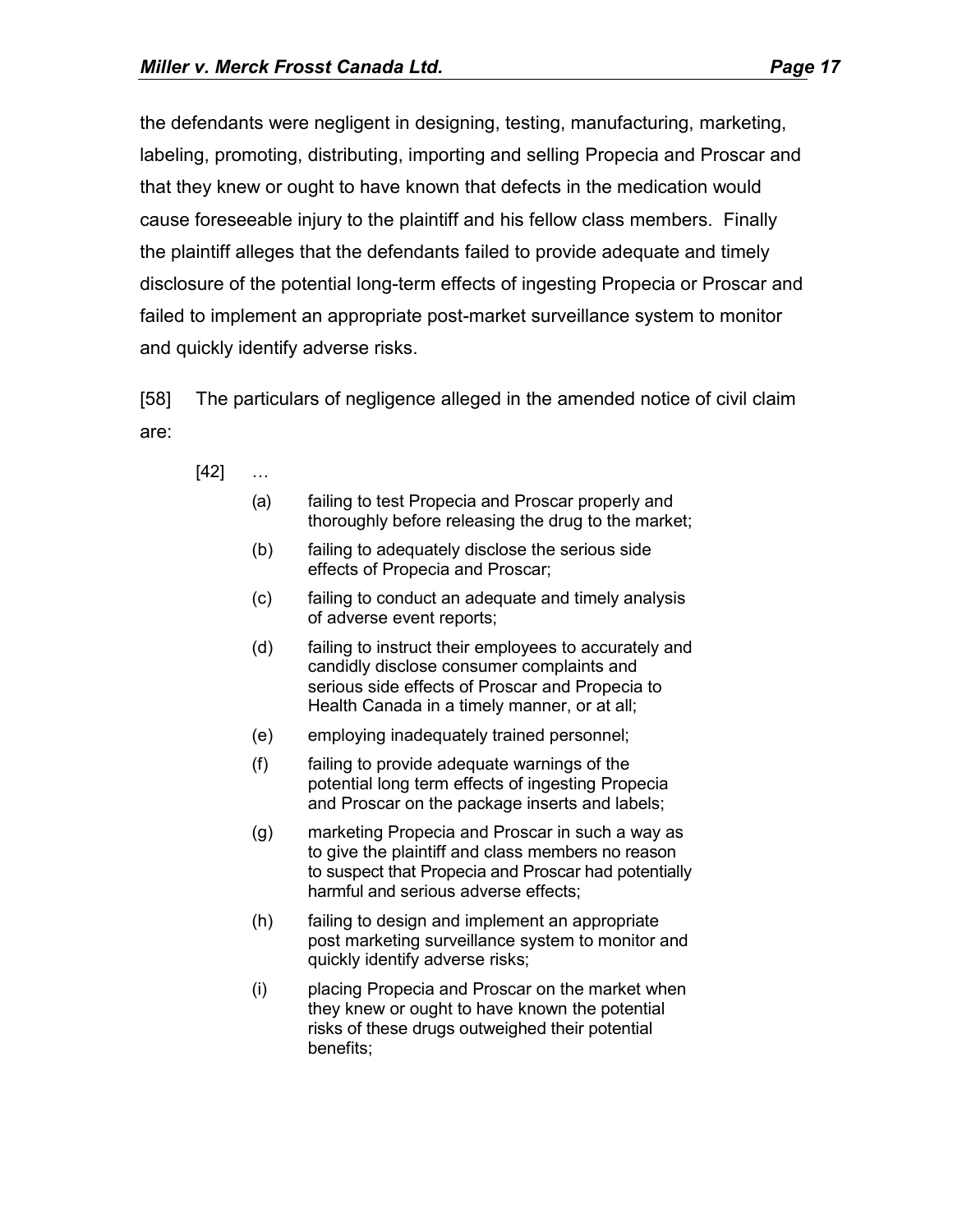[59] The defendants submit that the allegations made by the plaintiff in the certification hearing are not consistent with the pleadings themselves because the amended notice of civil claim does not allege particulars with regard to the allegations of negligent design, manufacture and the importing of the drugs.

[60] They submit as well that the plaintiff has failed to plead the material facts required to support some of the allegations made in the pleadings. They note that Rule 3-7(9) of the *Supreme Court Civil Rules* provides that "[c]onclusions of law must not be pleaded unless the material facts supporting them are pleaded". They argue that the plaintiff must particularize facts that, if proven, would constitute breaches of a duty of care. They state that bare allegations that the defendants were negligent with respect to their pre-market testing and postmarket surveillance and disclosure of adverse events are not sufficient to support a cause of action. They rely on *Ross v. British Columbia (Public Safety),* 2009 BCSC 1811 at paras. 19-20; *Victoria Grey Metro Co. v. Fort Gary Trust Co.* (1982), 30 B.C.L.R. (2d) 45 at para. 8 (S.C.).

[61] The defendants then submit that the plaintiff must satisfy the court that the "class has an apparently authentic cause or causes of action based on the material facts pled and the applicable law." In doing so they rely on *Hoffman v. Monsanto Canada Inc*., 2007 SKCA 47, 283 D.L.R. (4th) 190, where the Saskatchewan Court of Appeal said in considering the court's screening function, at para. 45:

[45] … This is consistent with the purposes of the *Act*, which lie in improved access to justice, litigation efficiency, and modification of behaviour by wrongdoers. None of these purposes is served by allowing an action to proceed as a class action unless the class appears to have a genuine cause or causes of action. …

[62] This submission raises the often vexing distinction between material facts, particulars and the evidence required to prove them.

[63] The defendants also submit that the pleadings reveal only a limited cause of action in negligence: they assert that the cause of action, as asserted at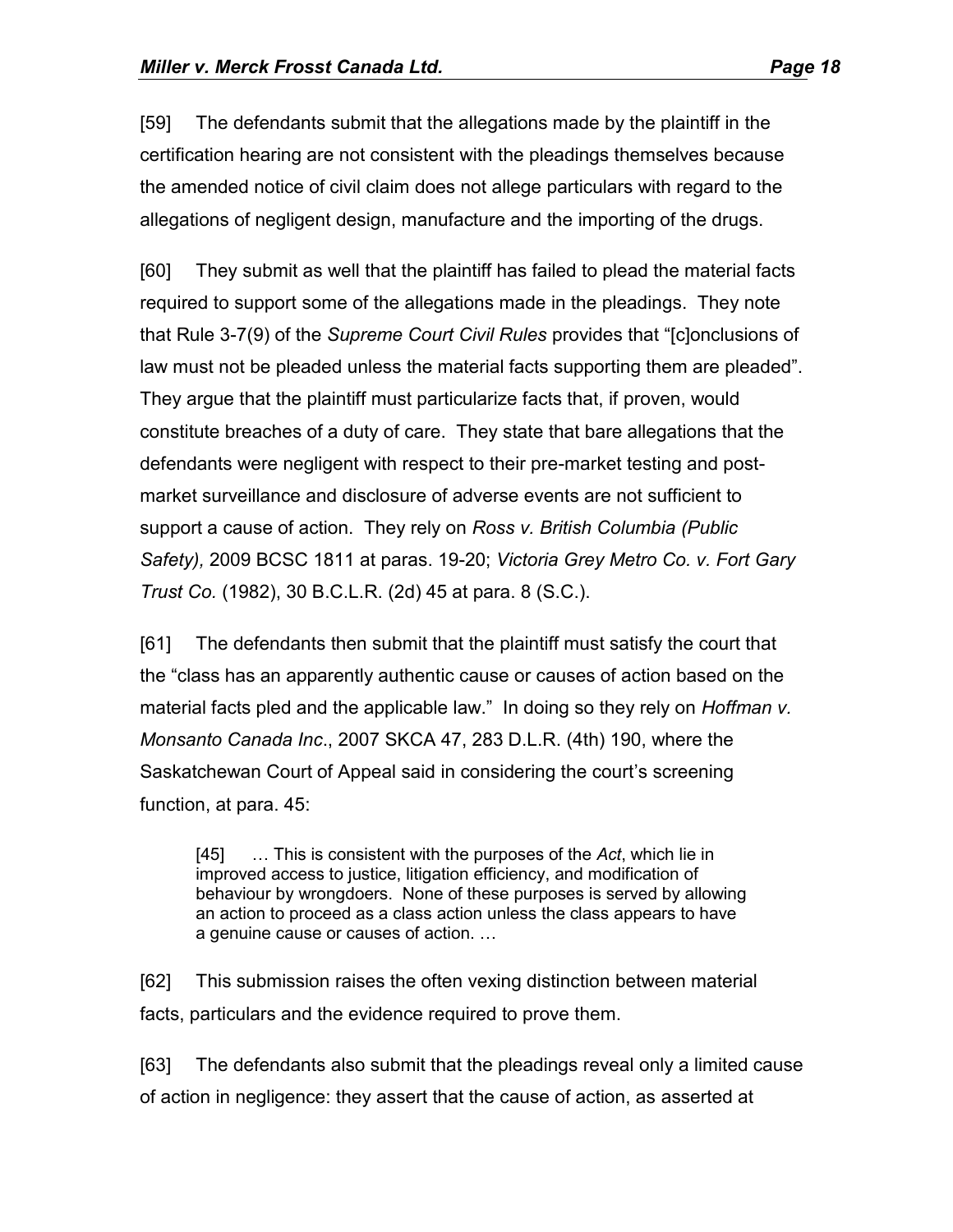certification is too broad in that the pleadings only allege harm with respect to sexual dysfunction, not other side effects. Further, as noted above, they alleged the particulars only disclose an action with respect to a duty to warn. They state that given the particular nature of pharmaceuticals, which all carry the potential risk of a myriad of side effects, an overly broad claim is fatal, as was the case in *Wuttunee v. Merck Frosst Canada Ltd.,* 2009 SKCA 43.

[64] However, it is my view that the pleadings in the case at bar address the deficiencies found in *Wuttenee.* I reject the submission that the claim is overly broad and find that the plaintiff's pleadings clearly indicate a cause of action limited to a duty to warn with respect to the side effect of sexual dysfunction, not side effects generally. The allegations pleaded particularize facts sufficient to disclose a cause of action with respect to a duty to warn of sexual dysfunction, including post-market surveillance and pre-market testing, and the plaintiff's allegations with respect to negligent design, manufacture and importing the drug fall within that duty to warn.

[65] The defendants also submit that approval by Health Canada, that is, regulatory compliance, is relevant. Such approval however is "not dispositive of liability" (*Stanway v. Wyeth Canada Inc.,* 2011 BCSC 1057 at para. 47(a)).

[66] The defendants further assert that the warnings with respect to both Proscar and Propecia were adequate. The plaintiff submits that the common law imposes heavy obligations on drug and medical device manufacturers to warn consumers. The plaintiff relies on *Hollis v. Dow Corning Corp*., [1995] 4 S.C.R. 634 at para. 23 and *Buchan v. Ortho Pharmaceutical (Canada) Ltd.* (1986), 54 O.R. (2d) 92 (C.A.) at para. 55.

[67] I find that the adequacy of the warning of the risks of Propecia and Proscar is a matter for trial. The adequacy of the warning is much in issue and such an issue can form the basis for a cause of action in negligence (*Stanway v. Wyeth Canada Inc.,* 2011 BCSC 1057). The defendants have a duty to adequately test and to warn (*Hollis* at paras 38-42 and *Buchan* at paras. 54-55).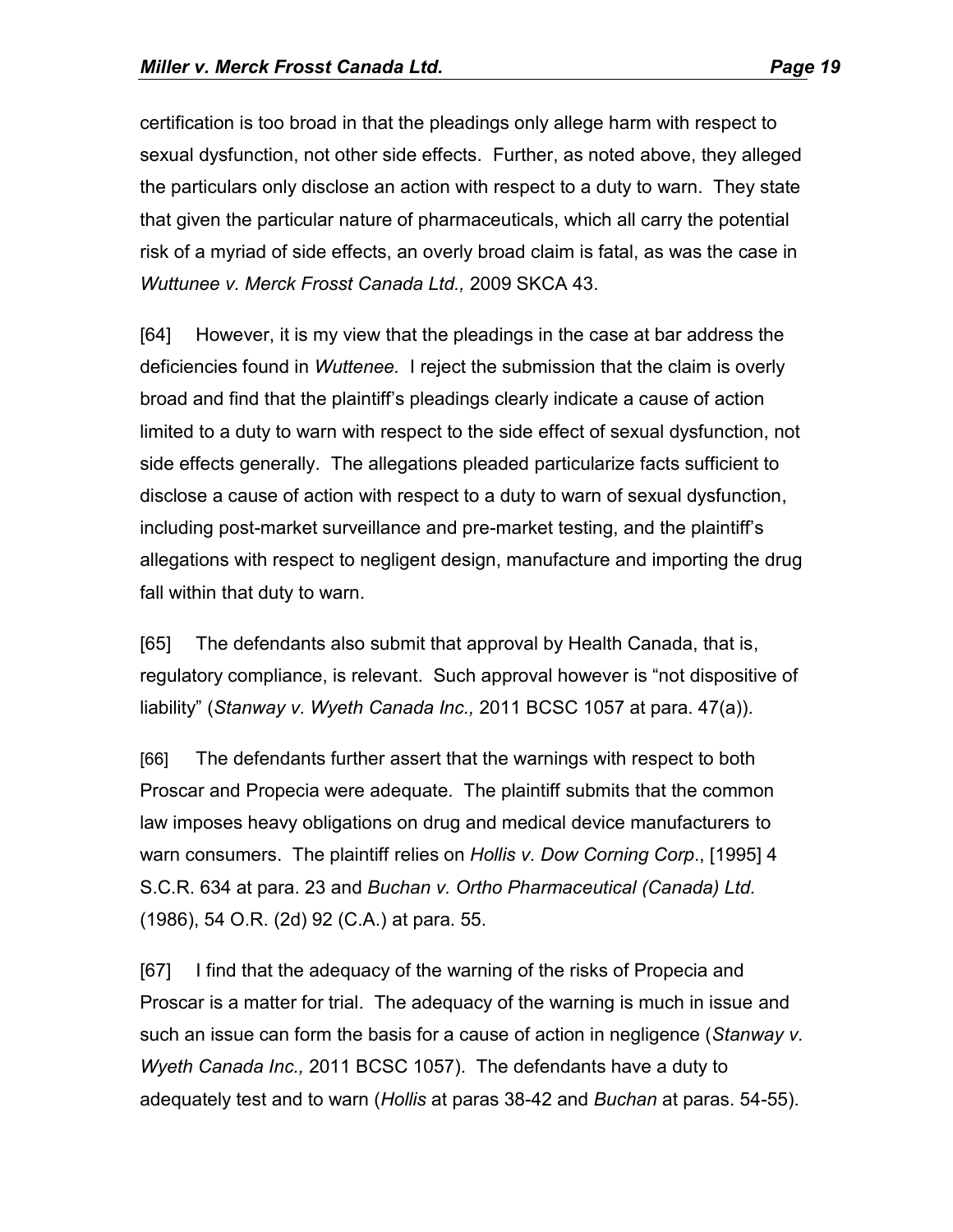[68] I noted earlier that the defendants rely on *Koubi* in support of their argument that where a claim has no hope of success it should not be certified. *Koubi* however was addressing a question of statutory interpretation. It does not change the test that a cause of action must be disclosed by the pleadings.

[69] I am satisfied the plaintiff's amended notice of civil claim provides particulars of a claim in negligence based on the defendants' duty to warn of the side effect of sexual dysfunction. In my view it is not plain and obvious that the claims against the defendants as pleaded cannot succeed.

[70] I shall next address whether the *BPCPA* is properly pleaded and then the issue of waiver of tort will be considered.

#### **Plaintiff's Position Respecting the** *BPCPA*

[71] The amended notice of civil claim alleges that the defendant's "solicitations, offers, advertisements, promotions, sales and supply of Propecia and Proscar for personal use by the plaintiff and by class members were "consumer transactions" within the meaning of the [*BPCPA*]". The plaintiff says that as such, the defendants' conduct is governed by the *BPCPA*. The plaintiff contends that those solicitations and offers had the capability, tendency or effect of deceiving or misleading consumers as to the safety of Propecia and Proscar, and were therefore deceptive acts and practices contrary to s. 4 of the *BPCPA*. In particular, the plaintiff alleges that the defendants failed to disclose the material fact that the side-effect of sexual dysfunction may continue after disuse of the drug, and that this failure to disclose was a deceptive practice within the meaning of the *BPCPA*. The plaintiff seeks:

48. … injunctive relief and declaratory relief and damages and statutory compensation pursuant to ss. 171 and 172 of the BPCPA on his own behalf and on behalf of class members who purchased Propecia or Proscar in British Columbia. Such relief includes the disgorgement of the profits or revenues received by the defendants from the sale of Propecia and Proscar in British Columbia.

49. The declaratory and injunctive relief sought by the plaintiff in this case includes an order under s.172 of the BPCPA that the defendants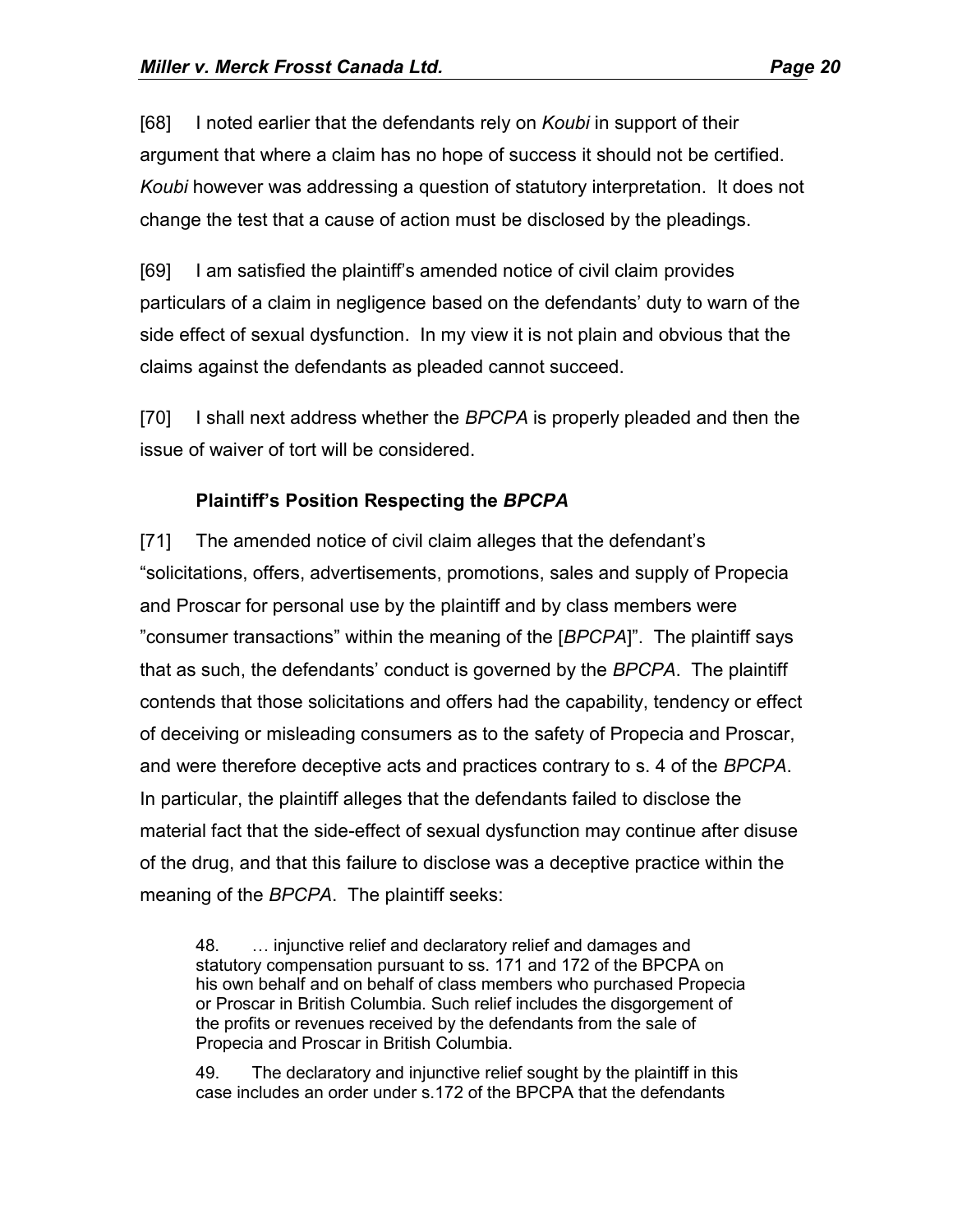advertise any judgment against them and that they properly inform consumers and their physicians of the risks of persistent side effects of sexual dysfunction associated with the product which includes sending a "Dear Doctor Letter" to alert physicians to this problem.

#### [72] The plaintiff further notes that:

50. It is not necessary for the plaintiff and class members to establish reliance on the defendants' deceptive acts or practices in order to establish breach of the BPCPA and a remedy for that breach. In the alternative, if reliance is required to establish statutory breach and/or remedy, such reliance may be assumed or inferred on the facts of this case. In the further alternative, there was actual reliance by the plaintiff and class members on the defendants' deceptive acts and practices.

[73] In relation to this claim, the plaintiff's submission on certification notes that the *BPCPA* goes beyond the common law, including shifting the burden to the manufacturer, and added remedies, such as disgorgement of revenue or profits. (para. 71). The plaintiff states that its claim is articulated in a manner consistent with the wording and the applicable case law:

[74] As set out in the Amended Notice of Claim, the Propecia Product Monograph, with respect to side effects of sexual dysfunction, states: "Resolution of these adverse reactions occurred in men who discontinued therapy with PROPECIA and in most who continued therapy." This is an affirmative statement that is deceptive and misleading. There are men who continue to have adverse sexual side effects after discontinuing the drug. Additionally, the Product Monograph failed to accurately disclose the true risks of the product by omitting to include information about persistent sexual side effects after discontinuation of use.

…

[78] In sum, the Plaintiff pleads that the Defendants have breached their obligations under the *Consumer Protection Act* and asserts a legally plausible cause of action under the statute. He has asserted a claim recognized in other product liability suits. This is a reasonable pleading which satisfies the test under s.4(1)(a) of the *CPA.*

…

…

#### **Defendant's Position Respecting the** *BPCPA*

[74] The defendants argue that they are not "supplier[s]" to which the statute applies. While they acknowledge that privity of contract is not necessary under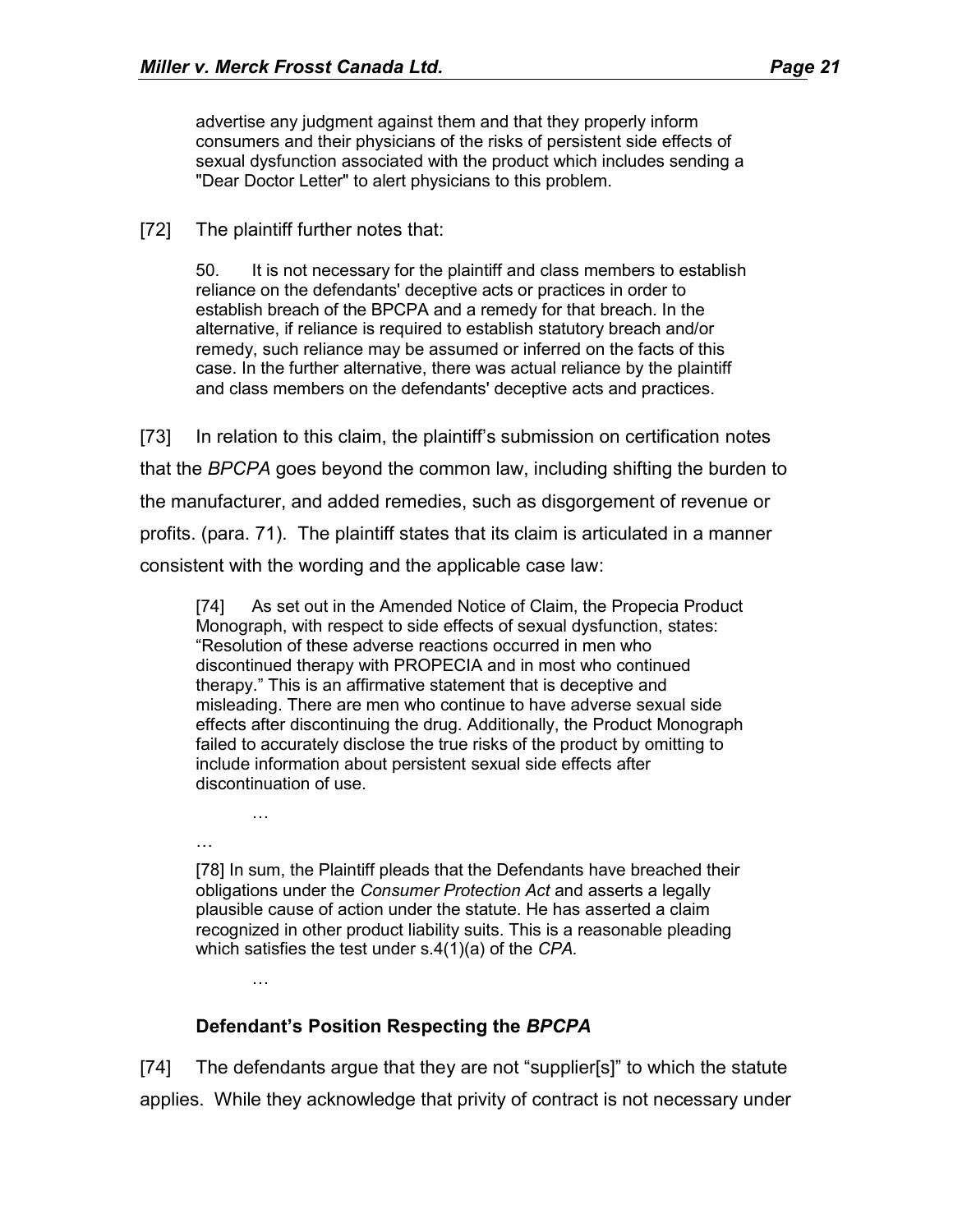the *BPCPA* they submit that there is no "consumer transaction" between the defendants and a patient prescribed Propecia or Proscar because a learned intermediary is required (a doctor to prescribe the medication). Therefore there is a "lack of immediacy" in the relationship between supplier and consumer. They also claim because of this lack of immediacy the defendants are not suppliers under the *BPCPA* as they are not "soliciting" in respect of a "consumer transaction" because a consumer's choice to use the medicine is a decision between him and his doctor, not through advertisement. They submit that the product labelling is not primarily used to solicit, promote or advertise the medicine but rather is intended to provide information regarding risks and benefits of medicines to prescribing physicians. Accordingly, the defendants allege there is no statutory cause of action.

[75] The defendants summarize their submission on this issue as follows:

95. All of the circumstances surrounding the disclosure of information, prescription, dispensing and purchase of a prescription medicine, including the involvement of learned intermediaries and the approval of all labelling by Health Canada under federal law remove it from the scope of the *Consumer Protection Act*.

96. The plaintiff asserts that the type of claim he is advancing has been recognized in other product liability cases. However, the argument that there is no "consumer transaction" between the manufacturer of a prescription drug and the patient and that a manufacturer of a prescription medicine is not a "supplier" within the meaning of the Act was not raised in the certification decisions cited by the plaintiff.

[76] The defendants also submit that the plaintiff has pleaded "wavier of tort", a claim they allege is not supportable in law.

[77] In response, the plaintiff submits that whether there is a cause of action is determined on the pleadings alone. Based on the language used by the plaintiff in the pleadings, the plaintiff argues the defendants fit into the definition of "supplier" under the *BCPCA*. The plaintiff says the question of whether a medical products company is a "supplier" under the *BPCPA* has been previously certified as a common issue (see *Chalmers v. AMO Canada Co*., 2009 BCSC 689; *Stanway v. Wyeth Canada Inc.*, 2011 BCSC 1057; *Logan v. Dermatech,*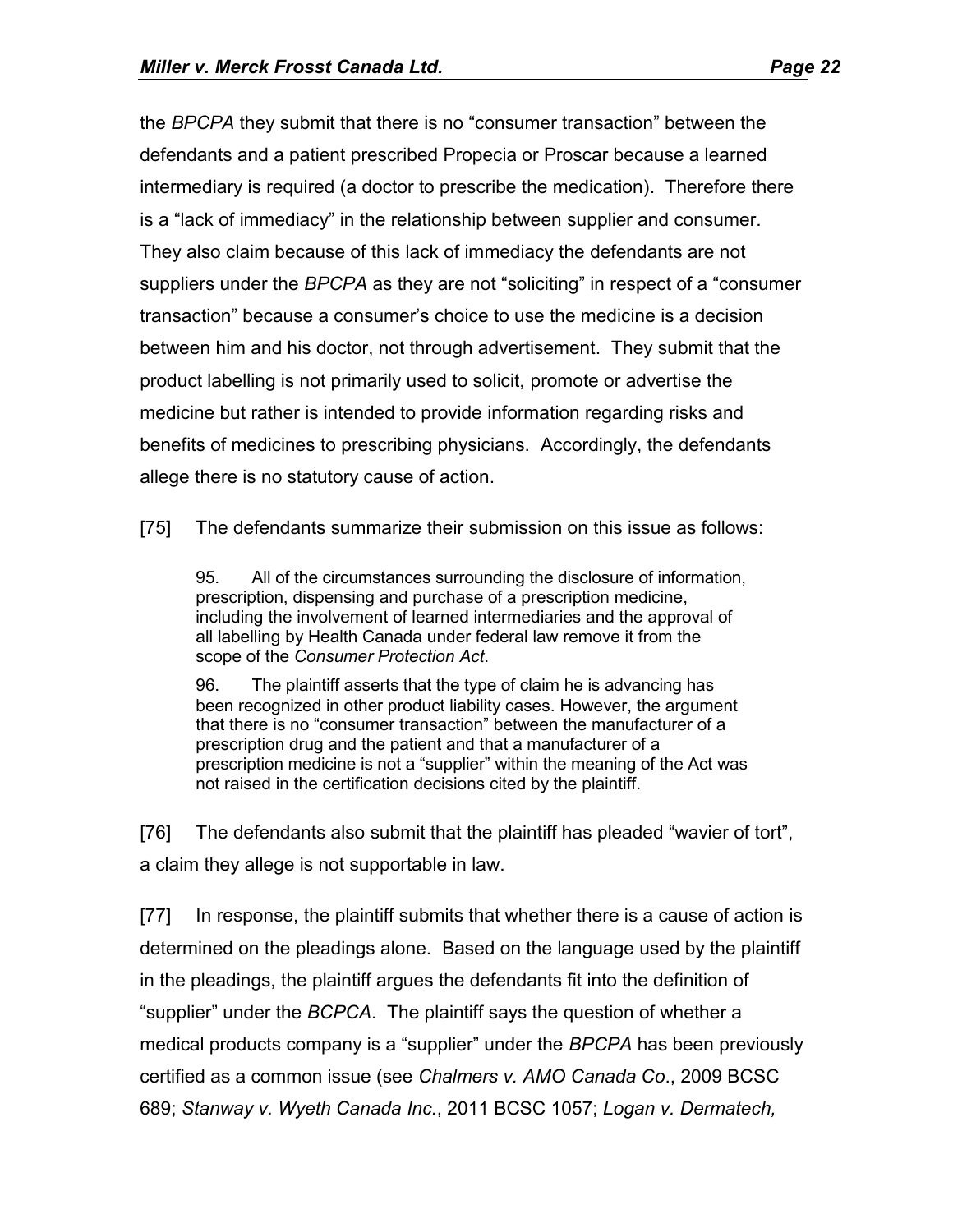*Intradermal Distribution Inc*., 2011 BCSC 1097; *Wakelam v. Johnson & Johnson*, 2011 BCSC 1765).

[78] In regard to the defendants' "lack of immediacy" argument, the plaintiff argues that there is no case law to support that proposition and it is contrary to a plain reading of the statute. The plaintiff also denies pleading "waiver of tort".

# **Is the Defendant a Supplier?**

[79] The purpose of the *BPCPA* is to protect consumers. It is to be broadly construed to carry out that purpose and is to be interpreted generously in favour of consumers (*Seidel v. TELUS Communications Inc*., [2011] 1 S.C.R. 531 at para. 37; *Stanway v. Wyeth Canada Inc*., 2012 BCCA 260 at paras. 78 and 79).

[80] The *BPCPA* defines "consumer transaction" as follows:

#### **"consumer transaction"** means

- (a) a supply of goods or services or real property by a supplier to a consumer for purposes that are primarily personal, family or household, or
- (b) a solicitation, offer, advertisement or promotion by a supplier with respect to a transaction referred to in paragraph (a),

and, except in Parts 4 and 5, includes a solicitation of a consumer by a supplier for a contribution of money or other property by the consumer;

[81] A "supplier" is defined as follows:

**"supplier"** means a person, whether in British Columbia or not, who in the course of business participates in a consumer transaction by

- (a) supplying goods or services or real property to a consumer, or
- (b) soliciting, offering, advertising or promoting with respect to a transaction referred to in paragraph (a) of the definition of "consumer transaction",

…

[82] Judicial interpretation of "consumer transaction" has been favourable to consumers. In *Nanaimo Shipyard Ltd. v. Keith,* 2008 BCSC 1150, a commercial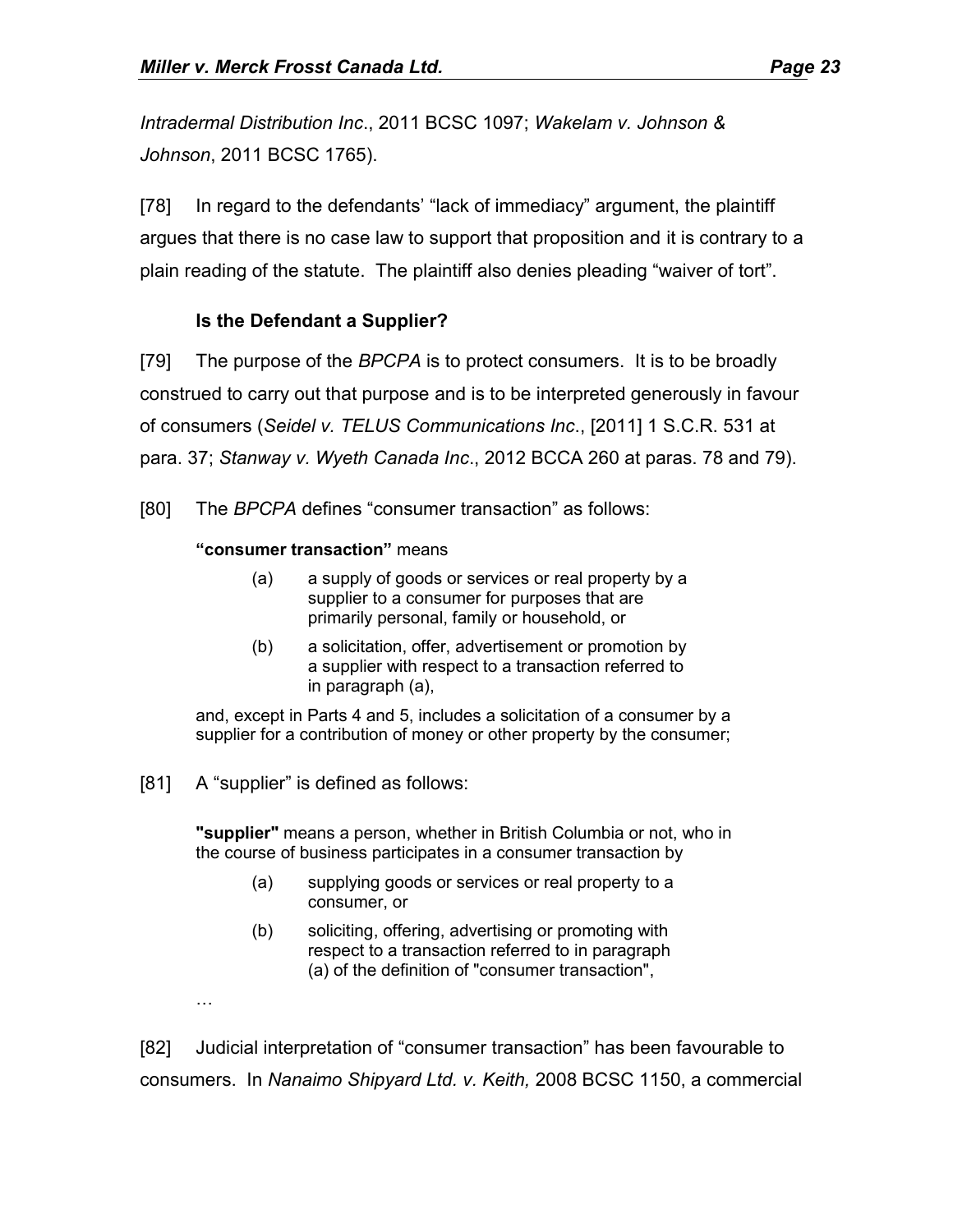shipyard that normally provided repairs to commercial vessels provided repairs to a boat that was used by the owner for personal purposes. The court held that the definition of "consumer transaction" does not depend on the nature of the services, but rather what the consumer uses those services for, saying at para. 57:

[57] ... It is not whether the provider of services is a commercial operation. It is whether the purchaser is an individual purchasing for primarily personal, family or household purposes. …

[83] This emphasis on the consumer's use of the goods, services or real property in defining what is a "consumer transaction" is also found in *Bodnar v. The Cash Store Inc.*, 2006 BCCA 260 and *Kilroy v. A OK Payday Loans Inc*., 2006 BCSC 1213. A transaction still meets the definition even where the service has a commercial element so long as the dominant purpose is for personal use. Similarly, in *De Graaf et al. v. Brar and Sorongon*, 2002 BCSC 1239, in referring to the former *Consumer Protection Act,* the court adopted a liberal interpretation of the definition of "mortgage transaction" to ensure that the protection of consumers was effected. In *Watson v. Cull,* 1992 CanLII 939 (B.C.S.C.), the British Columbia Supreme Court said this concerning the former *Trade Practice Act,* R.S.B.C. 1996, c. 457:

# **A. A Consumer Transaction**

In order to bring this action within the purview of the Act the plaintiff has alleged that by providing members of the public with abortion services, the defendant Clinics have engaged in consumer transactions within the meaning of the Act. Can this be so?

As defined by the Act, to be a "consumer", one need only participate in the transaction; to be a "supplier", one need only advertise or promote the transaction; and, it seems, if a transaction is a "disposition or supply" of "personal property" in the form of "services", and is "for purposes that are primarily personal, family or household", it falls within the scope of the Act. There does not seem to be a need for consideration to pass from the "consumer" to the "supplier".

The Act is very broadly drafted, and it seems as if the Legislature intended that virtually every transaction entered into by an individual for a purpose that is primarily personal, family or household in nature, would fall within its embrace. That being so, it would be wrong, on an application of this nature, to decide whether or not the Act does indeed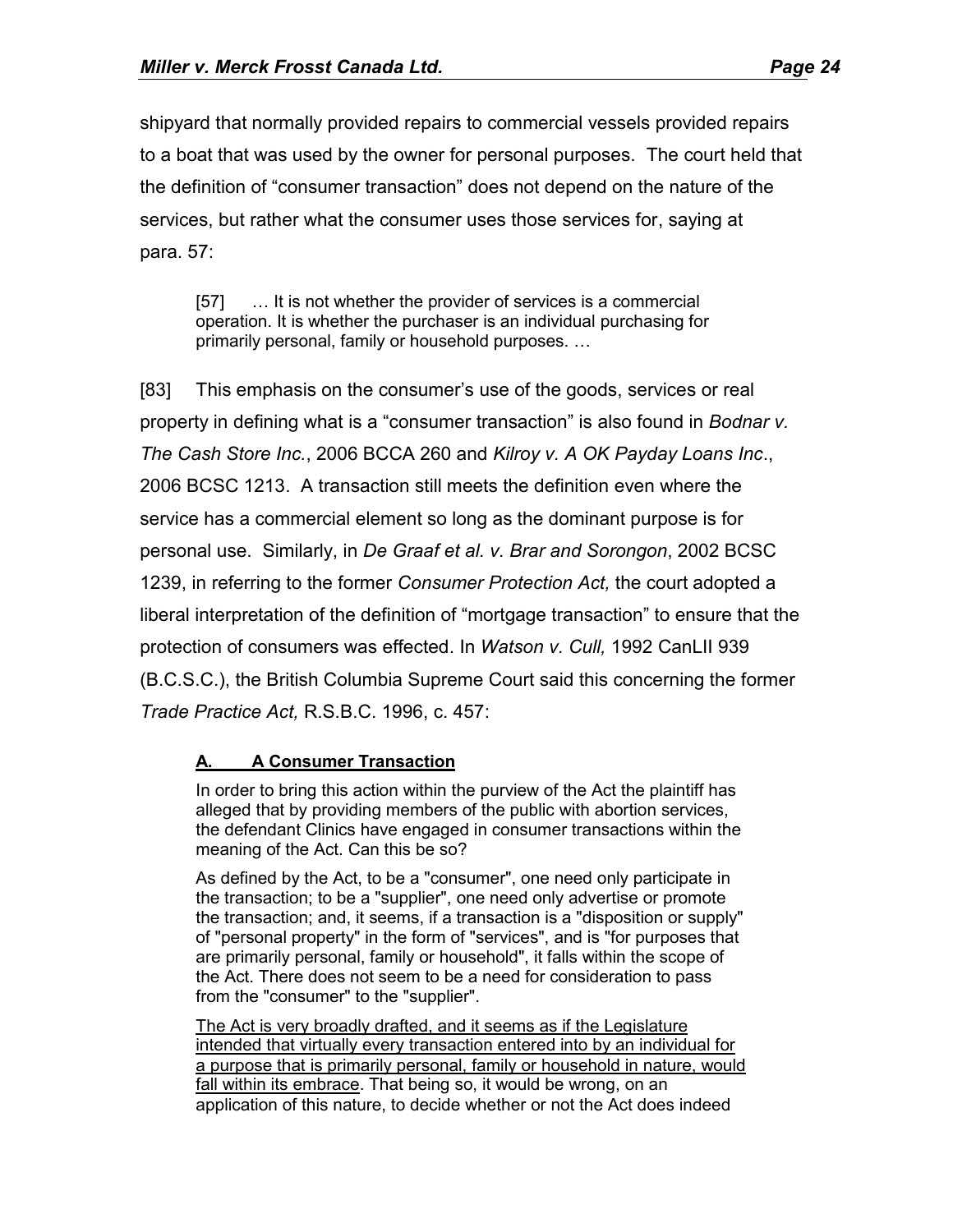apply to the provision of abortion services. Accordingly, it becomes necessary to consider the allegations of unconscionable and deceptive acts or practices. [Emphasis added]

[84] Given the liberal approach by the courts and the focus on the use of the goods, I note that Proscar and Propecia are clearly designed and marketed for personal use and that the plaintiff used the former for personal use.

[85] Turning to the issue of the interpretation of the definition of "supplier" in the *BPCPA,* the Supreme Court of Canada recently considered this definition in *R. v. Imperial Tobacco Canada Ltd.*, [2011] 3 S.C.R. 45. The Court held that the phrase "in the course of business" in the *BPCPA* means that the person is engaged in a "commercial purpose". Therefore to be a supplier the person or business must have a "commercial purpose". I note that the defendants in marketing Proscar and Propecia clearly had a commercial purpose.

[86] As the transactions at bar ostensibly fit within the definitions set out in the case law, the question then becomes whether the lack of immediacy between the plaintiff and the defendants somehow takes them outside the scope of the *BPCPA*.

[87] The *BPCPA* states that a supplier is someone who "participates in a consumer transaction by supplying goods to a consumer" or by soliciting "with respect to" a consumer transaction. On a plain reading "with respect to" does not require direct solicitations to a consumer, it merely requires that the solicitations be about or related to the consumer transaction.

[88] In support of their submission the defendants rely on *Holmes v. United Furniture Warehouse LP*, 2009 BCSC 1805 paras. 28-31, where the allegations were that directors personally participated in a consumer transaction and therefore were liable. The court states, "that a director or officer of a corporation cannot be a supplier under the *BPCPA* simply because of his or her position". The argument of the defendants is that this supports their proposition that there must be "immediacy" in the relationship between the supplier and consumer.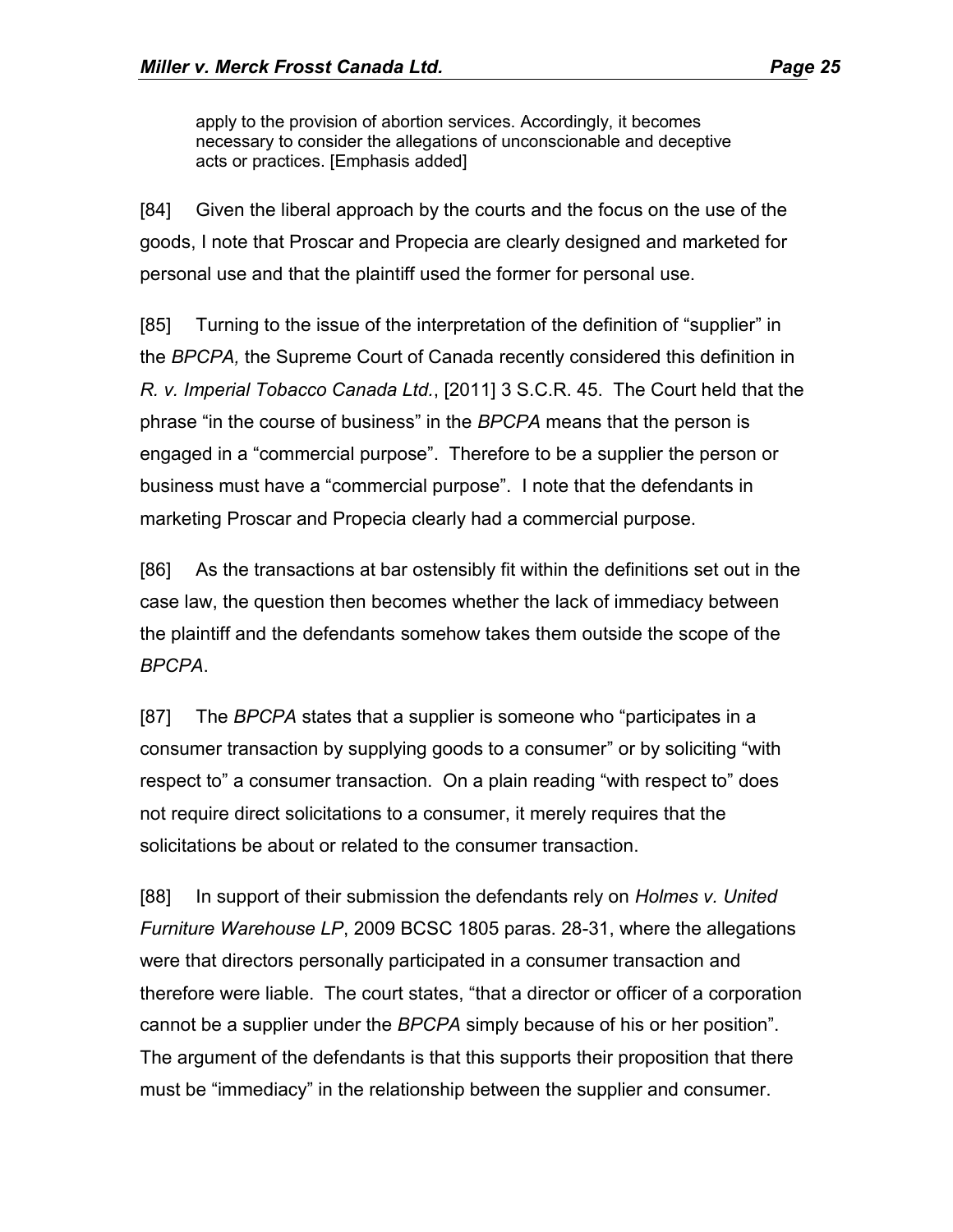[89] In my view that is not a proposition that can be derived from *Holmes*. In *Holmes* the issue was whether directors could be personally liable as directors. Normally the corporate veil would not be pierced. However, in certain circumstances it can be, such as where there is personal conduct by them. I do not take from the facts in *Holmes* a general proposition that there must be immediacy between a supplier and consumer. Rather the principle that emerges is that where there is immediacy directors may be liable. The court did not consider whether immediacy is a requirement for a finding that there is a relationship between the supplier and the consumer.

[90] The defendants also refer to *VanBeek v. Dodd*, 2010 BCSC 1639 at para. 83. In *VanBeek* on a sale of real estate the court held that the transaction was a consumer transaction under the *BPCPA* and since the defendant builder was actively involved in the transaction he was a "supplier" within the meaning of the act. Again, as in *Holmes*, while immediacy was present for the finding that the defendant was a supplier, the court did not consider whether immediacy was an essential requirement.

[91] Some support for the defendants' position is found in *Tracy v. Instaloans Financial Solution Centres (B.C.) Ltd.,* 2008 BCSC 669. In *Tracy,* the defendant had divided its business into two groups: companies operating storefront operations and the head office that provided staff and management to those companies. The storefront offices held a contract of service with the 'head office'. The storefront group collected revenue and paid fees to the head office over time. The trial judge held that *only the storefront companies were liable under the BPCPA.* It was only those companies who were providing the 'instaloan contracts' and were therefore participating in the consumer transaction. The British Columbia Court of Appeal did not directly address this issue on the appeal.

[92] While *Tracy* may suggest there should be some immediacy between supplier and consumer to bring the transaction with the meaning of the *BPCPA*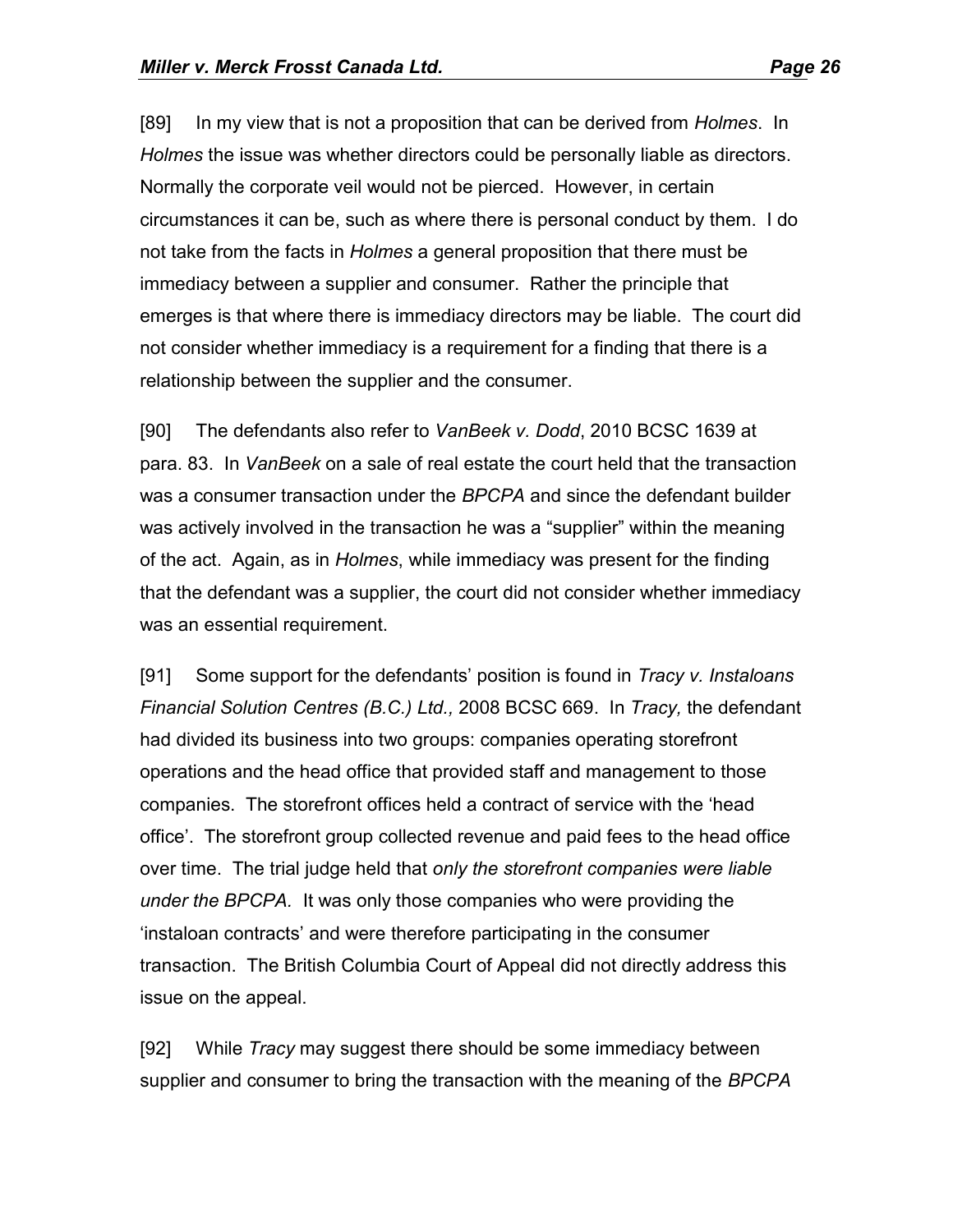in my view it is distinguishable as was the case in *Holmes,* as it addresses separate legal entities, not the "learned intermediary" issue raised here. The defendants in the case at bar are still the corporate sellers and are the parties holding out the promotions and advertisements albeit to the intermediaries rather than the consumers themselves. I also note that with the broad availability of such information on the internet and through US advertising it is arguable that the end consumer is in fact now placed directly in receipt of such information.

[93] Further, returning to the decision in *Holmes,* the following comments made by the British Columbia Court of Appeal in upholding the trial judge's decision (*Holmes v. United Furniture Warehouse Limited Partnership,*  2012 BCCA 226), suggest judicial intention to broaden the scope of the *BPCPA*, not narrow it*.* Donald J.A. speaking for the court, says:

[26] I would add that the key phrase in the definition of supplier as a person "who in the course of business participates in a consumer transaction" [emphasis added] may be open to a sufficiently wide interpretation to embrace the kind of participation alleged in para. 83 of the proposed consolidated statement of claim:

> 83. Further, the Defendant Directors personally developed and directed...and directed, authorized, permitted and acquiesced in the deceptive practices ...

[94] As such in my opinion the word "participates" is to be given a wide interpretation under the *BPCPA*. I find support for this view in *Robson v. DaimlerChrysler Corp*., 2002 BCCA 354, where on appeal of the chambers judge's decision that the former *Trade Practice Act* did not include an American manufacturer the British Columbia Court of Appeal said that in introducing cars into the Canadian stream of commerce the US defendants ought to have known that they would be sold to consumers in Canada and that as a result there was an arguable case that they were suppliers under the *Trade Practice Act*. To a similar effect is *Reid v. Ford Motor Company*, 2003 BCSC 1632.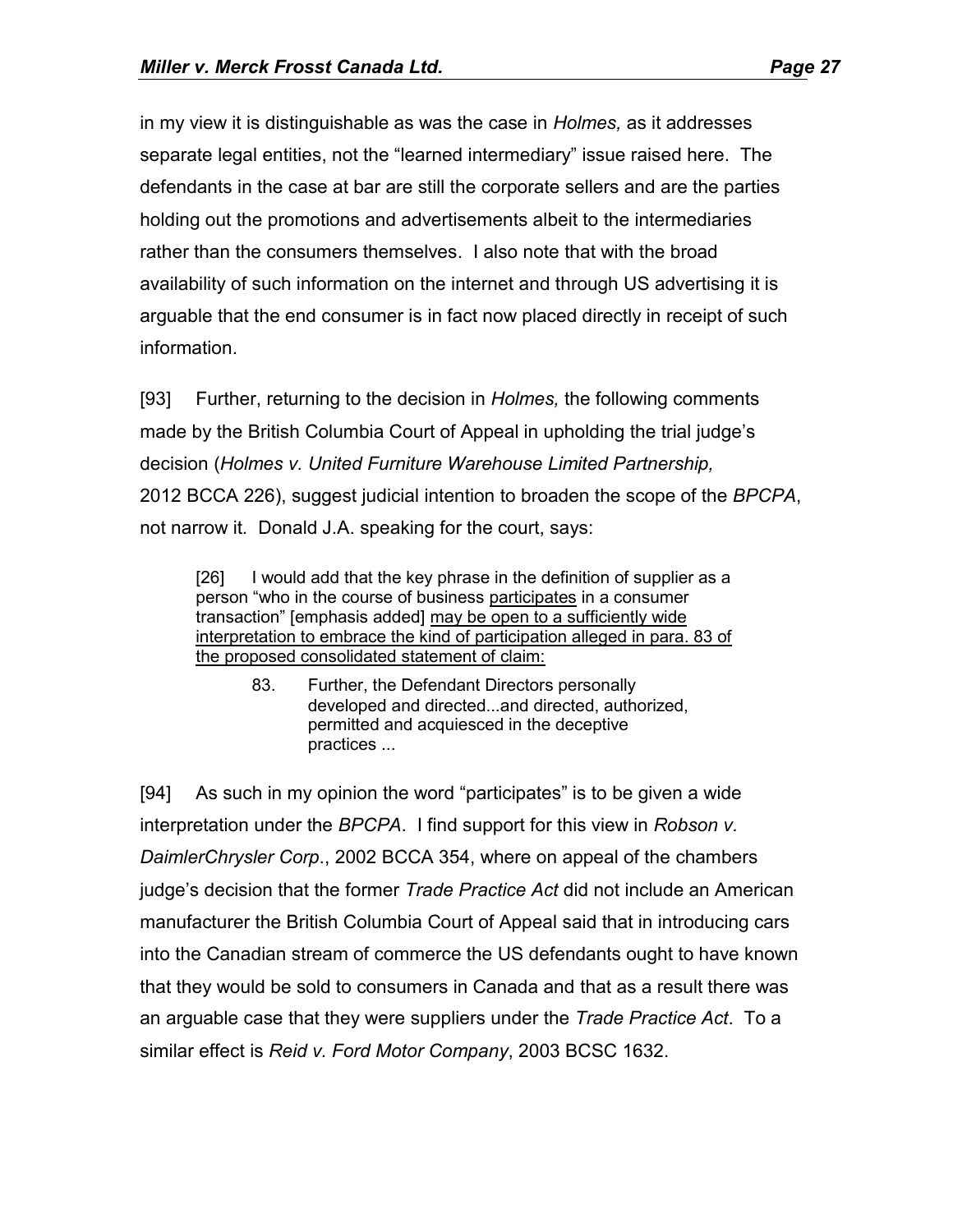[95] If the defendants are correct in their submission that immediacy is required, the purpose and effectiveness of the *BPCPA* would be thwarted. I conclude that a liberal construction must be applied to the "consumer transaction" at issue and that such a transaction includes one where a learned intermediary is involved. In addition, I am satisfied that the defendants are "suppliers' under the *BPCPA*. I note that recently in *Stanway v. Wyeth Canada Inc.,* 2012 BCCA 260, the British Columbia Court of Appeal certified a class action involving a prescription drug. The court was clearly alive to the learned intermediary issue in doing so, although its effect on the *BPCPA* was not addressed.

[96] The defendants also suggest that the fact that prescriptions are federally regulated under the *Food and Drugs Act,* R.S.C., 1985, c. F-27, makes the *BPCPA* inapplicable. They do not however challenge the constitutionality of the *BPCPA*. Had they done so *Unlu v. Air Canada,* 2012 BCSC 60, and *Wakelam v Johnson & John*son, 2011 BCSC 1765, indicate that the *BPCPA* still applies despite federal regulation of the businesses in question. I note both of those decisions are apparently under appeal. Given the defendants did not directly challenge the constitutionality of the *BPCPA* and in light of the existing authorities I need not address this issue further.

[97] As a result I reject the submission of the defendants that they are not suppliers and that the transaction is not a consumer transaction and am satisfied that the plaintiff has a cause of action pursuant to the *BPCPA.* The amended notice of civil claim alleges that the defendants engaged in a deceptive act or practice, pursuant to s. 4, in failing to disclose Propecia and Proscar's product defects, namely persistent sexual side effects after discontinuation of use.

[98] In *Chalmers v. AMO Canada Company,* 2010 BCCA 560, the British Columbia Court of Appeal considered pleadings containing similar allegations, including the failure to disclose a particular risk, and was satisfied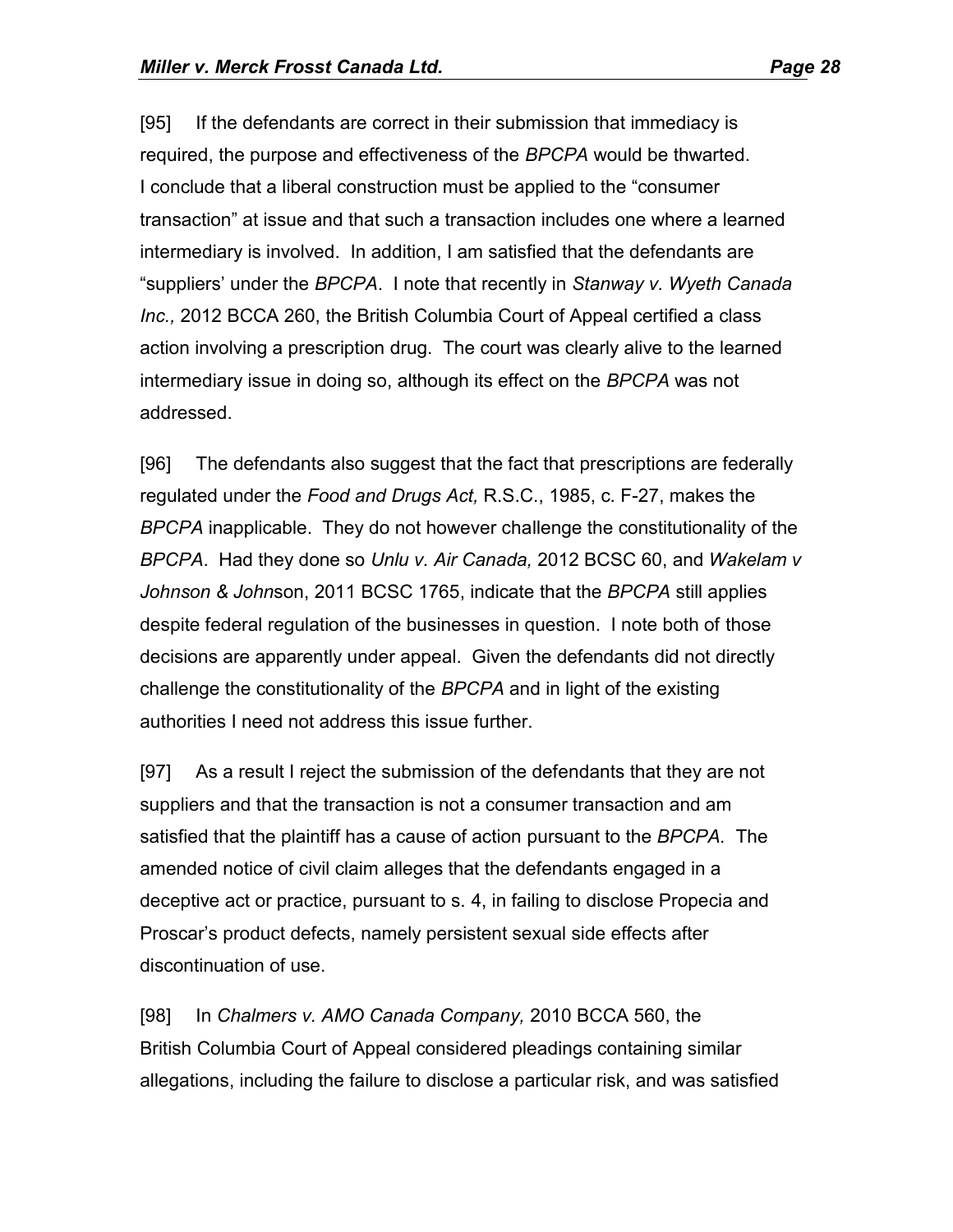that the claim under the *Consumer Protection Act* met the requirements of s. 4. Justice Tysoe held the following at para.18:

[18] … [I]t is my opinion that the amended statement of claim clearly gives particulars of the claim under the *Consumer Protection Act*. The amended statement of claim gives particulars of two specific representations allegedly made by the defendants, and asserts they were untrue. It also asserts that the defendants breached the *Consumer Protection Act* by failing to disclose the risk that the lens solution would not prevent the eye infection and by misrepresenting that the lens solution was safe, comfortable and effective at preventing infection.

### **Wavier of Tort**

[99] As noted the defendants submit the plaintiff has pleaded "Wavier of tort". The plaintiff denies that he has done so.

[100] Waiver of tort is a restitutionary action or remedy that allows a plaintiff to forego the usual cause of action and the normal remedy attached and seek disgorgement of profits in its place.

[101] In an ordinary tort action the court attempts to provide the sum of money that will put the injured party in the same position they would have been but for the wrong done. That is, "restitution *in integrum*". However, in certain instances the defendant's gain from committing the tort is much greater than the damages suffered by the plaintiff.

[102] As noted above, the plaintiff's amended notice of civil claim seeks disgorgement of or profits or revenues received by the defendants from the sale of Propecia and Proscar in B.C., claiming that this remedy is available under ss. 171 and 172 of the *BPCPA.*

[103] Section 171(1)(a) sets out the right of a consumer to recover for pecuniary loss arising from a deceptive act. The relevant portions of s. 171(1)(a) read as follows:

**171**(1) Subject to subsection (2), if a person, other than a person referred to in paragraphs (a) to (e), has suffered damage or loss due to a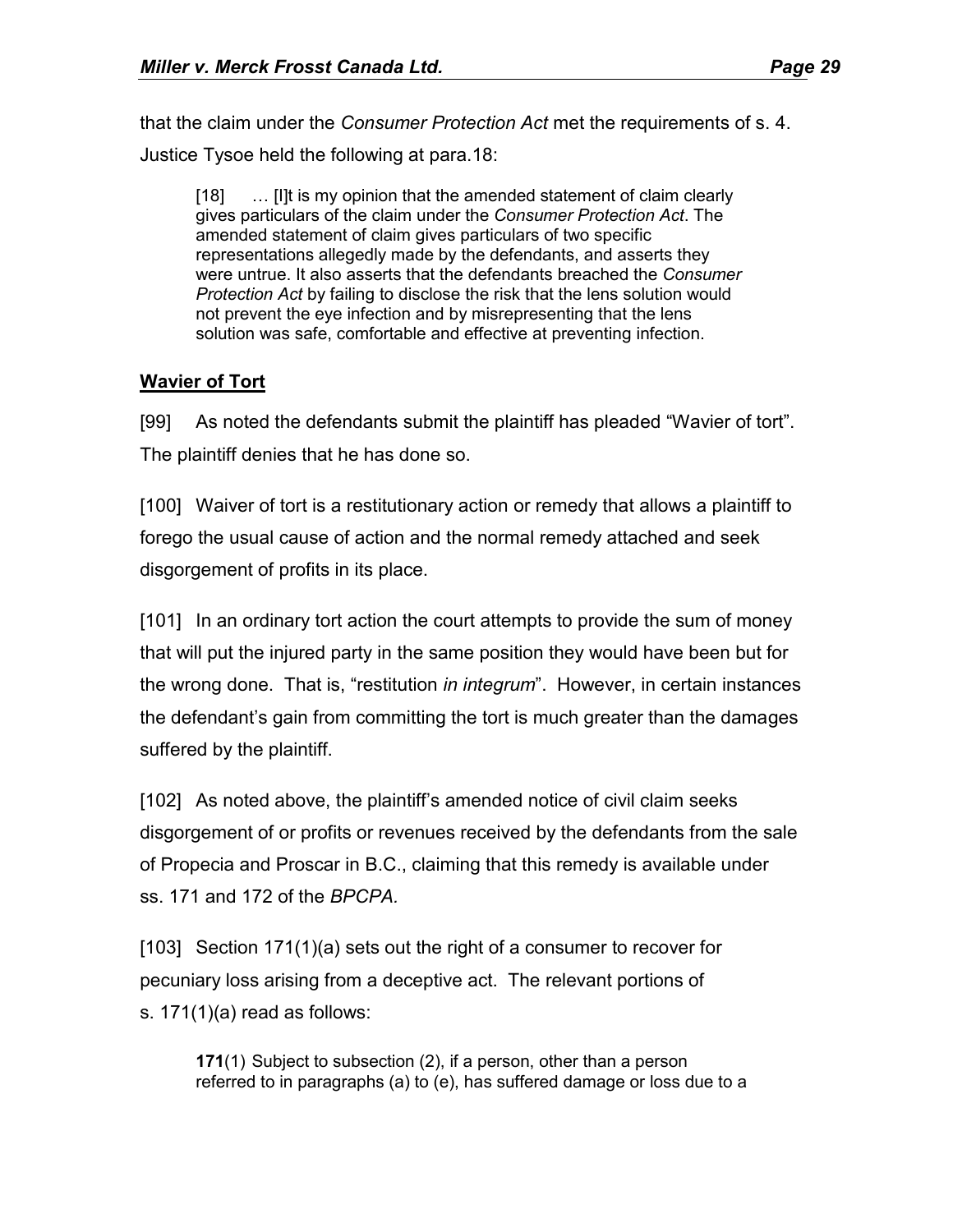contravention of this Act or the regulations, the person who suffered damage or loss may bring an action against a

(a) supplier,

…

…

…

[104] Section 172 provides a basis for a consumer or other interested person to

seek a remedy for breach of the *BPCPA*. The relevant sections are:

**172**(1) The director or a person other than a supplier, whether or not the person bringing the action has a special interest or any interest under this Act or is affected by a consumer transaction that gives rise to the action, may bring an action in Supreme Court for one or both of the following:

- (a) a declaration that an act or practice engaged in or about to be engaged in by a supplier in respect of a consumer transaction contravenes this Act or the regulations;
- (b) an interim or permanent injunction restraining a supplier from contravening this Act or the regulations.

(3) If the court grants relief under subsection (1), the court may order one or more of the following:

- (a) that the supplier restore to any person any money or other property or thing, in which the person has an interest, that may have been acquired because of a contravention of this Act or the regulations;
- $(b)$  if the action is brought by the director, that the supplier pay to the director the actual costs, or a reasonable proportion of the costs, of the inspection of the supplier conducted under this Act;
- (c) that the supplier advertise to the public in a manner that will assure prompt and reasonable communication to consumers, and on terms or conditions that the court considers reasonable, particulars of any judgment, declaration, order or injunction granted against the supplier under this section.

[105] The most recent consideration of waiver of tort is found in *Koubi*. The plaintiff submits his cause of action pleaded under the *BPCPA* is not a "waiver of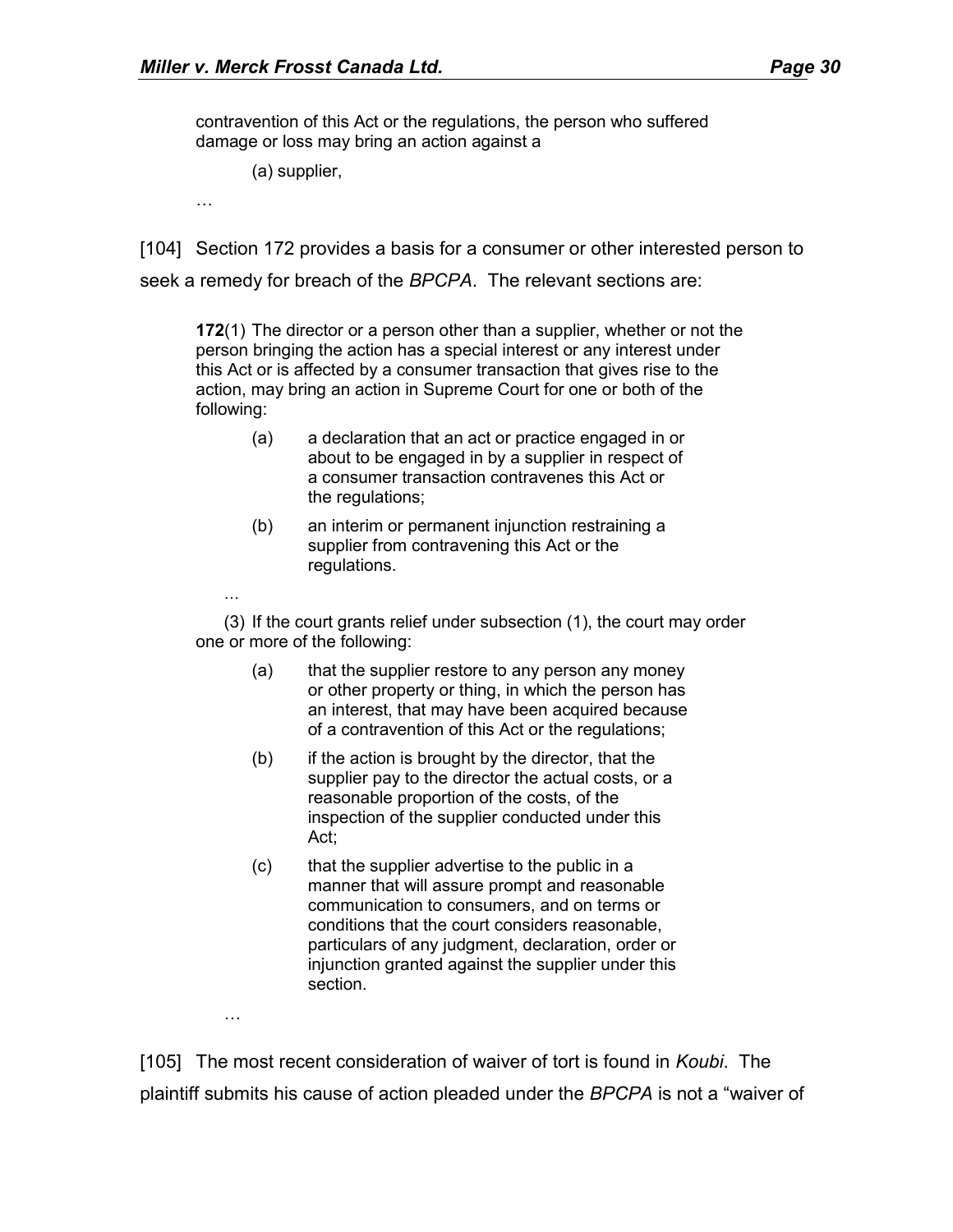tort" claim, as he is not attempting to use the *BPCPA* to "create a new, parasitical common law claim" as was the case in *Koubi*. He therefore says that *Koubi* has no relevance to the claim. In part his justification for this statement is that the claim "is properly pleaded, entirely consistent with the established case law and falls within the express language of the statute".

[106] In *Koubi* the court held that a claim for restitutionary damages and disgorgement of profits arising from waiver of tort premised on breaches of the *BPCPA* and *Sale of Goods Act,* R.S.B.C. 1996, c. 410 did not disclose a cause of action. The British Columbia Court of Appeal held that the *BPCPA* was an "exhaustive code regulating consumer transactions …" (para. 63). As a result the plaintiff in *Koubi* was "restricted to the remedies provided by the Act". The court held that the plaintiff's claim "for restitutionary damages and disgorgement of profits arising from waiver of tort [did] not disclose a cause of action." (para. 65).

[107] In light of *Koubi* ss. 171 and 172 of the *BPCPA* limit recovery for pecuniary loss to the consumer's own damage or loss. The *BPCPA* does not provide the basis for a claim based on waiver of tort and restitutionary damages.

[108] The final sentence of para. 48 of the amended notice of civil claim is therefore struck.

[109] Certain portions of the amended notice of civil claim are assertions of opinion and commentary and not statements of fact and as a result have not formed part of my assessment of the disclosure of causes of action by the pleadings. They are not relevant to the requirements for pleading a cause of action.

[110] Accordingly, as amended by these reasons, the amended notice of civil claim discloses causes of action in negligence and under the *BPCPA.*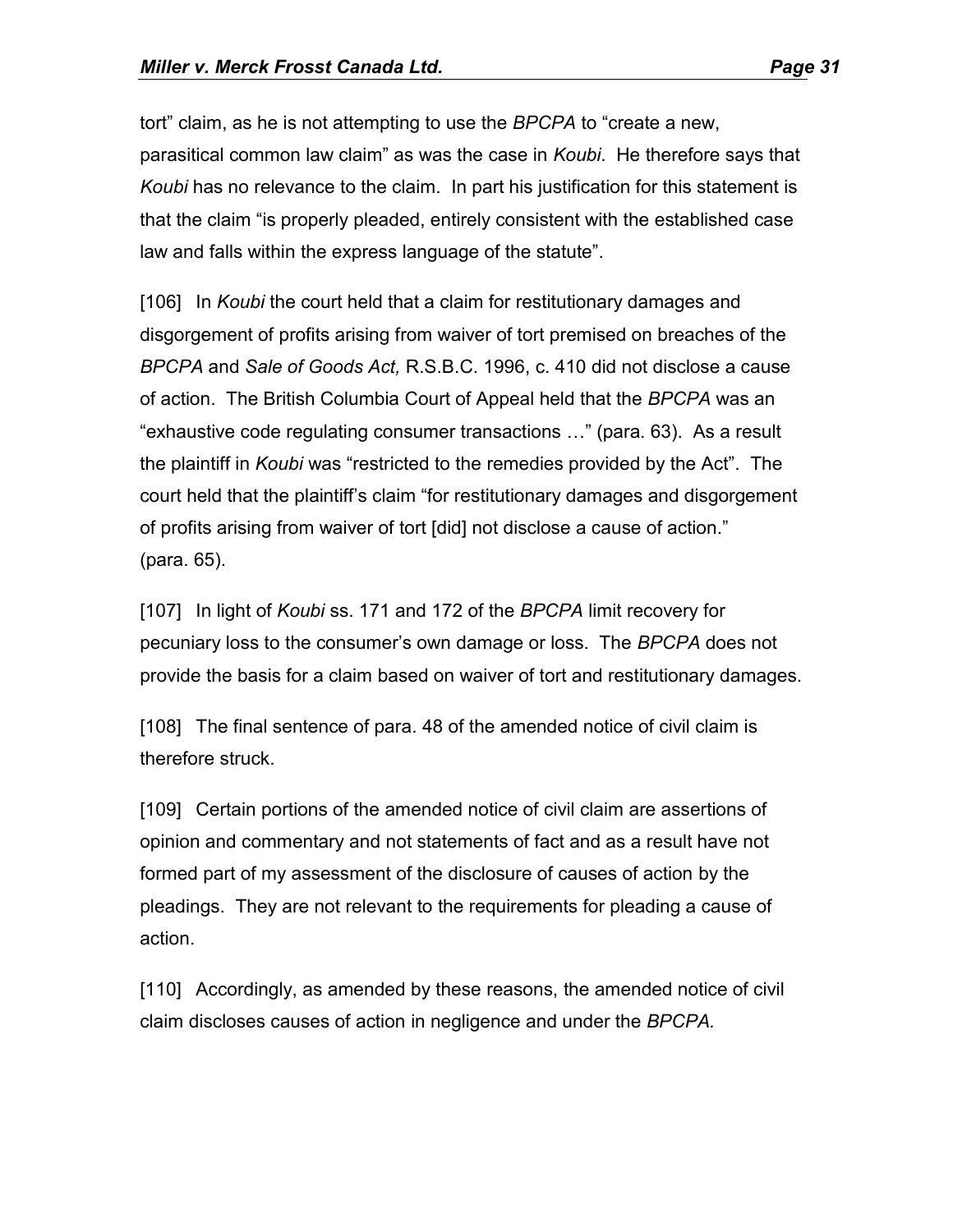# **Is There an Identifiable Class of Two or More Persons?**

[111] The plaintiff's initial proposed class definition was: "All persons who were prescribed Propecia and/or Proscar in British Columbia for hair loss and experienced side effects which continued after ceasing to take these drugs."

[112] The defendants argue that:

[107] The plaintiff's proposed class definition fails to meet the requirements of section 4(1)(b) for three reasons: (a) it is unsupported by any evidence; (b) it is not rationally connected to the causes of action pleaded in the Amended Notice of Civil Claim; and (c) it is vague and ambiguous, violating the requirement that class members be determinable by objective criteria.

[113] Specifically, the defendants allege that there is no evidence that anyone in B.C., other than the plaintiff, is seeking to advance a claim that he has suffered permanent sexual dysfunction as a result of using Proscar or Propecia. The defendants allege that the affidavits submitted by plaintiff's counsel's staff claiming they have been contacted by upwards of 50 potential class members are inadmissible hearsay, as are the attached reports.

[114] The defendants also argue that the proposed class definition is not rationally connected to the cause of action pleaded because the amended notice of civil claim only pleads a cause of action with respect to the side effect of persistent sexual dysfunction, not "side effects" more generally, as suggested in the proposed definition. Accordingly, the defendants submit putative class members do not have a potential or colourable claim to recover damages against the defendants for personal injury on the basis of a failure to warn.

[115] The defendants further submit that the definition proposed by the plaintiff does not permit a potential class member to determine his membership in the class based on objective criteria on the basis that: the term "side-effects" implies that potential class members have suffered adverse reactions due to the use of Propecia or Proscar which ultimately creates a merit-based definition; the term "side-effects" is too broad; "which continued" is ambiguous as to how long side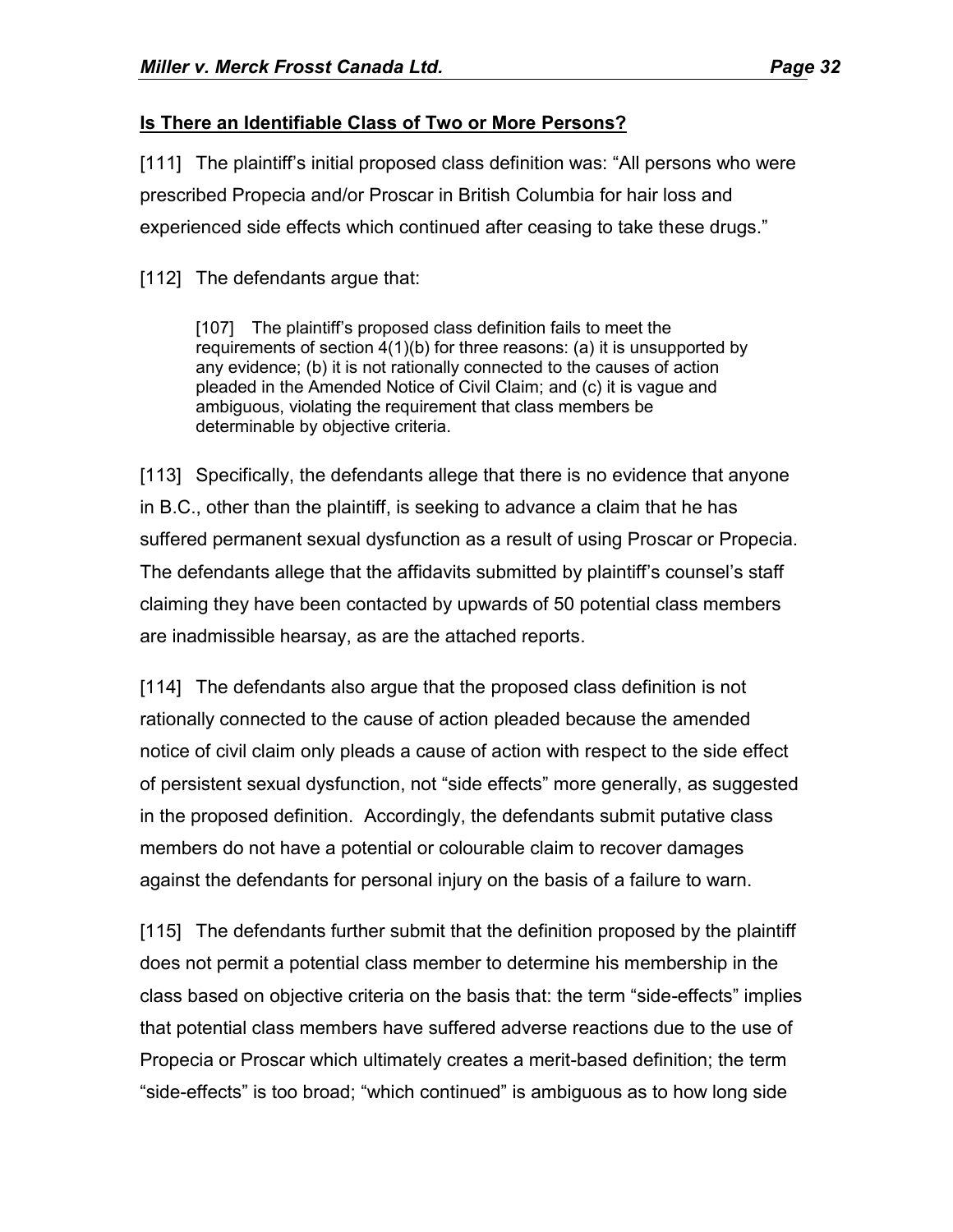effects would have to continue after taking the drug in order to join the class; the definition includes persons who were prescribed the drug in B.C. and it is unclear as to whether those persons must still reside in the province; there is no objective way to determine whether persons were prescribed the drug specifically for hair loss.

[116] The plaintiff, in reply, amended the proposed class definition. It now reads: "All persons who were prescribed Propecia and/or Proscar for hair loss in British Columbia."

[117] The plaintiff argues that this modified definition is appropriate. He asserts that he does not need to specify whether potential class members must reside in the province as the necessity for a sub-class only arises when there is a conflict between the class and subclass. The plaintiff is not anticipating conflict between potential class members that reside outside the province and those that have remained in the province.

[118] The requirements of s.4 (1)(b) are discussed by the Supreme Court of Canada in *Western Canadian Shopping Centres Inc. v. Dutton*, [2001] 2 S.C.R. 534, at para. 38:

38 While there are differences between the tests, four conditions emerge as necessary to a class action. First, the class must be capable of clear definition. Class definition is critical because it identifies the individuals entitled to notice, entitled to relief (if relief is awarded), and bound by the judgment. It is essential, therefore, that the class be defined clearly at the outset of the litigation. The definition should state objective criteria by which members of the class can be identified. While the criteria should bear a rational relationship to the common issues asserted by all class members, the criteria should not depend on the outcome of the litigation. It is not necessary that every class member be named or known. It is necessary, however, that any particular person's claim to membership in the class be determinable by stated, objective criteria: …

[119] On the requirement of objective criteria to determine whether a person is "in or out" of the class, McLachlin C.J.C.in *Hollick v. Toronto (City)*, [2001] 3 S.C.R. 158, stated at para.17: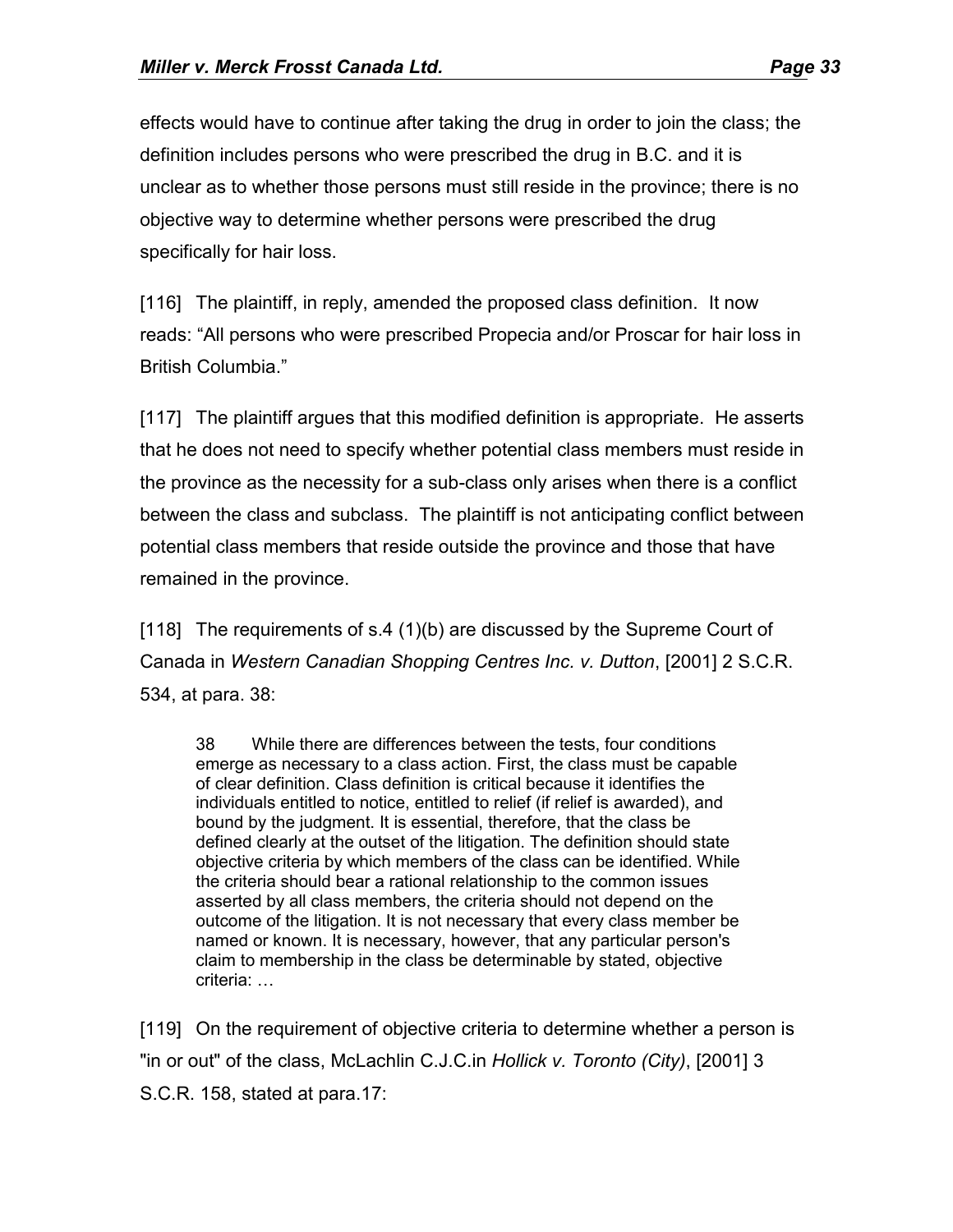17 … The first question, therefore, is whether there is an identifiable class. In my view, there is. The appellant has defined the class by reference to objective criteria; a person is a member of the class if he or she owned or occupied property inside a specified area within a specified period of time. Whether a given person is a member of the class can be determined without reference to the merits of the action. While the appellant has not named every member of the class, it is clear that the class is bounded (that is, not unlimited). There is, therefore, an identifiable class within the meaning of s.  $5(1)(b)$ : ...

[120] The defendants initially submitted that no admissible evidence had been provided that anyone other than Mr. Miller is seeking to advance a claim that they have suffered permanent sexual dysfunction as a result of the use of Proscar or Propecia. I say initially because, as was noted at the outset of these reasons, the evidence filed with the application in support of there being an identifiable class of two or more persons consisted of affidavits from employees of the plaintiff's law firm.

[121] The basis for the objection is that all of these statements are inadmissible hearsay or double hearsay given the affiants are simply repeating information provided from someone else in the plaintiff's law firm which information was itself provided by another person to that person. The primary objection is that the information is being tendered for the truth of its contents.

[122] The parties have agreed with respect to Ms. Wong's affidavit #3 that:

The Defendants do not object to admissibility of the affidavit of Deborah Wong #3, sworn May 11, 2012 for the limited purpose of providing the Plaintiff's best information of the numbers of the members of the purported class for the purpose of s. 5(5)(c) of the *Class Proceedings Act.*

[123] The issue is whether the plaintiff can rely on hearsay to establish the existence of an identifiable class.

[124] In *Fresco v. Canadian Imperial Bank of Commerce* (2009), 71 C.P.C. (6th) 97, 84 C.C.E.L. (3d) 161 (Ont. S.C.J.), the motions judge addressed this issue as follows at para. 8: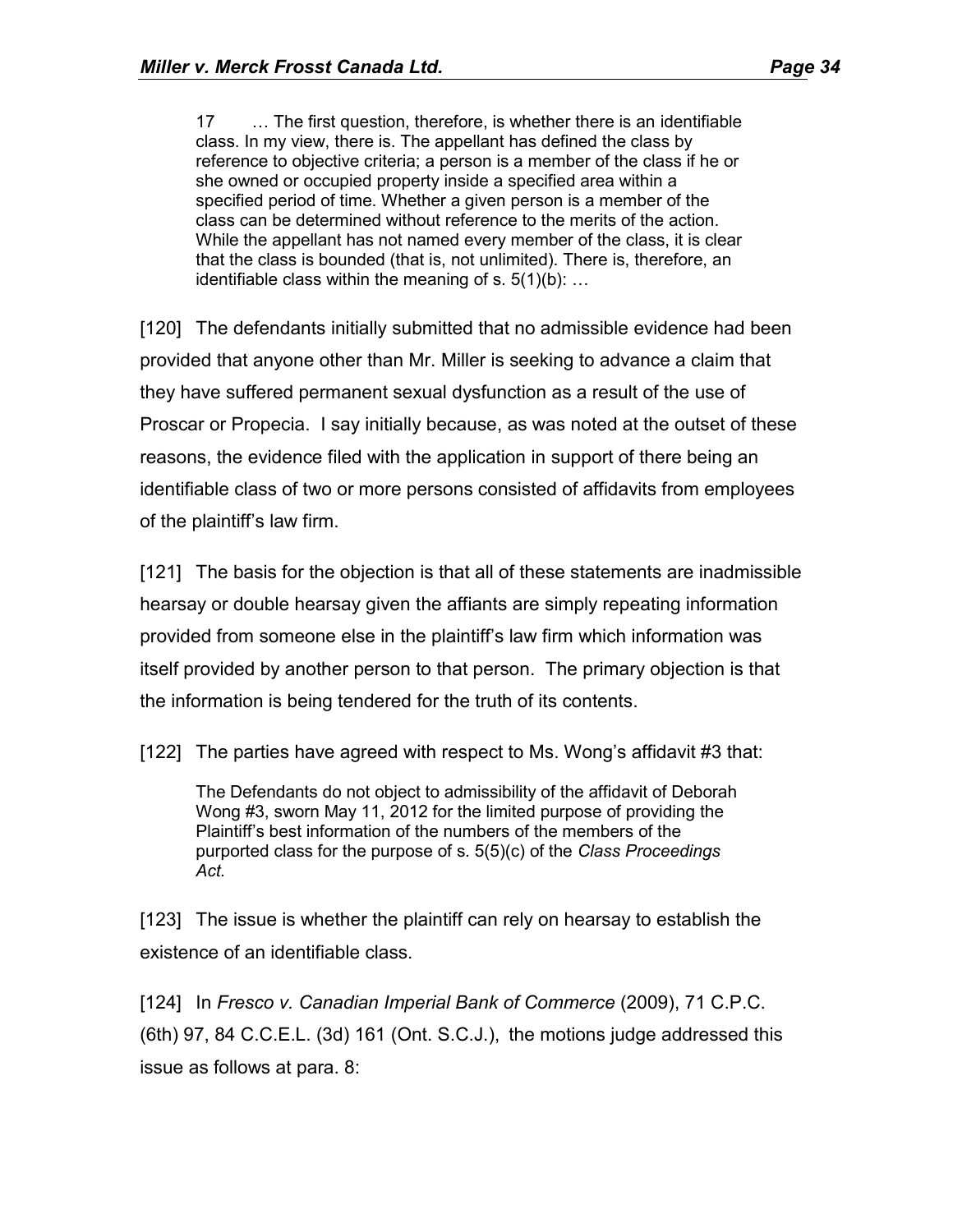[8] The plaintiff also tendered an affidavit from Charlene Wiseman, one of Ms. Fresco's lawyers in this case, which purports to be evidence of CIBC's overtime practices based on a self-selected survey sample of potential class members registered on plaintiff's counsel's website. Prior to the motion, Ms. Fresco's counsel provided CIBC's counsel with an unsworn copy of the affidavit so that CIBC could advise whether it consented to the admission of that evidence or whether a motion would be required. CIBC objected to the affidavit as inadmissible hearsay. The affidavit was nonetheless filed as evidence on this motion without bringing a motion or seeking the court's direction. Ms. Fresco's response is that this is the best available survey evidence of CIBC's unpaid overtime practices, given that CIBC rejected both the plaintiffs request to provide her with information on the class members to allow the plaintiff to conduct its own random sample and the plaintiffs proposal to conduct a joint random survey of the putative class. This is not a compelling answer. The evidence constitutes hearsay and does not meet either the test of necessity or of reliability: *R. v Smith,* [1992] 2 S.C.R. 915 at 933- 934; *R. v Khan,* [1990] 2 S.C.R. 531 at 541. As the evidence is not properly before the court and constitutes inadmissible hearsay, I have not considered Ms. Wiseman's affidavit.

[125] Turning to whether or not the affidavits of Ms. Cumming and Ms. Wong should be admitted to establish the existence of an identifiable class of two or more persons it was held in *Hollick* at para. 25 that "the representative of the asserted class must show some basis in fact to support the certification order. As the court in *Taub* held, that is not to say that there must be affidavits from members of the class or that there should be any assessment of the merits of the claims of other class members."

[126] As noted by Lax J., in *Glover v. Toronto (City)* (2009), 70 C.P.C. (6th) 303 (Ont. S.C.J.), the term "[s]ome basis in fact is an elastic concept and its application can be vexing" (para.15). What is certain is the Court's pronouncement in *Hollick* that some basis in fact is a "low threshold" or a "minimum evidential burden" and the courts should refrain from imposing technical requirements on the plaintiffs at the certification stage (see also: *LeFrancois v. Guidant Corporation* (2009), 178 A.C.W.S. (3d) 34 (Ont. S.C.J.))

[127] However in *Chalmers v. AMO Canada Company,* 2009 BCSC 689*,* Butler J. held that where a legal assistant in the plaintiff's firm swore that he was informed by one of the firm's lawyers that the firm had been contacted by six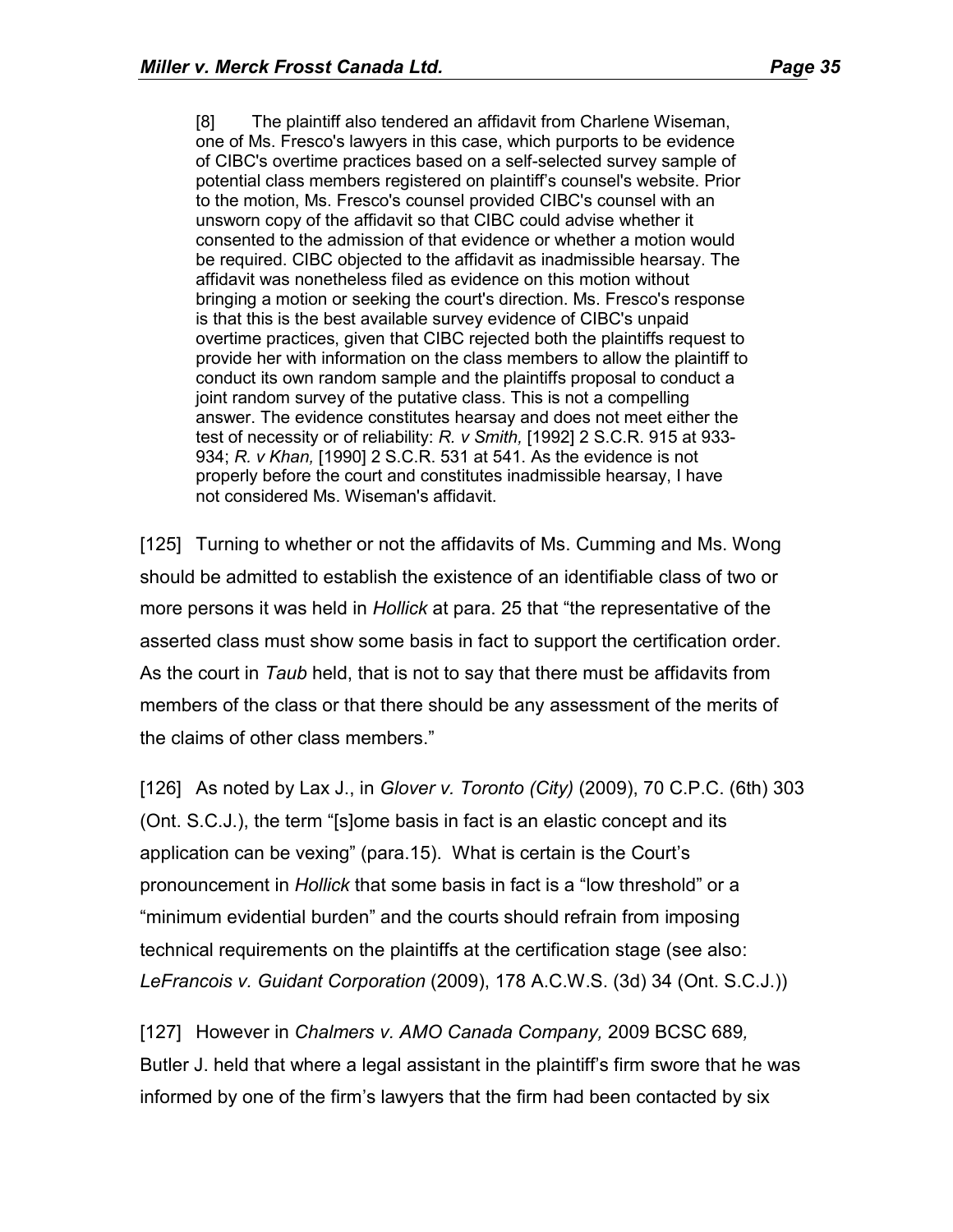individuals in B.C. who claimed to have used the solution in question and to have been diagnosed with AK (Acanthamoeba Keratitis), that notwithstanding the hearsay nature of that information such evidence was admissible, saying at para. 62:

[62] The other evidence Ms. Chalmers relies on to provide some indication of class size is also admissible. The parties are required under s. 5(5)(c) of the *Act* to provide the "best information" regarding the number of members in the class. Such evidence will almost always be in the form of hearsay. While the evidence does not prove class size, it is relevant to considering the procedural issues that this Court must consider on a certification application.

[128] I agree with Butler J. that the evidence does not prove class size however, given that the issue on certification is whether there is an identifiable class of two or more persons, proof of class size is not required. That said, the information respecting potential size may still be considered.

[129] In any event, and presumably in response to the defendants' challenge to such evidence, plaintiff's counsel presented at the conclusion of the certification hearing an additional affidavit from another potential member of the class. That individual requested anonymity because of the private nature of the allegations. Defence counsel objected to the court receiving the affidavit as new evidence late in the certification process and due to certain inadmissible portions. The affidavit was sealed. The parties agreed that the court was only to consider paras. 1-3 and 8 of the affidavit and their admissibility.

[130] The affidavit states that the individual was prescribed, purchased and ingested Proscar for hair loss and that he took the drug between November 2004 and October 2005. Like Mr. Miller he used a pill splitter to divide the drug into 4 portions. He asserts that he "experienced reduced sexual desire, an inability to maintain erections, and depression all of which persisted after he ceased taking the Proscar with the depression eventually resolving but the sexual dysfunction problems having continued." He states that he is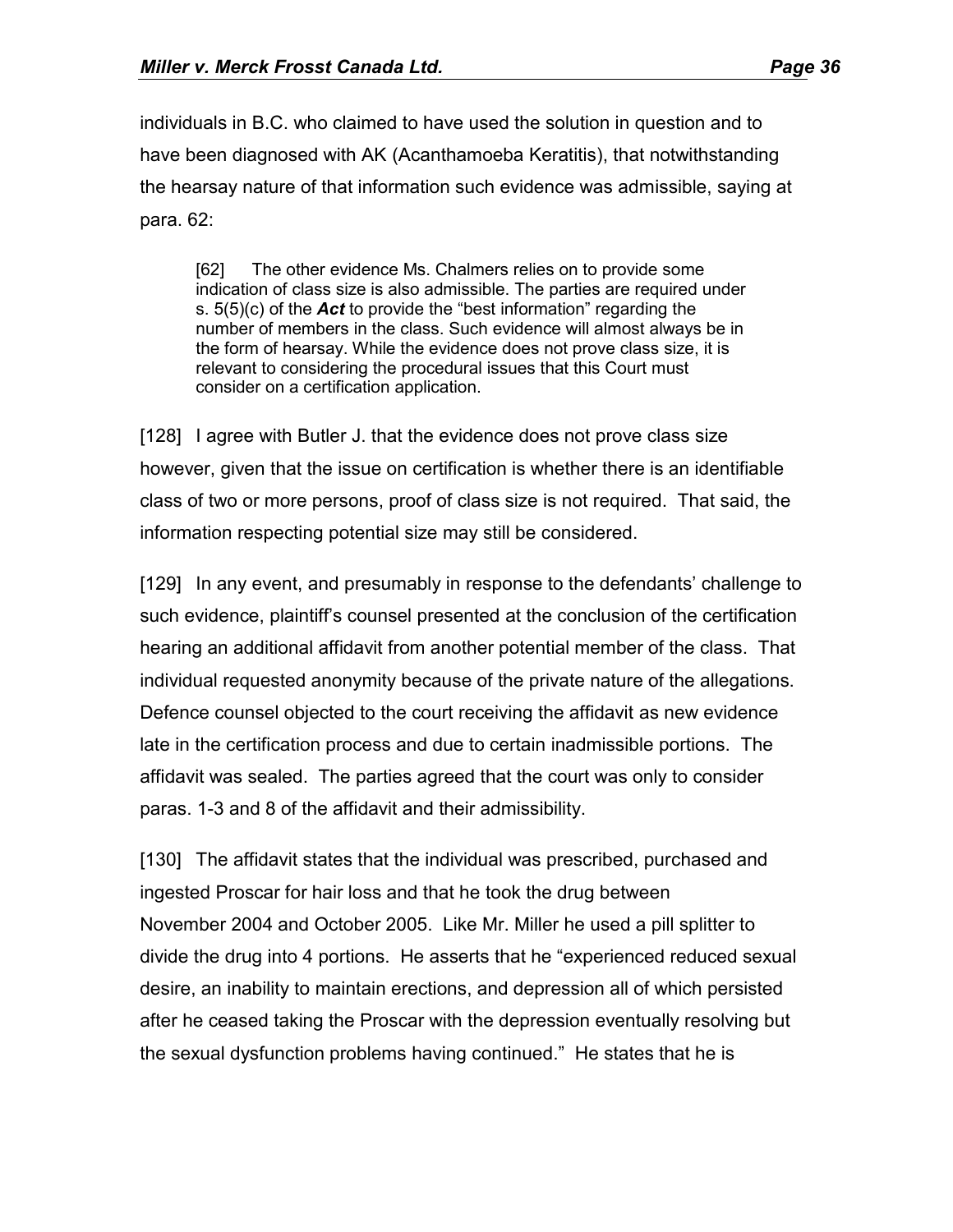interested in participating in the lawsuit but for privacy reasons prefers not to have his name disclosed.

[131] Given the nature of the alleged effects of the drugs it is understandable that potential plaintiffs are reluctant to have their names publicized. It would also explain in part the lateness of the filing of the affidavit.

[132] In *Chalmers v. AMO Canada Company*, 2009 BCSC 689, Butler J. considered the introduction of fresh evidence and determined that the test for the admission of fresh evidence on an interlocutory matter is more relaxed (para. 50). He concluded at para. 51:

[51] In exercising my discretion to allow the new evidence, I took into account s. 5 of the *Act*. It requires parties to file affidavits containing information relevant to certification. Pursuant to s. 5(5)(c) an affiant is required to "provide the person's best information on the number of members in the proposed class." That issue is relevant to both class size and notice.

[133] As a result he permitted the introduction of the fresh evidence.

[134] In my view similar considerations apply here. The application as well occurred during the course of the certification hearing not after. As a result the affidavit of D.E. will be admitted.

[135] The admission of the affidavit of D.E., a second proposed member of the class, addresses in part the argument that there was only evidence of one plaintiff. I also order additional affidavits be produced from the solicitors who were contacted by prospective class members in order to address the deficiencies of the staff members' affidavits.

[136] On the issue of D.E.'s request for anonymity, I was provided with minimal information respecting his circumstances and concerns. Given this is an interlocutory application and the affidavit of D.E. is filed at this time to show only that there is more than one class member, and the fact that he is not a party to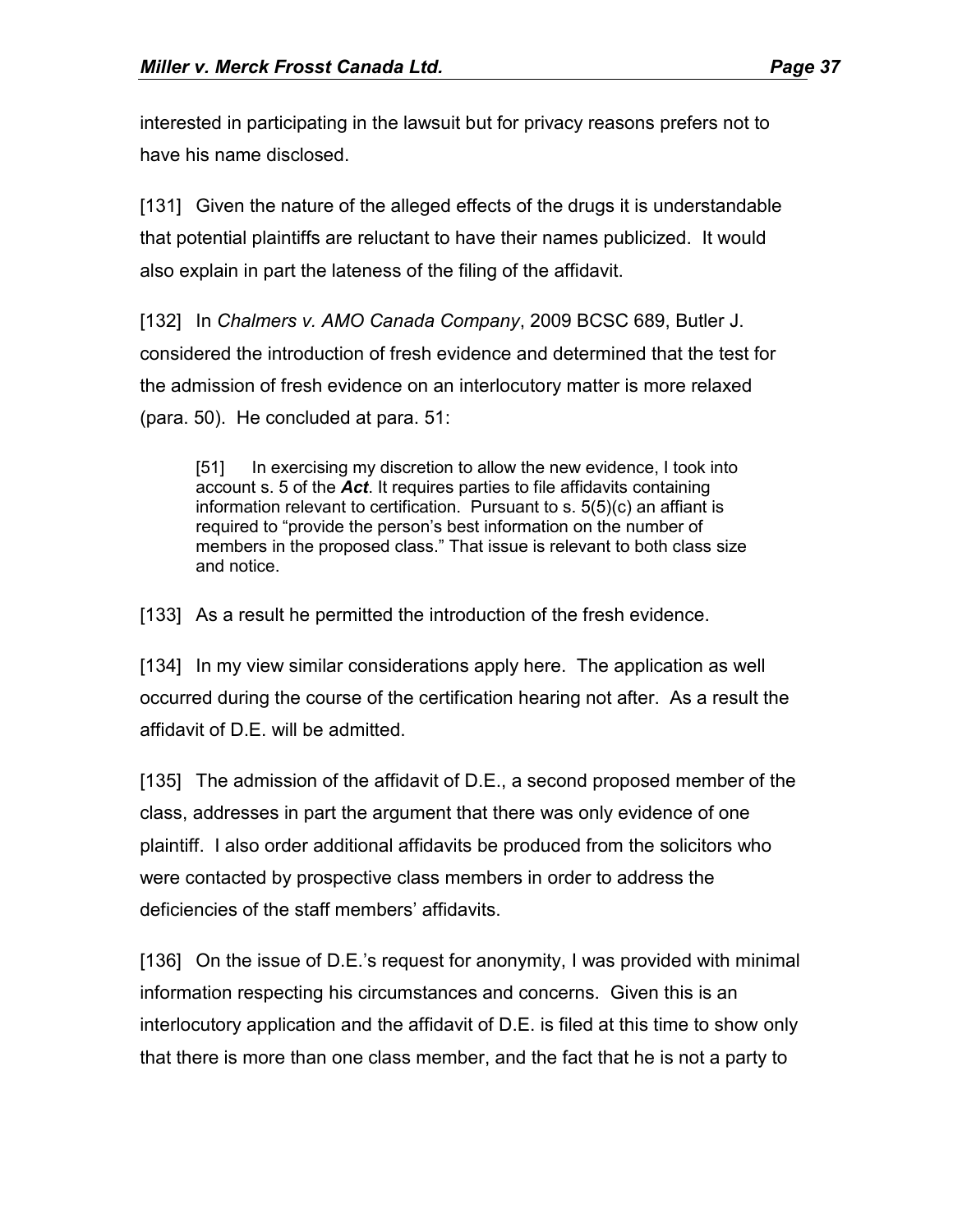the proceeding, his affidavit will remain sealed until further submissions and evidence is provided on justification for the requested anonymity to continue.

[137] I agree with the defendants that the plaintiff's proposed class definition is overbroad. The class definition must therefore be modified and will read: "All male persons who were prescribed Propecia and/or Proscar for male pattern hair loss in British Columbia prior to November 18, 2011."

[138] This definition confines the potential class members to particular factual allegations enabling the court to determine whether any person coming forward is or is not a class member. I reject the defendants' contention that the criterion of being prescribed the drug for male pattern hair loss is in some way subjective or unascertainable, do not see any need to restrict the definition to B.C. residents, and note that the defendants' other concerns are allayed by the removal of the merits based portion of the definition.

[139] I am satisfied, based on the aforementioned case law, and subject to the filing of supplementary affidavits from the solicitors contacted by putative class members that there is some basis in fact that there exists over 50 putative class members in B.C., that the modified definition is sufficiently clear so as to allow those potential members to decide whether to join the class.

#### **Do the Claims of the Class Members Raise Common Issues?**

[140] "Common issues" are defined in s. 1 of the *CPA* to mean:

#### **"common issues"** means

- (a) common but not necessarily identical issues of fact, or
- (b) common but not necessarily identical issues of law that arise from common but not necessarily identical facts;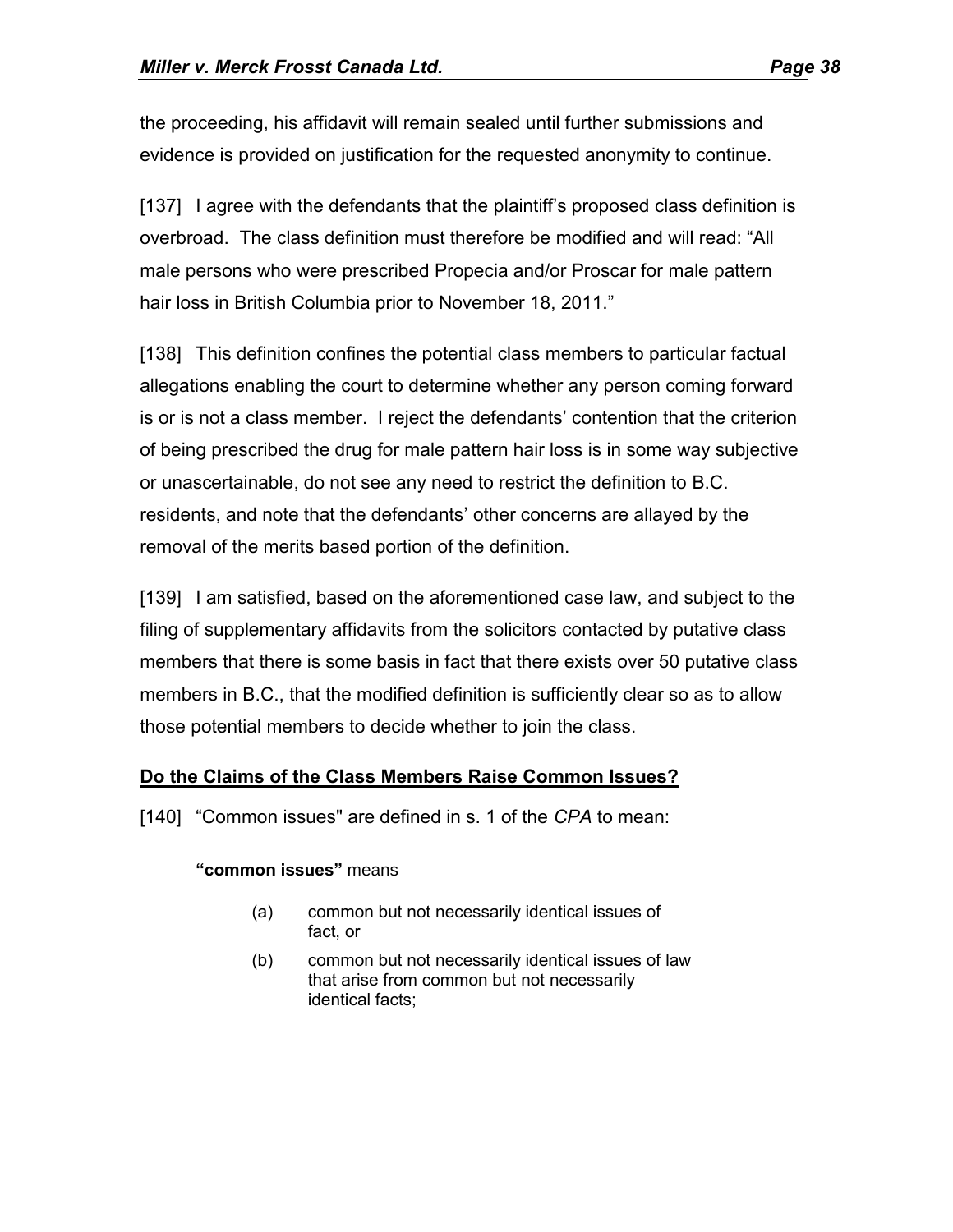[141] The approach to a determination of common issues was described in *Endean v. Canadian Red Cross Society* (1997), 148 D.L.R. (4th) 158, 36 B.C.L.R. (3d) 350 (S.C.) as follows at para. 35:

[35] ... A common issue is sufficient if it is an issue of fact or law common to all claims, and that its resolution in favour of the plaintiffs will advance the interests of the class, leaving individual issues to be litigated later in separate trials, if necessary: *Harrington v. Dow Corning Corp*. (1996), 22 B.C.L.R. (3d) 97 at 015, 110 (S.C.). As well the court should not attempt to weigh the ultimate merits of the proposed common questions, but should merely ascertain whether they raise triable issues: *Campbell v. Flexwatt Corp*. (1996), 25 B.C.L.R. (3d) 329 at 343 (S.C.).

[142] Also as noted by Cumming J.A. in *Campbell v. Flexwatt Corp*. (1997), 44 B.C.L.R. (3d) 343, 6 W.W.R. 275 (C.A.) at para. 53:

[53] When examining the existence of common issues it is important to understand that the common issues do not have to be issues which are determinative of liability; they need only be issues of fact or law that move the litigation forward. The resolution of a common issue does not have to be, in and of itself, sufficient to support relief. To require every common issue to be determinative of liability for every plaintiff and every defendant would make class proceedings with more than one defendant virtually impossible.

[143] When certifying the action, the court has the discretion to redefine the common issues proposed by the representative plaintiff. Goudge J.A. in *Cloud,* stated: "[a]s the class action proceeds, the judge managing it may well determine that the common issues should be restated with greater particularity in light of his or her experience with the class proceeding. To permit that process to unfold with flexibility, at this stage, I would state the common issues in general terms, …" (para. 72).

[144] In what follows, I will list the plaintiff's proposed common issues and the nature of the defendant's argument respecting each issue followed by any necessary redefinition.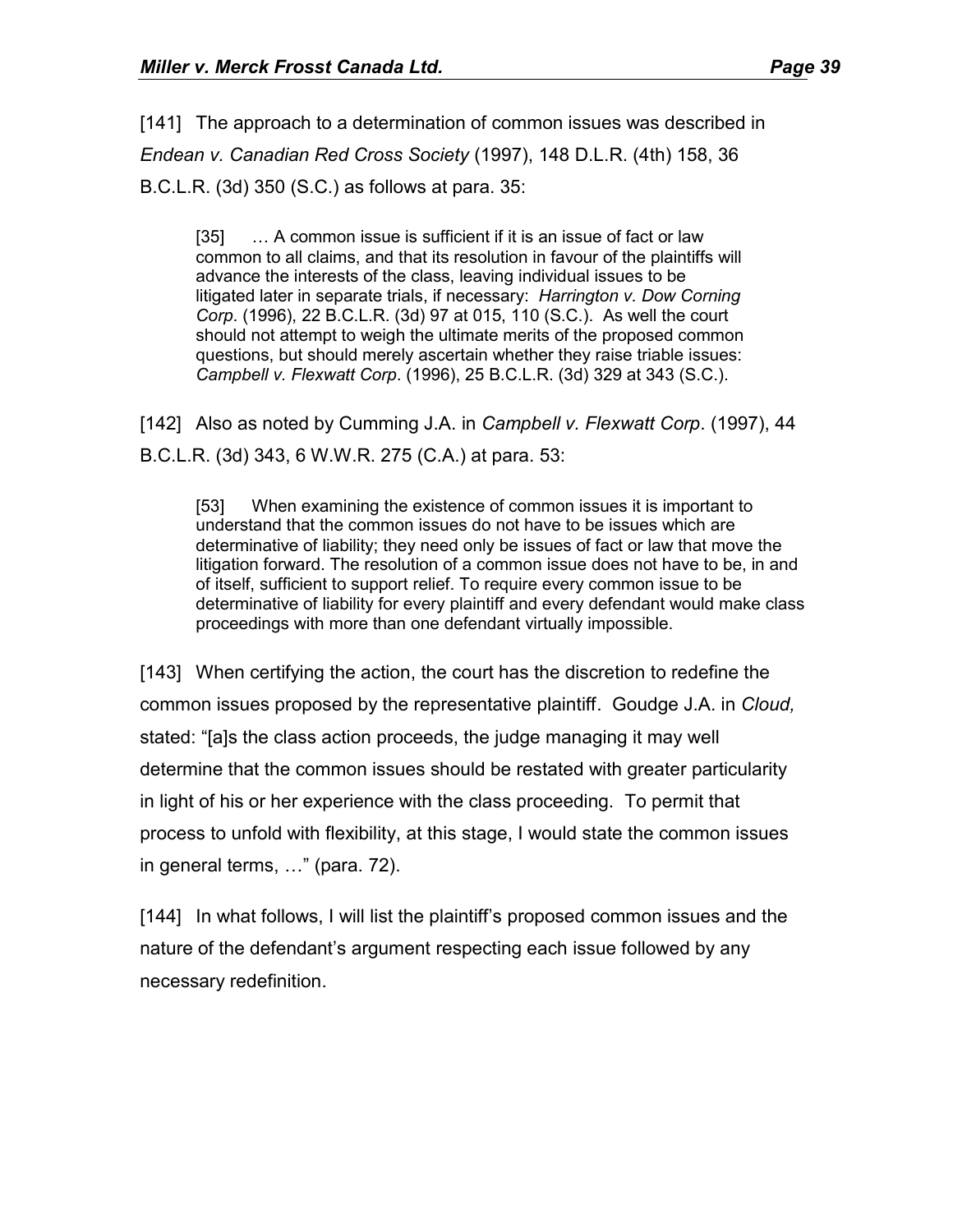#### **(1) Can ingesting Propecia or Proscar cause side effects that continue after ceasing to take Propecia or Proscar?**

[145] The defendant argues that this issue is "hopelessly overbroad and extends beyond the scope of any reasonable cause of action." Whether the drug can cause side effects that persist after discontinuation of use is said not to be a single question but a myriad of questions susceptible to different answers in relation to each possible side effect.

[146] The defendants further submit that the plaintiff has not established any evidentiary basis for this common issue, specifically an evidentiary basis for the claim that Proscar or Propecia can cause persistent sexual dysfunction.

[147] The defendants also object to certain portions of the plaintiff's evidence on the basis that it is hearsay or speculative and lacking any factual foundation. They submit the evidence must meet the usual requirements for admissibility. (*Martin* at para. 25). Prior to considering the evidentiary basis for a common issue I turn first to the admissibility of the evidence presented.

[148] The burden is on the plaintiff to provide admissible evidence supporting the application for certification. In *Ernewein v. General Motors of Canada Ltd.,* 2005 BCCA 540, the British Columbia Court of Appeal stated at para: 31:

[31] … Despite the robust approach taken by Canadian courts to class actions, I know of no authority that would support the admissibility, for purposes of a certification hearing, of information that does not meet the usual criteria for the admissibility of evidence. A relaxation of the usual rules would not seem consonant with the policy implicit in the Act that some judicial scrutiny of certification applications is desirable, presumably in view of the special features of class actions and the potential for abuse by both plaintiffs and defendants: see the discussion at paras. 31-52 of *Epstein v. First Marathon Inc.* (2000) 41 C.P.C. (4th) 159 (Ont. Sup. Ct. J.).

[149] As a result an affidavit filed in support of a certification application must comply with the *Supreme Court Civil Rules* Rule 22-2(12-13)*.* The applicable provisions read as follows: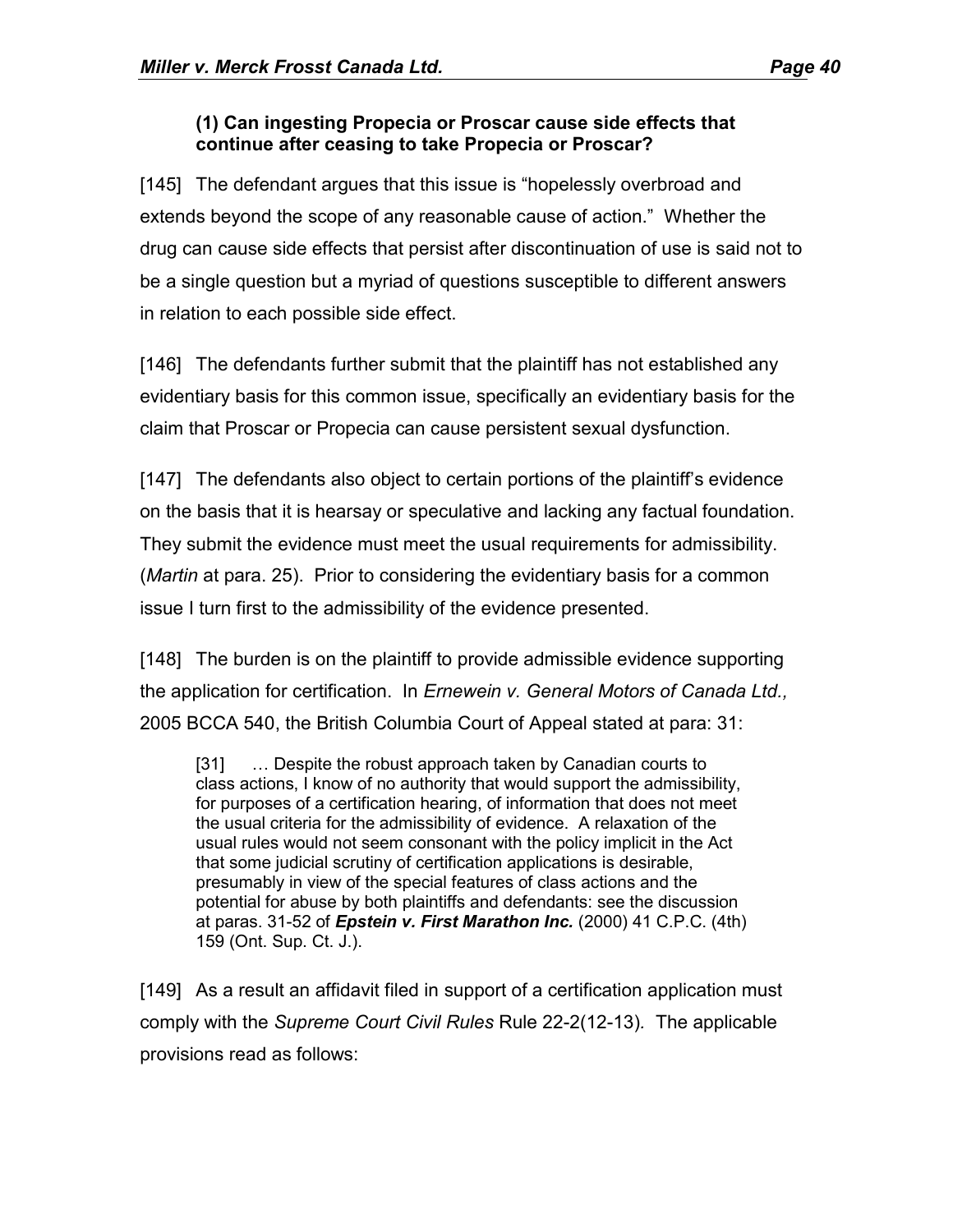- (12) Subject to subrule (13), an affidavit must state only what a person swearing or affirming the affidavit would be permitted to state in evidence at a trial.
- (13) An affidavit may contain statements as to information and belief of the person swearing or affirming the affidavit, if
	- (a) the source of the information and belief is given, and
	- (b) the affidavit is made
		- (i) in respect of an application that does not seek a final order or,
		- (ii) by leave of the court under Rule 12-5 (71) (a) or 22-1 (4) (e).

[150] The defendants firstly object to Mr. Miller's affidavit #1 with respect to paras. 6, 8 and 9 which state:

- 6. … I believed that these changes to my behaviour were side effects caused by the drug …
- 8. …The side effects that I was experiencing …

…

9. The drug has had a significant impact on the quality of my day-today life …

[151] The defendants submit that Mr. Miller's statement that he believes his sexual dysfunction is due to Proscar is inadmissible opinion evidence that he is not qualified to give. As a result they submit there is no admissible evidence to establish that Proscar is the cause of the plaintiff's sexual dysfunction. They note that the plaintiff has not provided an opinion from any treating physician or qualified medical expert respecting the probable cause of *his* sexual dysfunction.

[152] I accept that the statements of Mr. Miller above in so far as they are opinion evidence are not admissible. What Mr. Miller's evidence does establish is that he suffers from persistent sexual dysfunction and that it arose after he commenced using the Proscar. It does not establish causation. However given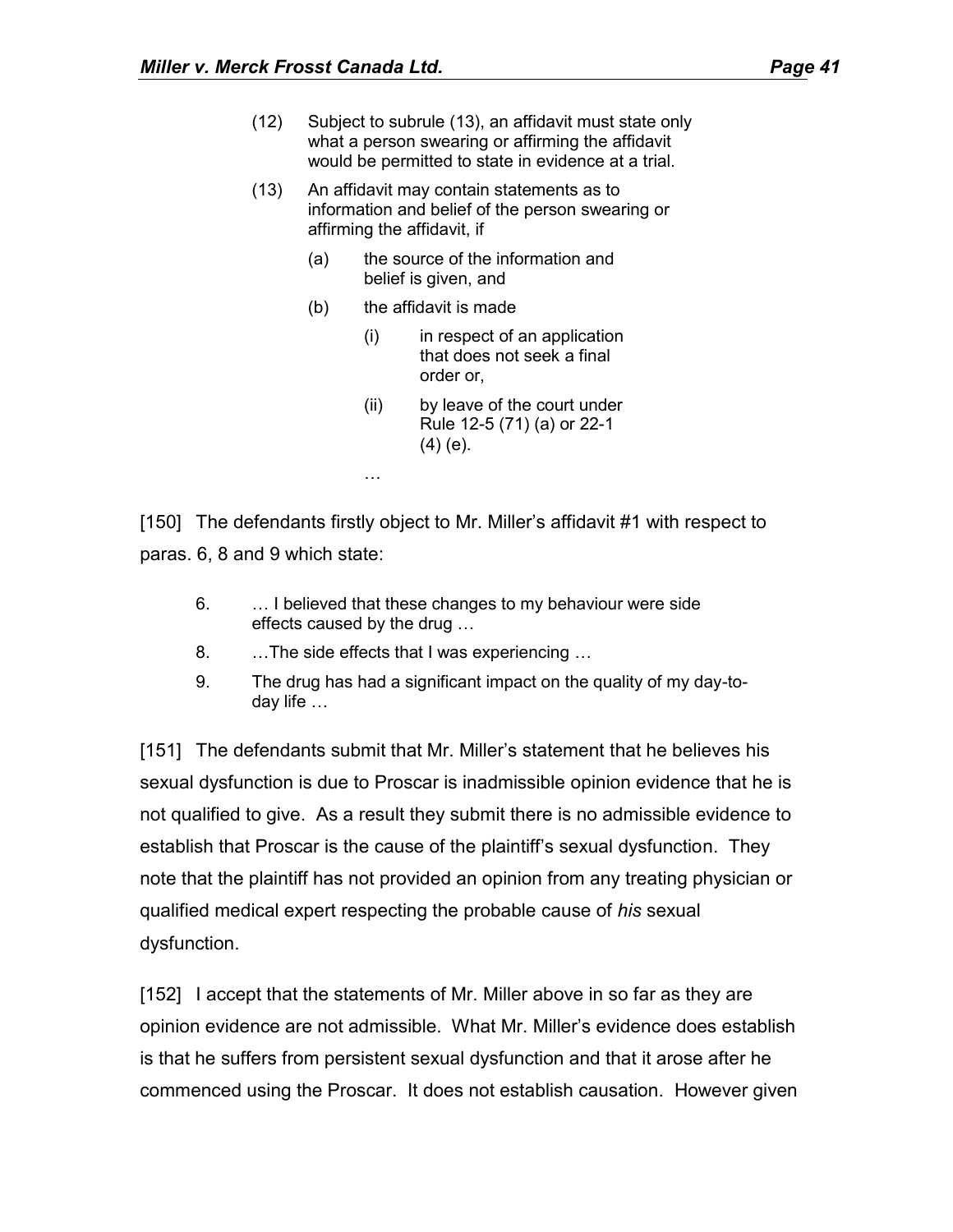the following expert evidence, I do find it is a sufficient basis in fact for the purposes of certification.

[153] The only expert evidence lead by the plaintiff on the issue of causation is that of Dr. Wright. Dr. Wright is not a treating physician nor does he offer an opinion as to the cause of the plaintiffs claimed persistent sexual dysfunction. He does however state that sexual dysfunction due to the drugs is biologically plausible.

[154] The defendants also challenge Dr. Wright's July 8, 2011 affidavit at paras. 12 and 20 which state:

12. Long-term adverse effects of finasteride remain mostly unknown as long-term trials to assess these effects have not been conducted.

20. The potential for non-reversibility of the sexual adverse effects of finasteride with long-term therapy should have been a concern for Merck & Co. Inc. as they knew that long-term controlled trials of finasteride had not been conducted and they knew that permanent irreversible adverse effects had been well documented for other drugs. …

[155] The basis for their objection to these paragraphs is that they are speculative, argumentative and contain statements of opinion without sufficient foundation. Similar objections are made to other portions of Dr. Wright's evidence.

[156] In my opinion these criticisms are well founded. For the purposes of this application I have disregarded such speculative, argumentative and unsupported statements of opinion.

[157] They also object to affidavit #2 of Dr. Wright at Exhibit A page 2 of his rebuttal report in which he states that given the mechanism of action of finasteride, it is biologically plausible that it could cause sexual dysfunction in men taking the drug.

[158] The objection is that he only states that a connection is biologically plausible but does not give an opinion that the evidence shows that the drug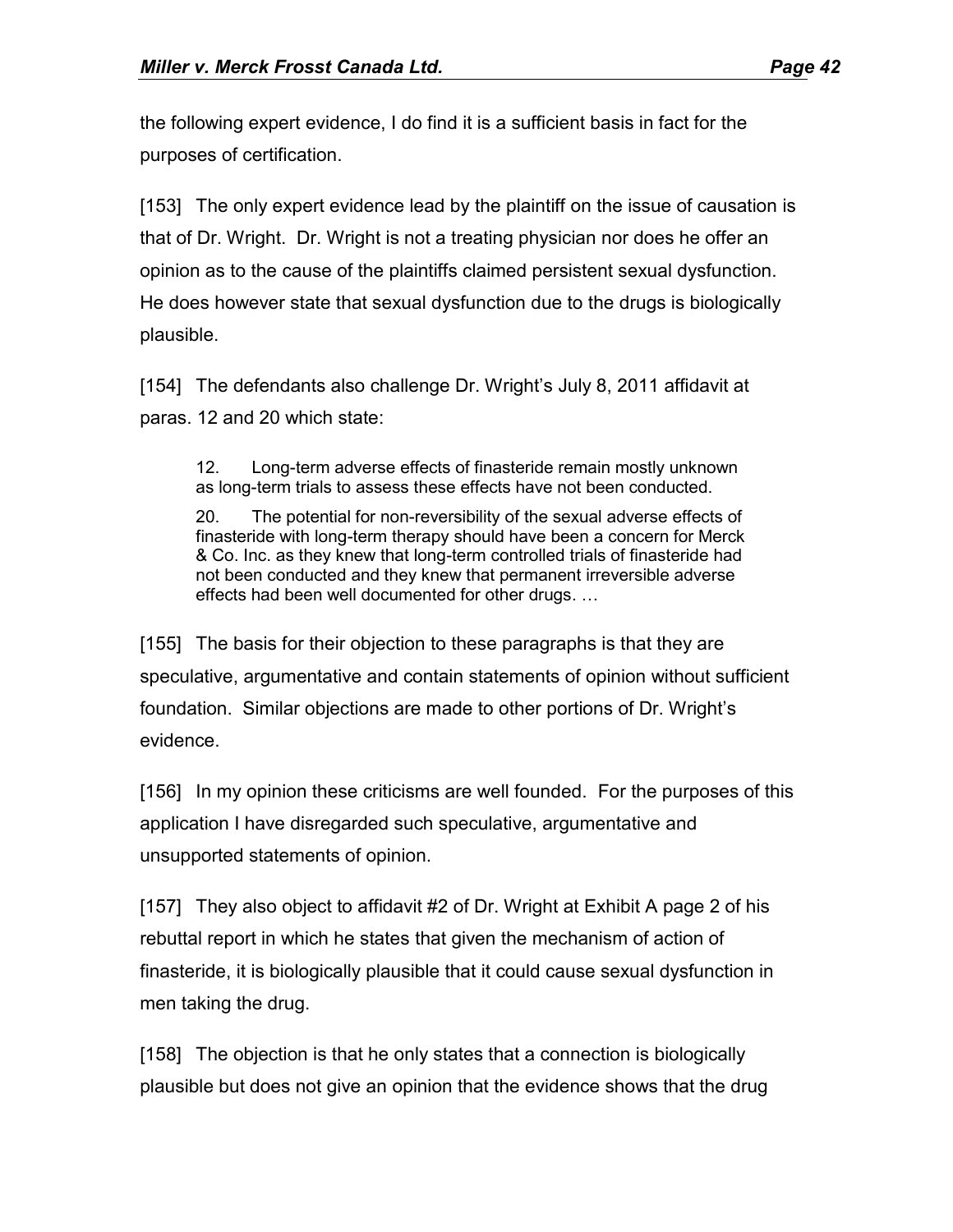does cause persistent sexual dysfunction in some men. While that may be true that is not the issue the court must address on this application. It is an issue for trial. On a certification application the plaintiff need only show some evidence. Indeed, it is reasonable to infer that much of the relevant evidence is in the hands of the defendants and until disclosed the plaintiff is left with a limited ability to show greater evidence. In my view the evidence of Dr. Wright that a connection is biologically plausible while unproven is some evidence. It is also an issue the resolution of which will advance the litigation for all class members.

[159] The defendants also object to Exhibit A page 3 where Dr. Wright states:

… Dr. Goldenberg does not provide any rationale to refute the plausible biological mechanism of action linking persistent sexual dysfunction to the use of finasteride". …

[160] Again however, this goes to the merits and is a matter for trial.

[161] Finally, they submit that Dr. Wright has referred to clinical trials that have shown that "both Propecia and Proscar caused decreased libido and erectile dysfunction in some men taking the drug" but that the articles and studies affixed to his report are not properly admissible as evidence of their contents and cannot be relied on by the court. They note as well that one of the studies of Irwig et al states that it "does not prove that finasteride caused persistent sexual side effect". They rely on Dr. Goldenberg who opines "there is no evidence to suggest a causal relationship between 5-ARIs [finasteride] and persistent/permanent sexual dysfunction in men".

[162] The defendants' request that the court prefer the evidence of the defendants' experts in this regard and submit that it is appropriate for the court to weigh competing scientific and medical evidence when determining if the certification requirements are met (*Dumoulin v. Ontario* (2005), 19 C.P.C. (6th) 234 (Ont. S.C.J.), para. 27).

[163] They also submit that the plaintiff has failed to establish that there is a plausible methodology for proving causation on common evidence at trial.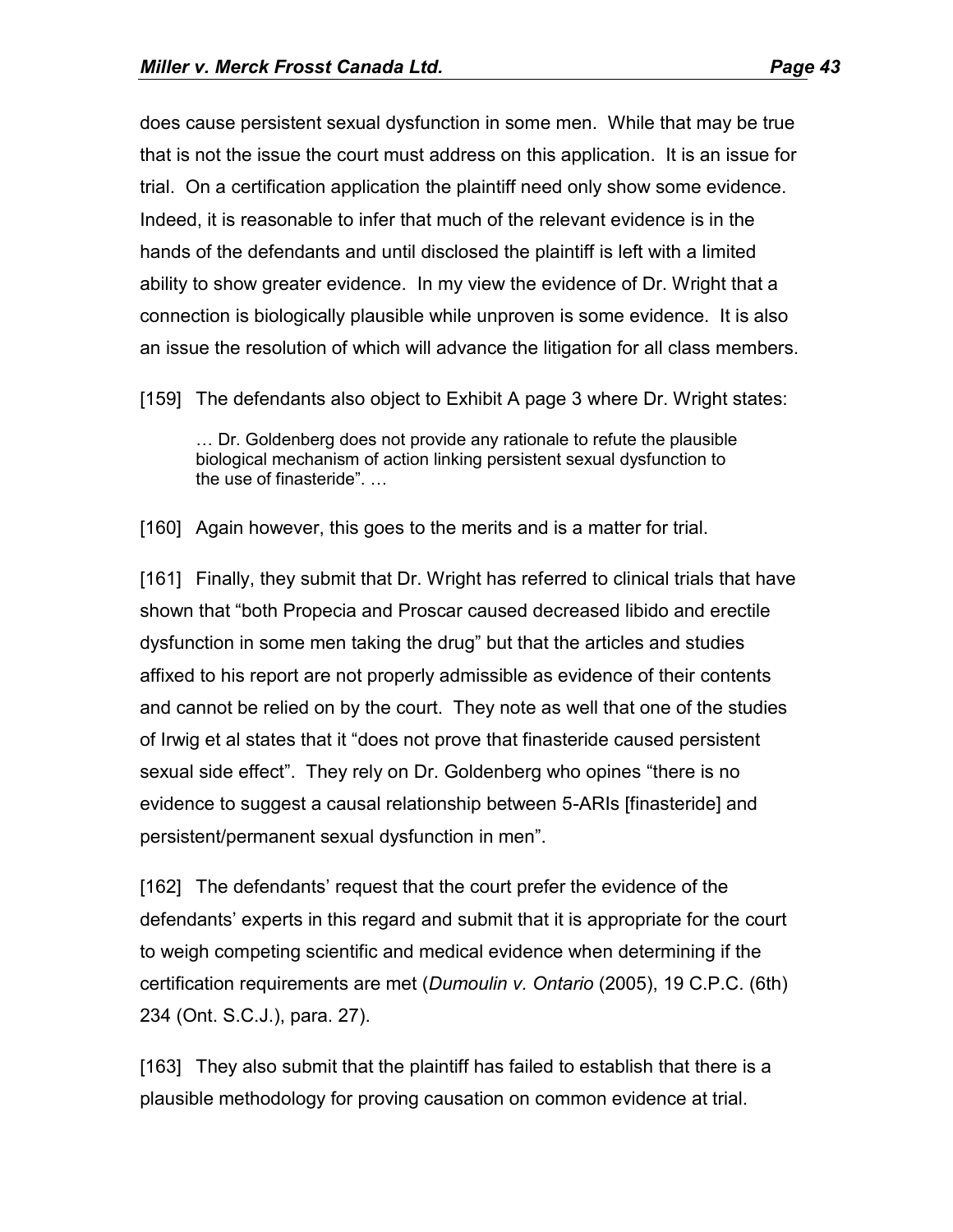Indeed in their submission the plaintiff has not even set out a theory as to how that could be accomplished.

[164] In support they rely on *Pro-Sys Consultants Ltd. v. Infineon Technologies AG,* 2009 BCCA 503. In *Pro-Sys Consultants Ltd.,* the plaintiff sued electronics manufacturers for unlawful overcharges. The chambers judge found that the aggregate monetary claim could not be tried as a common issue as a methodology was not shown to be capable of proving that the wrongful conduct caused a wrongful gain arising from overcharging of purchasers. The British Columbia Court of Appeal however allowed the appeal and said this at para. 68:

[68] The appellant was required to show only a credible or plausible methodology. It was common ground that statistical regression analysis is in theory capable of providing reasonable estimates of gain or aggregate harm and the extent of pass-through in price-fixing cases. Ms. Sanderson gave evidence that aggregate harm had been estimated by two experts in the U.S. litigation. As well, it appears from the U.S. plea agreements that the Department of Justice was prepared to prove that the agreed fines were justified as representing twice the gross gain or the gross loss resulting from the price-fixing conspiracy. The dispute here is over whether total gain or loss can be determined as a practical matter on the particular facts of this case. Those facts have not yet been fully developed and it was therefore premature of the chambers judge to reject Dr. Ross' opinion. The close examination to which he subjected it should have been left for the trial judge, whose task it will be to evaluate the conflicting expert opinions and to decide what weight to give them. In my view, Dr. Ross' evidence met the low threshold required to establish for purposes of certification that gain and its counterpart, damage, can be shown on common evidence.

[165] In my view para. 68 must be read in the context of the judgment in *Pro-Sys Consultants Ltd.,* as a whole. It is clear that the court was addressing the issue of some evidence or basis in fact and that expert opinion evidence adduced at a certification hearing is not subjected to the scrutiny it would be at trial (paras. 63-66). As well in *Pro-Sys Consultants Ltd.,* the concern was whether a specific statistical approach could be successfully applied.

[166] I do not accept that the reference to a "credible or plausible methodology" necessarily requires that the plaintiff as suggested by the defendants establish a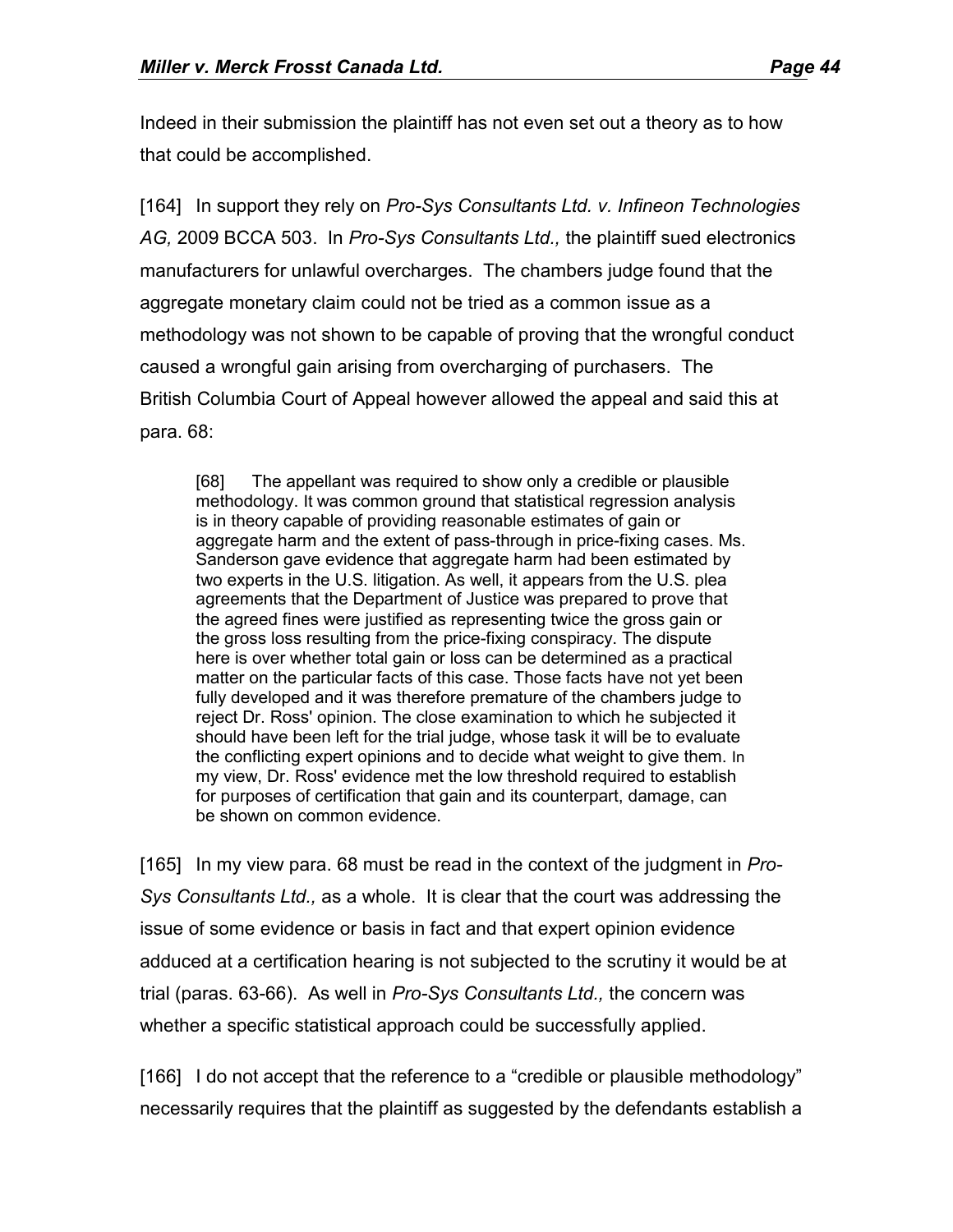plausible methodology for establishing causation. That is methodology in the sense of a defined plan. Rather, all that is required is there is some evidence that there is a plausible claim that is capable of being pursued and in this instance that is found in the opinion of Dr. Wright that it is "biologically plausible" that sexual side effects would occur and that some would persist. While not proof of causation the complaints of persistent side effects and the resulting change in the warnings provide relevant circumstantial evidence in support as well.

[167] Given the drugs were invented by the defendants the pursuit of the claim will necessarily involve a full investigation including oral and documentary discovery. It is only at that stage that a determination of how the claim can be proven and the method for doing so can be ascertained. Then at trial, competing expert evidence will be properly weighed and considered.

[168] A response to their objection to the admissibility of the referenced reports is found in *Jones v. Zimmer GMBH,* 2013 BCCA 21, where the court said this at paras. 45-48:

[45] The appellants' second evidentiary objection is that the certification judge erred in admitting and relying on the opinion of Dr. Mahomed because it was based on hearsay statements taken from the article by Long et al and was therefore inadmissible.

[46] The appellants rely for this contention on *Ernewein v. General Motors of Canada Ltd*., 2005 BCCA 540, 46 B.C.L.R. (4th) 234. Mr. Ernewein claimed that certain vehicles manufactured by the defendant had been negligently designed such that they created a risk of harm to consumers in the event of side-impact collisions. In support of his application to certify the action as a class proceeding, Mr. Ernewein filed an affidavit of a lawyer to which was exhibited a report prepared by an agency of the U.S. government following an investigation of the safety of the vehicles in side-impact collisions. The report supported Mr. Ernewein's case and the certification judge relied on it in certifying the action. However, the report was offered in evidence as proof of its contents without any authentication or any attempt to prove by admissible evidence that the statements in the report were true or the conclusions were reliable. This Court observed on appeal that information that does not meet the usual criteria for admissibility of evidence is not admissible for purposes of a certification hearing (at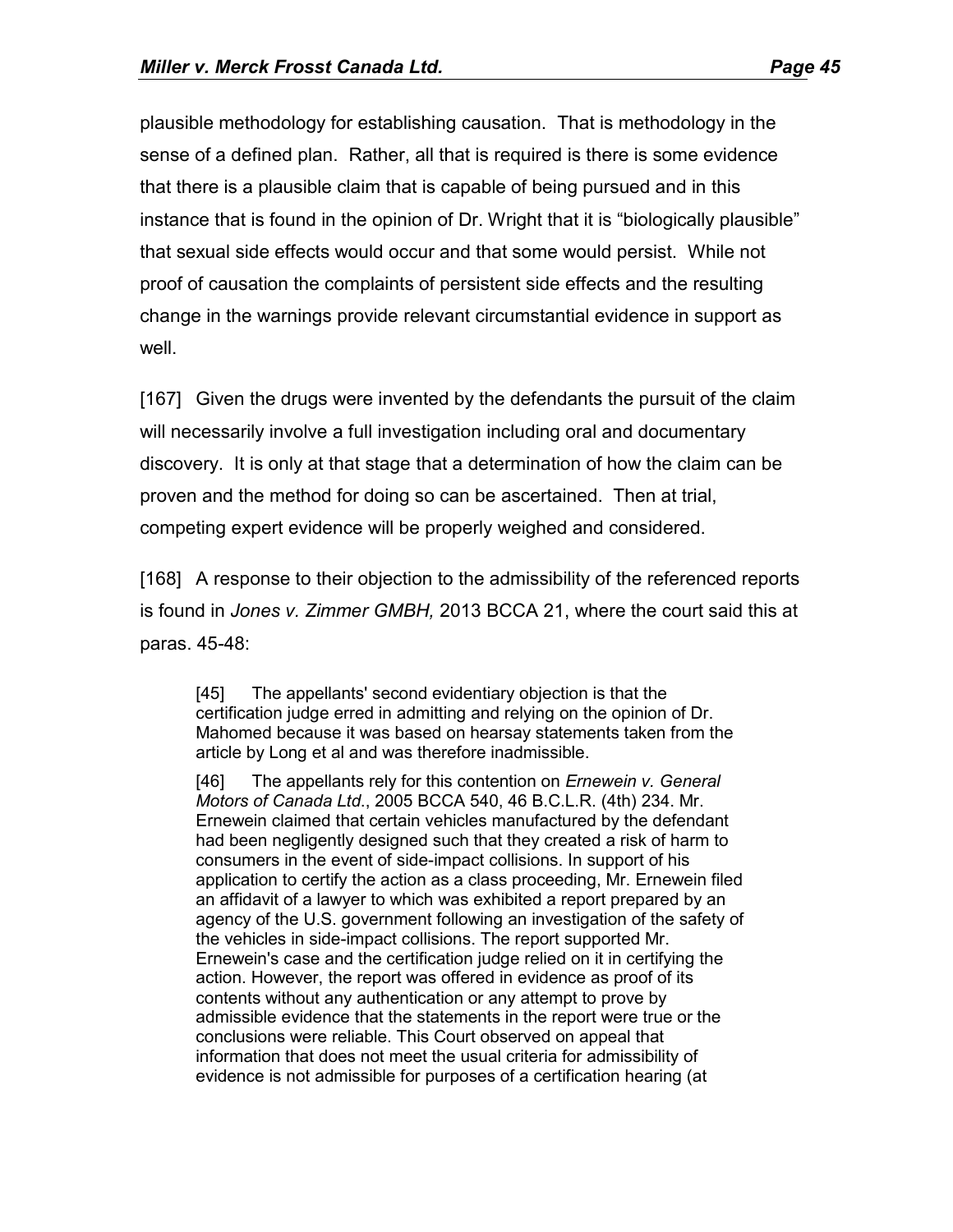para. 31). Thus, the report was adjudged hearsay and inadmissible as evidence of the truth of its contents.

[47] In this case, however, the evidence on which the respondents relied was the expert opinion of Dr. Mahomed. The Long article merely provided one of the bases of Dr. Mahomed's opinion. It was not offered as proof in itself of the truth of its contents. Accordingly, *Ernewein* is materially different on its facts and is of no assistance to the appellants.

[48] The criteria for admissibility of expert opinion evidence are that the expert must be properly qualified, the opinion must be relevant to a fact in issue, the opinion must be necessary to assist the trier of fact to draw a correct inference when the subject matter is likely outside the knowledge and experience of the trier of fact, and the opinion must not otherwise be excluded by an exclusionary rule of evidence: *R. v. Mohan*, [1994] 2 S.C.R. 9 at 20-25. Dr. Mahomed's opinion satisfied these criteria and was therefore admissible.

[169] The defendants further submit that even if the common issue is restricted to persistent sexual dysfunction and found to be a common issue, such a finding as to "general causation" will not advance the litigation. Is that the case?

[170] They submit "[a] finding that Propecia® or Proscar® *can* cause persistent sexual dysfunction in some men does little to establish that it *did* in any particular class member.", given "[p]ersistent sexual dysfunction can occur for many reasons, …"

[171] As a result they submit that "even if the plaintiff were able to show at a common issues trial that use of Propecia® or Proscar® "can" at a general level cause persistent sexual dysfunction … the most that theoretically would be established at the level of general causation is that treatment with Propecia® and/or Proscar® *increases* the risk of persistent sexual dysfunction in men, above the background risk of persistent sexual dysfunction in men who do not ingest Propecia® and/or Proscar®." As a result they submit the litigation would not be advanced. They further argue that each class member would have to show on a balance of probabilities that his persistent sexual dysfunction was due to the medication and not another cause and hence the finding on general causation would be of no assistance.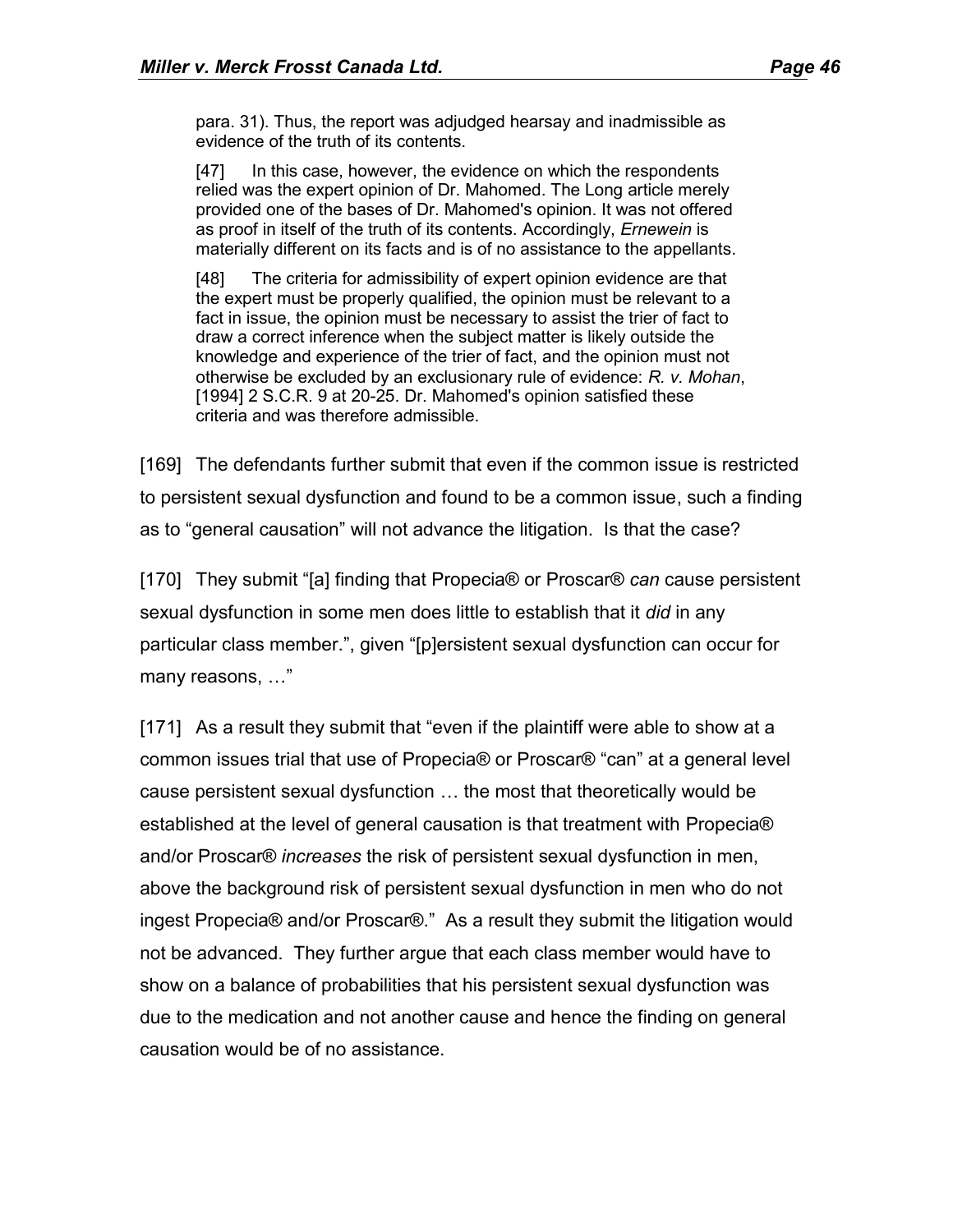[172] The answer to this submission is found in *Heward* where the proposed common issue #1 was: "Can Zyprexa cause diabetes and/or other metabolic disturbances as well as secondary injuries flowing therefrom?" Cullity J. said this:

[82] The word "other" should, I believe, be replaced with "related" to conform with the pleading but otherwise this issue is acceptable. Its existence as an issue is amply supported by the conflicting expert evidence in the record. In effect, it asks whether the use of Zyprexa carries with it a risk of harmful side-effects of specific kinds. The question is fundamental to the claims of all the class members. The existence and nature of any such consequences can be identified at trial largely on the basis of expert evidence. As Maclnnes J. stated in *Walls v. Bayer Inc.,* [2005] M.J. No.4 (Man Q.B.) (at para. 51):

> A factual enquiry as to the nature of the problems caused by an allegedly defective drug is an appropriate common issue ... This issue is one which can be determined at a common issues hearing and which will turn essentially on the evidence of expert witnesses. It will not require the evidence of plaintiffs or members of the class. As well, a determination of this issue will advance the litigation.

[83] The question whether the class members experienced such consequences will have to be determined individually but this does not detract from the commonality of the issues formulated. The significance of the individual issues in relation to the common issues is most appropriately determined after all the issues on which the defendants' liability will depend have been identified and placed in one category or the other.

[173] I am satisfied that the plaintiff has provided sufficient evidence to establish a rational relationship between the proposed class definition in the sense that the response to the question raised by this common issue can be extrapolated to each potential class member to at least some extent. It is an issue that is relevant to the claims of all class members.

[174] Accordingly, this common issue assists in avoiding duplication of factfinding or legal analysis and moves the litigation forward. In my view establishing that treatment with Propecia and/or Proscar increases the risk of persistent sexual dysfunction in men would resolve a fundamental aspect of the issue of liability.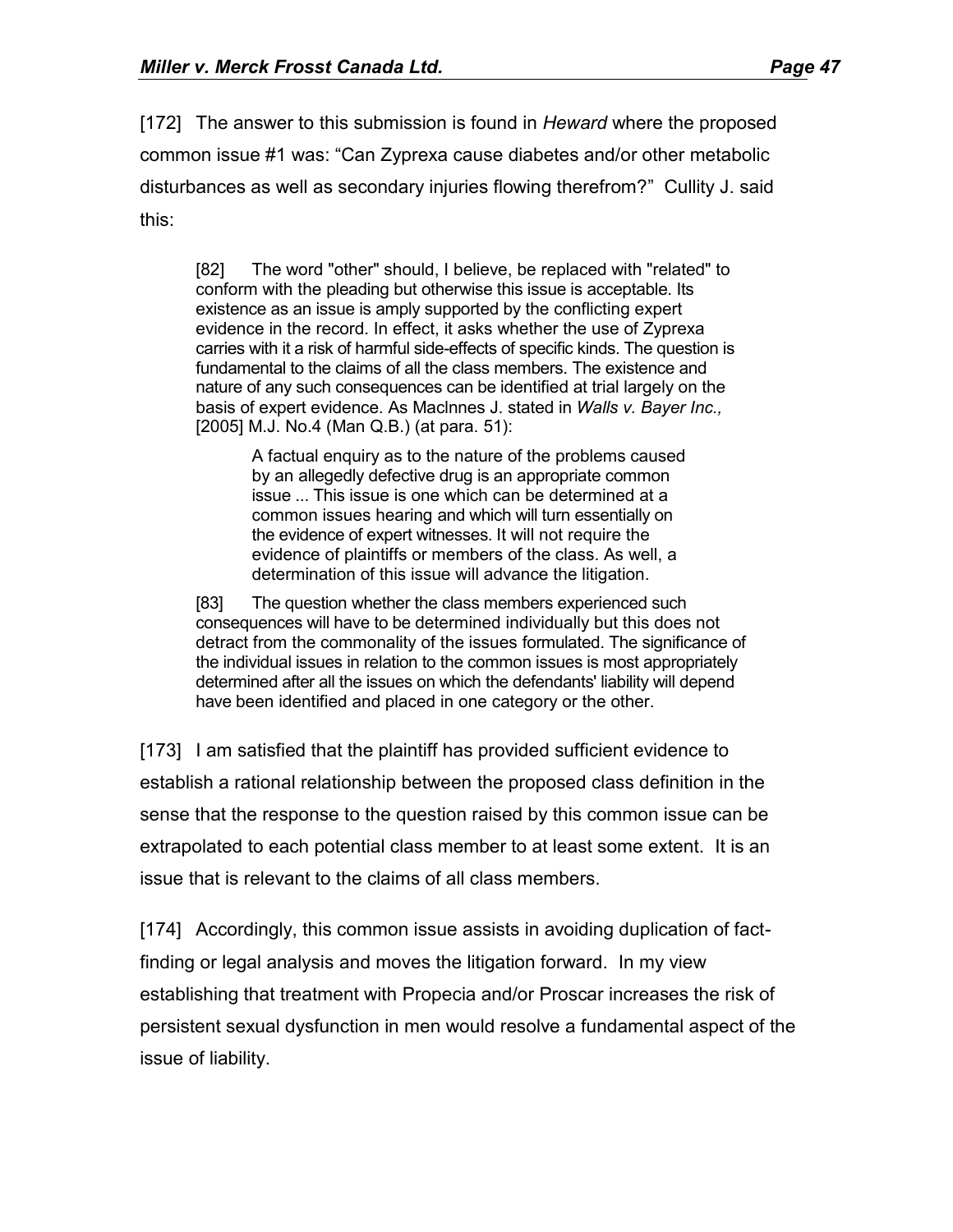[175] I do however agree with the defendants that the question as posed by the plaintiff is susceptible to different answers. This issue must be narrowed to read: "Can ingesting Propecia or Proscar cause sexual dysfunction which persists after ceasing to take Propecia or Proscar?".

### **(2) Did any or all of the defendants owe a duty of care to the class members?**

[176] The defendant argues that this question has previously been answered in the affirmative and is essentially trite law.

[177] Although a duty of care has been found to exist in analogous circumstances in other proceedings, it does not preclude certification of a duty of care issue (*Endean*).

[178] However, given that this issue is conceded by the defendants and is not under appeal in any other court, the resolution of this issue will not contribute to the objectives of efficiency and behaviour modification sought by class action litigation. As noted in *Stanway v. Wyeth Canada Inc*., 2011 BCSC 1057 at para. 50, "[t]his question is one of law. It is unnecessary to certify this question as a common issue."

# **(3) What was the nature of the duty of care?**

### **(4) Did all or any of the defendants breach this duty and if so when?**

[179] The defendants argue that the duty of care and its alleged breach are not distinct but interdependent, that they are not an essential ingredient of each class member's claim and that the proposed common issue is not sufficiently narrow in its scope.

[180] The defendants state that an alleged breach of the duty to warn of drugrelated adverse reactions related to persistent sexual dysfunction is the only breach of the duty of care that is rationally connected to the plaintiff's claim.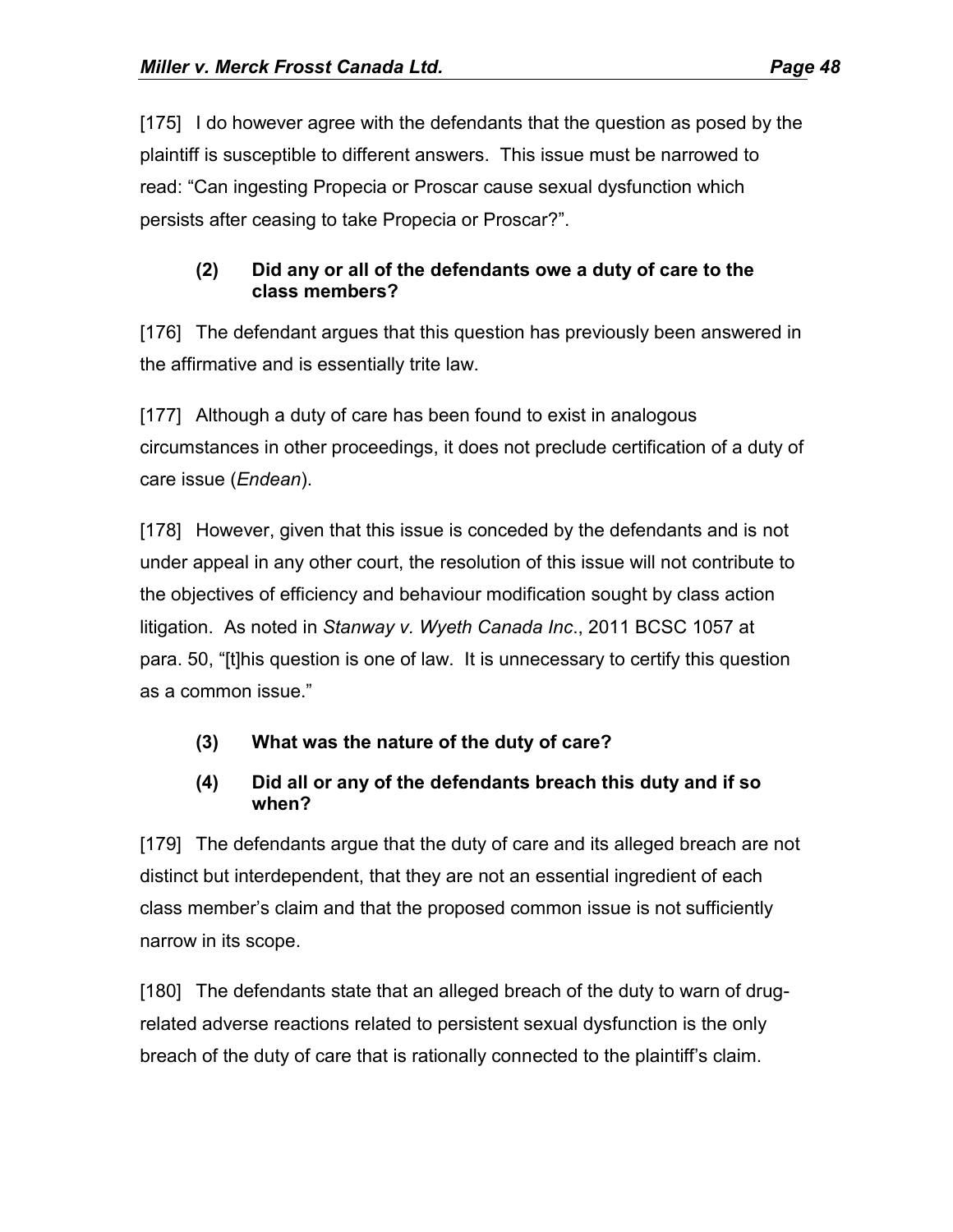[181] The defendants also argue that the plaintiff has not adduced any evidence to support a claim that Merck knew or ought to have known of a causal link between the drug and sexual dysfunction prior to 2008. They state that the reports of adverse events are not sufficient evidence to establish a causal link and cannot be deemed evidence of Merck's knowledge, as other causes are "just as likely".

[182] Again, such evidence in all probability, if it exists, is in the hands of the defendants.

[183] As I canvassed earlier in these reasons, on an application for certification the plaintiff need only show evidence of 'some basis in fact' for each element of certification (*Hollick,* para. 25).

[184] The plaintiff's evidence regarding the demand by other jurisdictions that the defendant provide a more detailed and comprehensive adverse event report concerning persistent sexual dysfunction in men shows some basis in fact that the defendants knew or ought to have known of the potential causal link between persistent sexual dysfunction and the use of Propecia and Proscar prior to 2008.

[185] However, I agree with the defendants that the full breadth of the scope of the defendants' duty of care is not in issue. The only breach of the duty of care that is rationally connected to the plaintiff's claim is a breach of the duty to warn of drug-related adverse reactions related to persistent sexual dysfunction.

[186] The defendants' final argument is that the scope of the duty to warn is too individualized to be a common issue. The defendants note that since the drugs were approved in the 1990s, the product monographs and package inserts have changed more than once. They also say that sometimes the role of learned intermediaries, or even the particular knowledge of the plaintiff, will absolve liability. Because of this, the issue of breach of a duty to warn is very case specific and is therefore not a 'common issue.'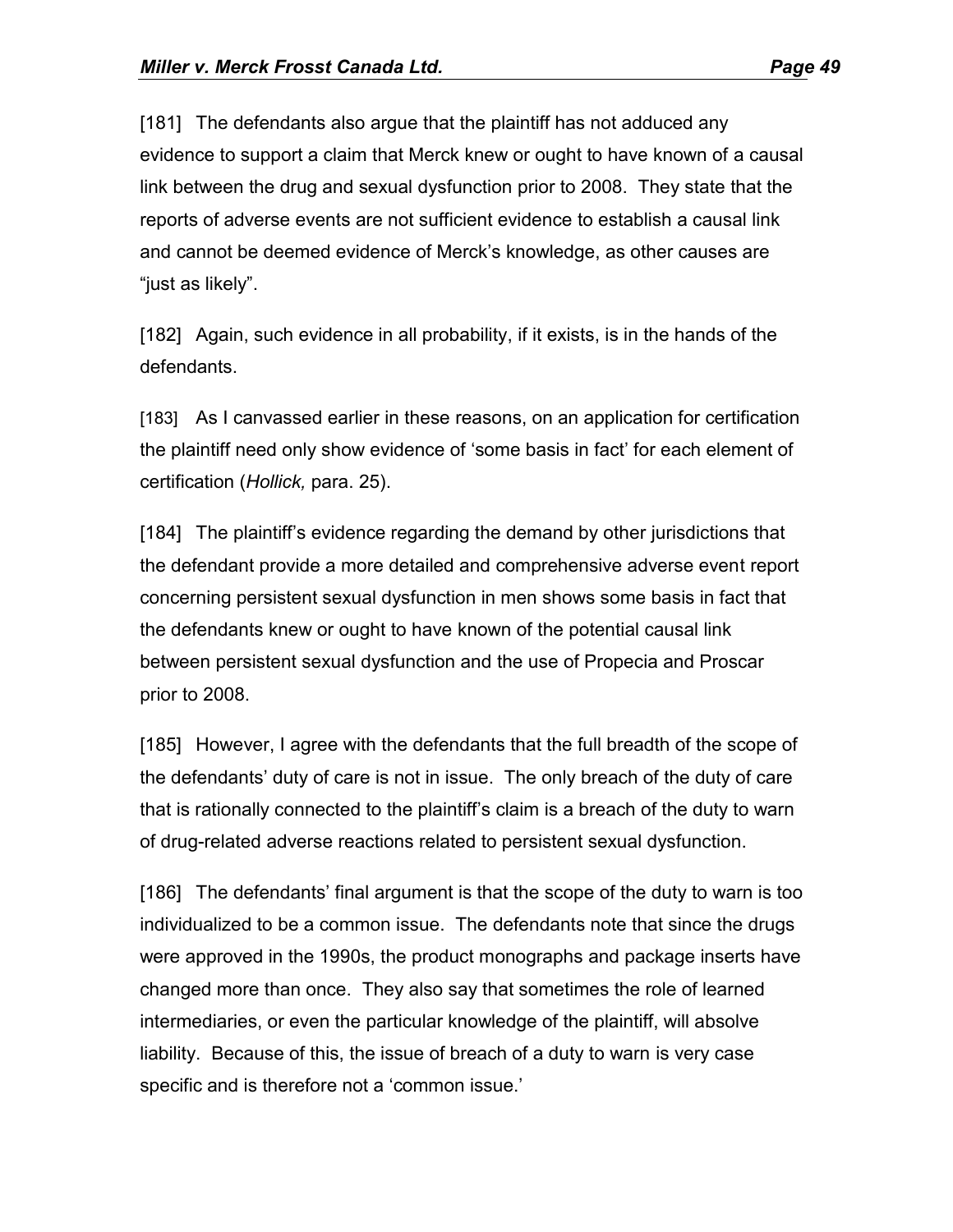[187] I do not accept this argument. With respect to the role of learned intermediaries or the knowledge of a particular plaintiff, I note that these are issues with respect to reliance, not the defendants' overarching duty to warn and the standard against which it should be measured. Given the size of the defendants' potential market, the information the defendants' provide to the public and to doctors is standardized, not individualized. A breach of a duty to warn can be determined on the defendants' conduct alone, and can be applied commonly to class members. Reliance by any particular class member will be an individual issue. As for the varying monographs and package inserts, over the years, and between the two different products, these are still common issues, though a determination will need to be made with respect to each particular version of theme.

[188] I turn now to the claim for punitive damages, a claim that raises two common issues that are best addressed together.

- **(5) If the defendants, or any of them, breached a duty of care owed to class members, were the defendants, or any of them guilty of conduct that justifies punishment?**
- **(6) If the answer to common issue 5 is "yes" and if the aggregate compensatory damages awarded to class members does not achieve the objectives of retribution, deterrence and denunciation in respect of such conduct, what amount of punitive damages is awarded against the defendants, or any of them?**

[189] The plaintiff advances this claim on the basis that their negligence claim is against the group as a whole as opposed to conduct directed specifically to any one plaintiff. As such it focuses on whether the defendants' conduct was morally culpable. The plaintiff pleads that the defendants acted with reckless disregard and chose to value profits over public safety by ignoring labelling changes outside of Canada and by continuing to market the drugs in Canada without adequate warnings.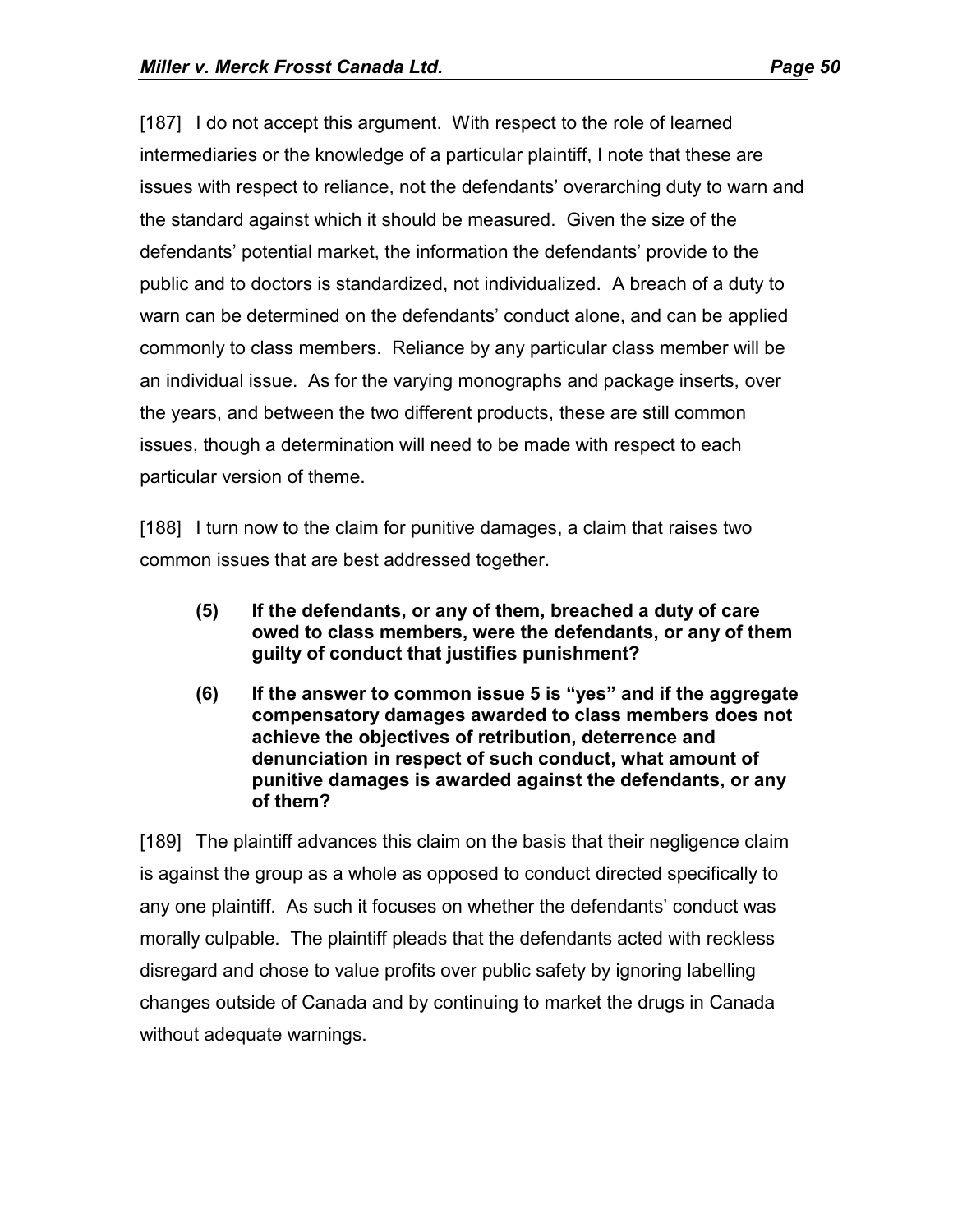[190] The defendants' principle argument against punitive damages as a common issue is that these issues only arise if the defendant is first found liable in negligence. While that is correct, should that finding be made the issue of punitive damages will then have to be addressed. Where it can be addressed as a common issue when the issue of negligence is determined a higher degree of efficiency will be achieved instead of leaving the issue outstanding for subsequent adjudication.

[191] In *Chalmers v. AMO Canada Company*, 2010 BCCA 560, the court held at para. 31:

[31] Although the ultimate determination of the entitlement and quantification of punitive damages must be deferred until the conclusion of the individual trials, it does not follow, in my opinion, that no aspect of the claim of punitive damages should be certified as a common issue. It is my view that the question of whether the defendants' conduct was sufficiently reprehensible or high-handed to warrant punishment is capable of being determined as a common issue at the trial in this proceeding where the other common issues will be determined. ... The ultimate decision of whether punitive damages should be awarded, and the quantification of them, can be tried as a common issue following the completion of the individual trials.

[192] The comments of the British Columbia Court of Appeal are applicable to the case at bar.

[193] I am satisfied, based on based on the facts of this case and the aforementioned case law, that the plaintiff's claim for punitive damages should be certified as a common issue on the terms requested.

[194] I now turn to the common issues proposed that relate to the *BPCPA* claim.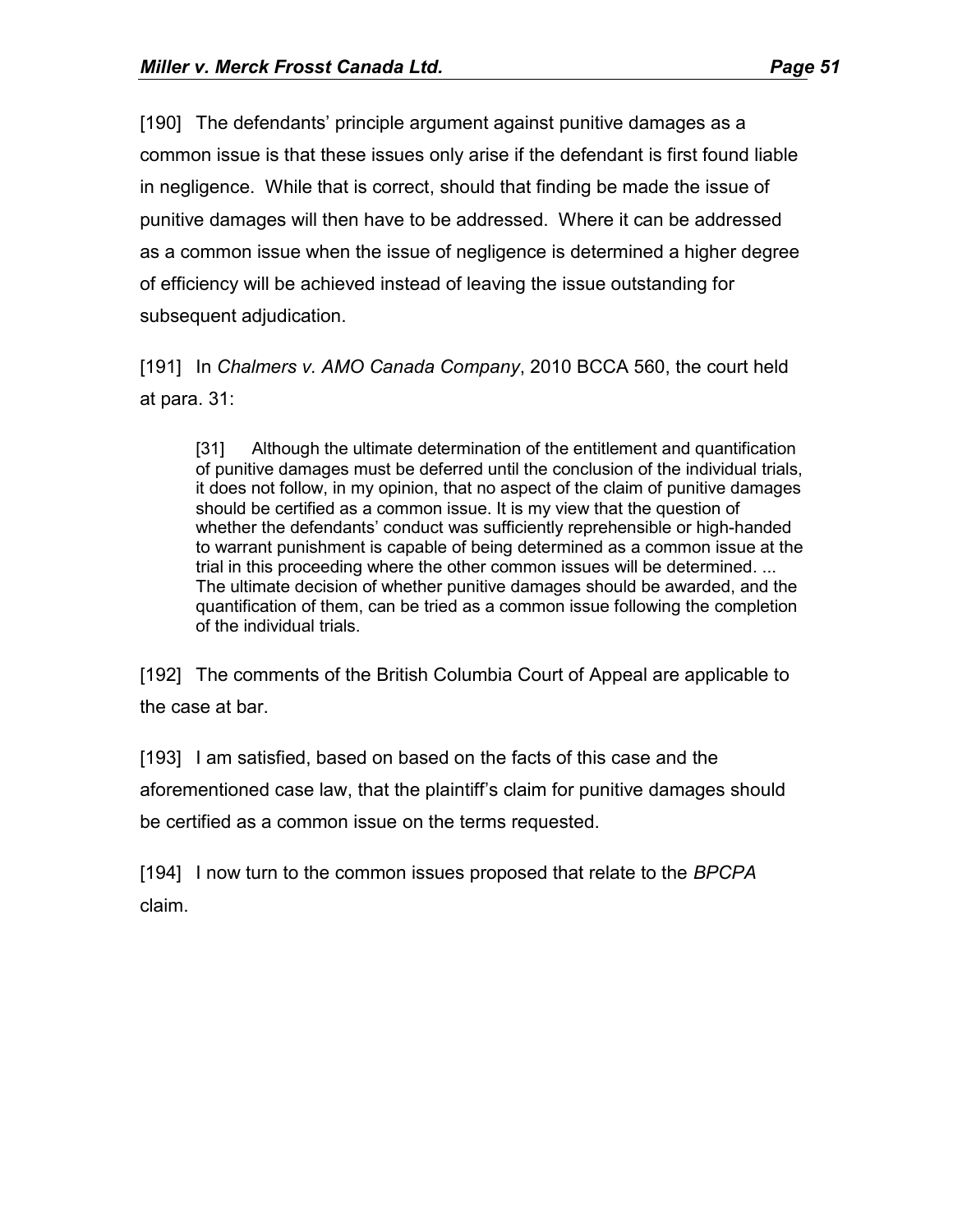- **(7) Did the defendants' solicitations, offers, advertisements, promotions, sales and supply of Propecia or Proscar for personal, family or household use by class members fall within the meaning of "consumer transactions" under the Consumer Protection Act?**
- **(8) Are the defendants "suppliers" as defined by the Consumer Protection Act?**
- **(9) Are the class members "consumers" as defined by the Consumer Protection Act?**
- **(10) Did the defendants, or any of them, engage in conduct that constituted deceptive acts or practices contrary to the Consumer Protection Act?**

[195] The defendants' principle argument regarding the common issues relating to the *BPCPA* is that the plaintiff has not established a sufficient basis in fact to certify these common issues.

[196] The plaintiff responds and I agree, that *Wakelam v. Johnson & Johnson*, 2009 BCSC 839, provides support for their position despite it relating to an application for particulars:

[39] … The plaintiff is relying on specialized consumer protection statutes which focus the inquiry on the impact of the representation on the public at large. The question of whether a representation is deceptive or misleading does not, therefore depend on an individual inquiry. The question of deception or no deception is something that can be litigated without reference to the circumstances of the plaintiff or individual class members: …

[197] The common issues listed relating to the *BPCPA* are substantial ingredients of each potential class members' claim. At this stage, it is not for the court to attempt to weigh the merits of the common issue, but to only ascertain whether they raise a triable issue.

[198] I am satisfied that the common issues related to the *BPCPA* claim are appropriately formulated.

[199] In summary, I am satisfied that the modified common issues will assist the court in avoiding duplication of fact-finding or legal analysis, have a rational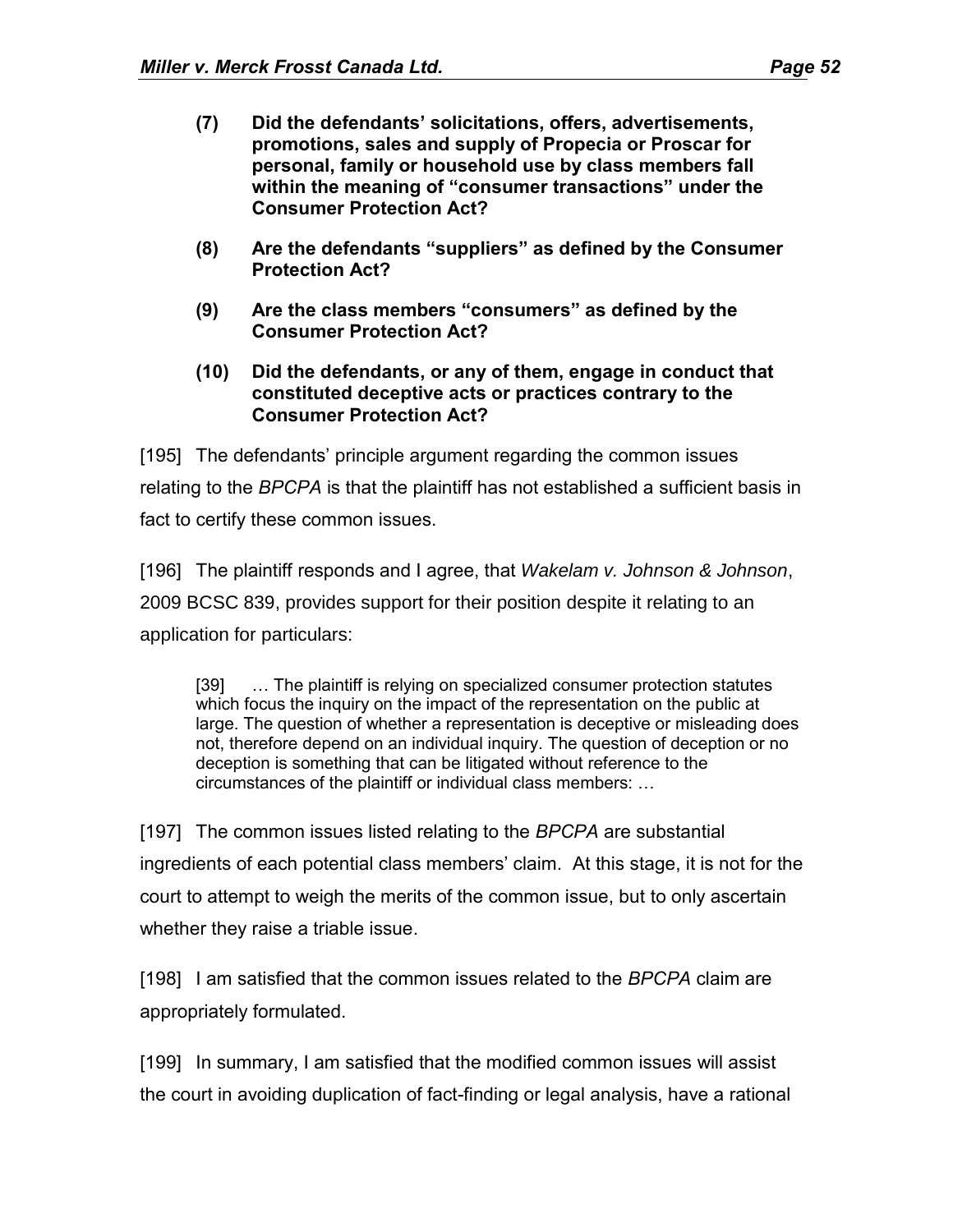relationship to the proposed class definition, and are capable of extrapolation to each potential class member. The proceedings will be advanced by a resolution of the common issues and as a result the objectives of the legislation as well, those being access to justice, judicial economy and behavioural modification.

#### **Is Mr. Miller an Appropriate Representative Plaintiff?**

[200] As part of the requirements for certification, s. 4(1)(e) of the *CPA* requires that that there is a representative plaintiff who would fairly and adequately represent the interests of the class, has produced a workable plan for the proceeding, including a plan for notifying class members of the proceeding, and does not have, on the common issues, an interest in conflict with the other class members.

[201] In *Western Canadian Shopping Centres*, McLachlin C.J.C. at para. 41 clarified the requirements for the adequacy of the representative plaintiff:

41 … [T]he class representative must adequately represent the class. In assessing whether the proposed representative is adequate, the court may look to the motivation of the representative, the competence of the representative's counsel, and the capacity of the representative to bear any costs that may be incurred by the representative in particular (as opposed to by counsel or by the class members generally). The proposed representative need not be "typical" of the class, nor the "best" possible representative. The court should be satisfied, however, that the proposed representative will vigorously and capably prosecute the interests of the class: …

[202] The claims of the representative plaintiff may include causes of action that extend beyond his personal claims. (*MacKinnon v. Instaloans Financial Solution Centres (Kelowna) Ltd.*, 2004 BCCA 472 at paras. 33-52). See also *Bellan v. Curtis et al.*, 2007 MBQB 221 at para. 46 and *Microcell Communications Inc. v. Frey,* 2008 SKQB 79).

[203] The plaintiff submits that Mr. Miller has no conflict in representing the entire class, has developed a reasonable plan for litigating the action, and that he further meets all the requirements of adequately representing the class in these proceedings.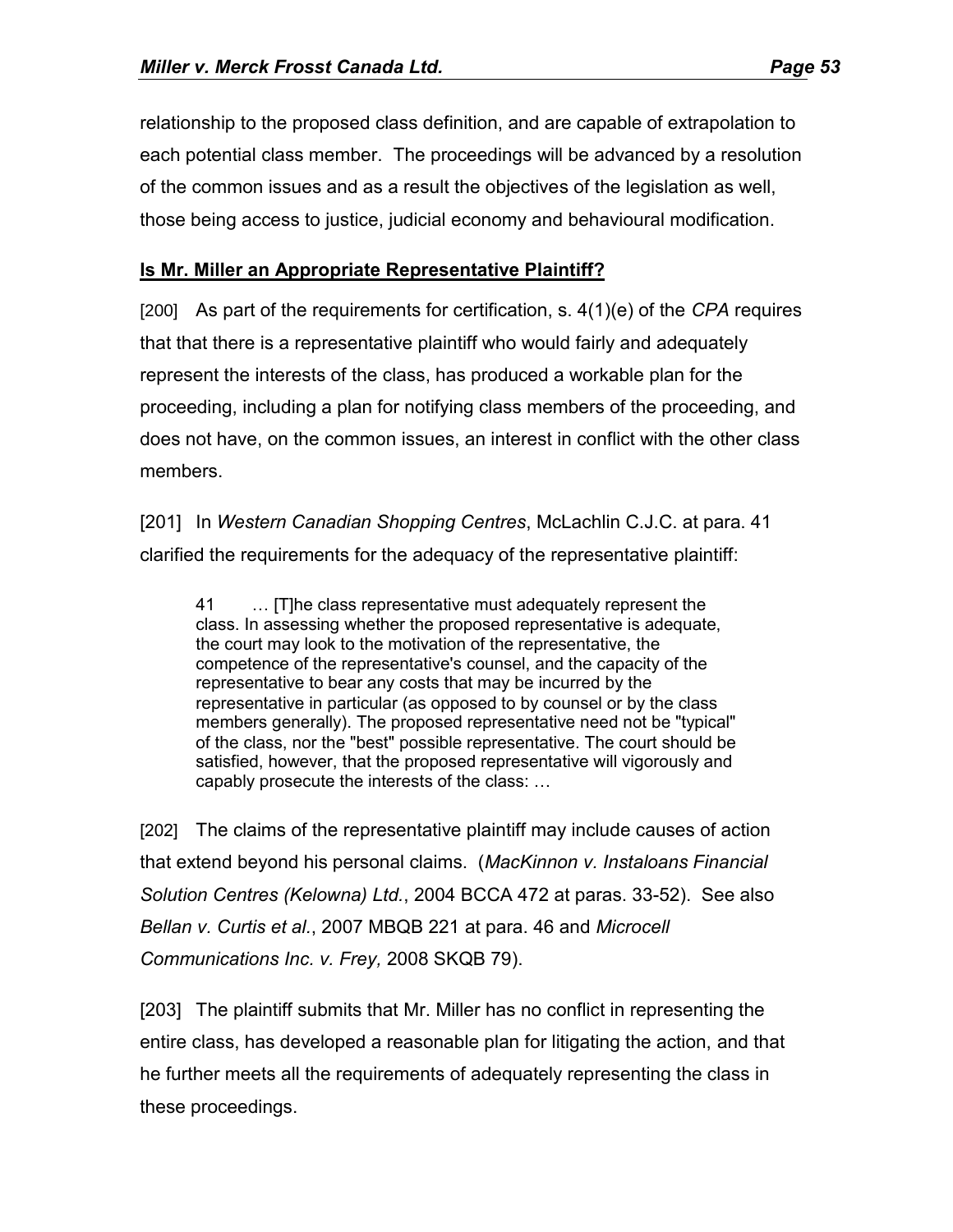[204] The defendants argue that Mr. Miller has no cause of action against the defendants. The defendants say that Mr. Miller received a package insert warning of impotence that usually resolves after discontinuation of use of Proscar. Thus, even if it were true that Proscar was responsible for permanent sexual dysfunction, it was a risk that Mr. Miller was aware of.

[205] Second, the defendants argue that Mr. Miller has no personal claim in relation to persistent sexual dysfunction as a result of ingesting Propecia. He did not take Propecia. Mr. Miller was prescribed Proscar and received a different warning. They also argue that because the plaintiff has not adduced any evidence as to the circumstances of other class members, that a determination that Mr. Miller is not in conflict with other class members is impossible.

[206] Third, the defendants argue that Mr. Miller has failed to produce a workable litigation plan. The defendants say that the proposed litigation plan is rudimentary, vague and boilerplate as evidenced by its failure to address significant issues such as how causation will be determined and the extent of expert opinions that may be required to prove the proposed common issues.

[207] The defendants' submission as to the plaintiff having received a warning goes to the merits of the claim. The adequacy of the warning is in issue. That is not for determination on this application. I reject this submission.

[208] The defendants' submission that Mr. Miller lacks a personal claim respecting the drug Propecia assumes a finding that Proscar and Propecia must be addressed separately. While that may be correct with respect to the adequacy of the warnings given as well as other possible issues such as dosage it ignores the common element that the active drug was finasteride. In my view Mr. Miller is capable of asserting a claim on behalf of users of both Proscar and Propecia given they share the same active ingredient. He need not share every characteristic of all putative class members nor must his circumstances be the same. (*Western Canadian Shopping Centres Inc.*;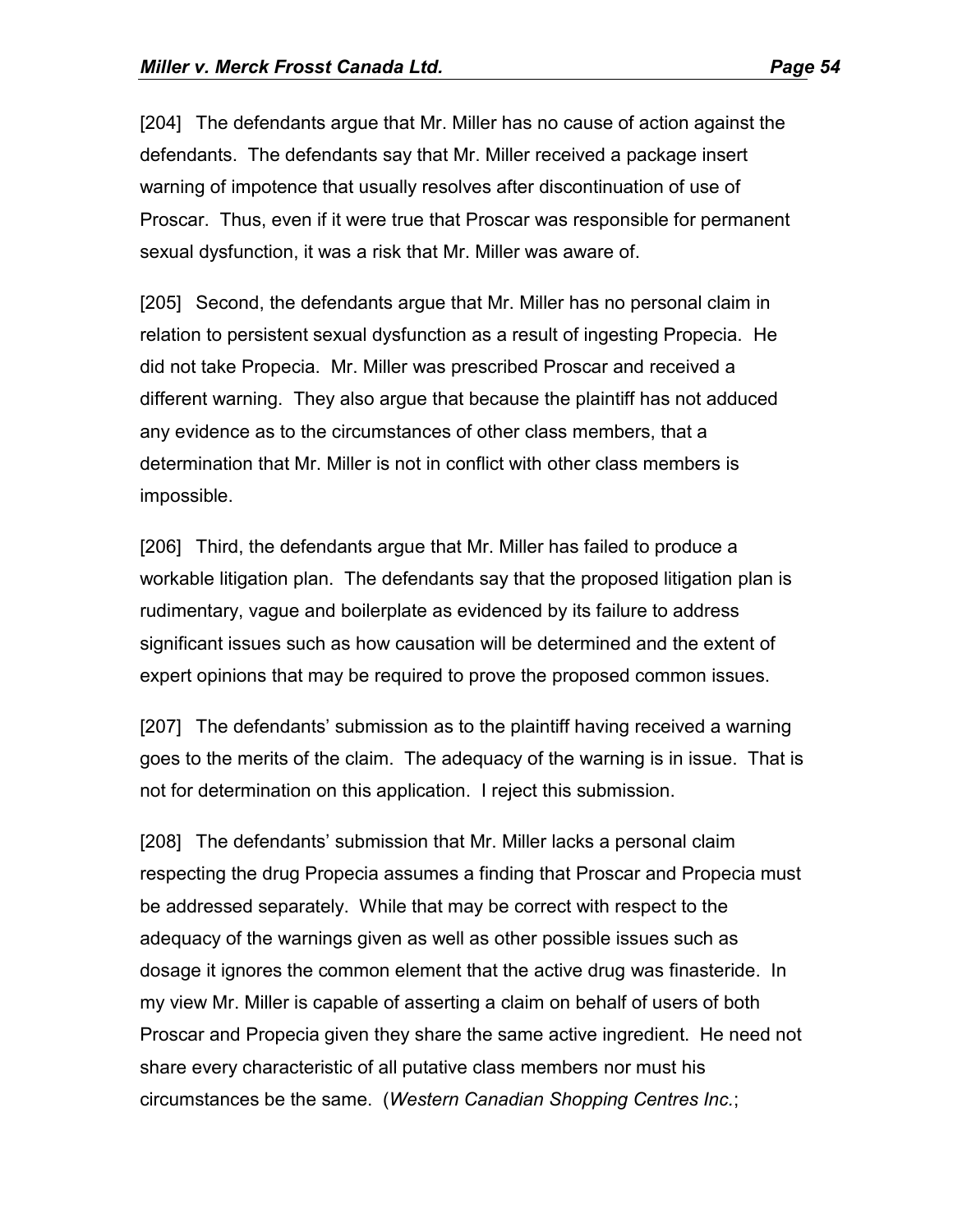*1176560 Ontario Ltd. v. Great Atlantic & Pacific Co. of Canada Ltd.* (2002), 62 O.R. (3d) 535 (S.C.J.)).

[209] Turning to the defendants' final argument, the plaintiff asserts he has proposed a reasonable litigation plan that addresses how the action may proceed to resolution. He submits that the plan as proposed is based on litigation plans that have been approved by this Court in other certified class actions. The proposed litigation plan is Appendix A to these reasons.

[210] As noted earlier, the defendants submit that the proposed litigation plan fails to meet the requirements of the *CPA,* describing it as "rudimentary, vague and boilerplate".

#### **Law on Litigation Plans**

[211] Paragraph 4(1)(e)(ii) of the *CPA* requires that the plaintiff have a suitable plan for advancing the proceeding on behalf of the class. This is important as it assists the court in determining if the litigation is manageable and as a result provides insight into whether a class proceeding is the preferred procedure. (*Carom v. Bre-X Minerals Ltd*. (1999), 44 O.R. (3d) 173 (S.C.J.) at 203).

[212] The level of detail of the litigation plan must correspond with the complexity of the litigation: *Carom* at 203; *Price v. Panasonic Canada Inc*. [2002] O.T.C. 426 (S.C.J.); *Public Service Alliance of Canada Pension Plan Members v. Public Service Alliance of Canada* (2005), C.P.C. (6th) 391 (S.C.J.).

[213] A representative plaintiff "is not required to prepare a plan detailing every step, and it is anticipated that the plan will have to be amended as the action proceeds and the exigencies of the litigation become known" (*Koubi* at para.195).

[214] There must be sufficient detail of how the plaintiff and his counsel will ensure that the common issues are properly pursued. (*Bellaire v. Independent Order of Foresters* (2004), 5 C.P.C. (6th) 68 (Ont. S.C.J.)).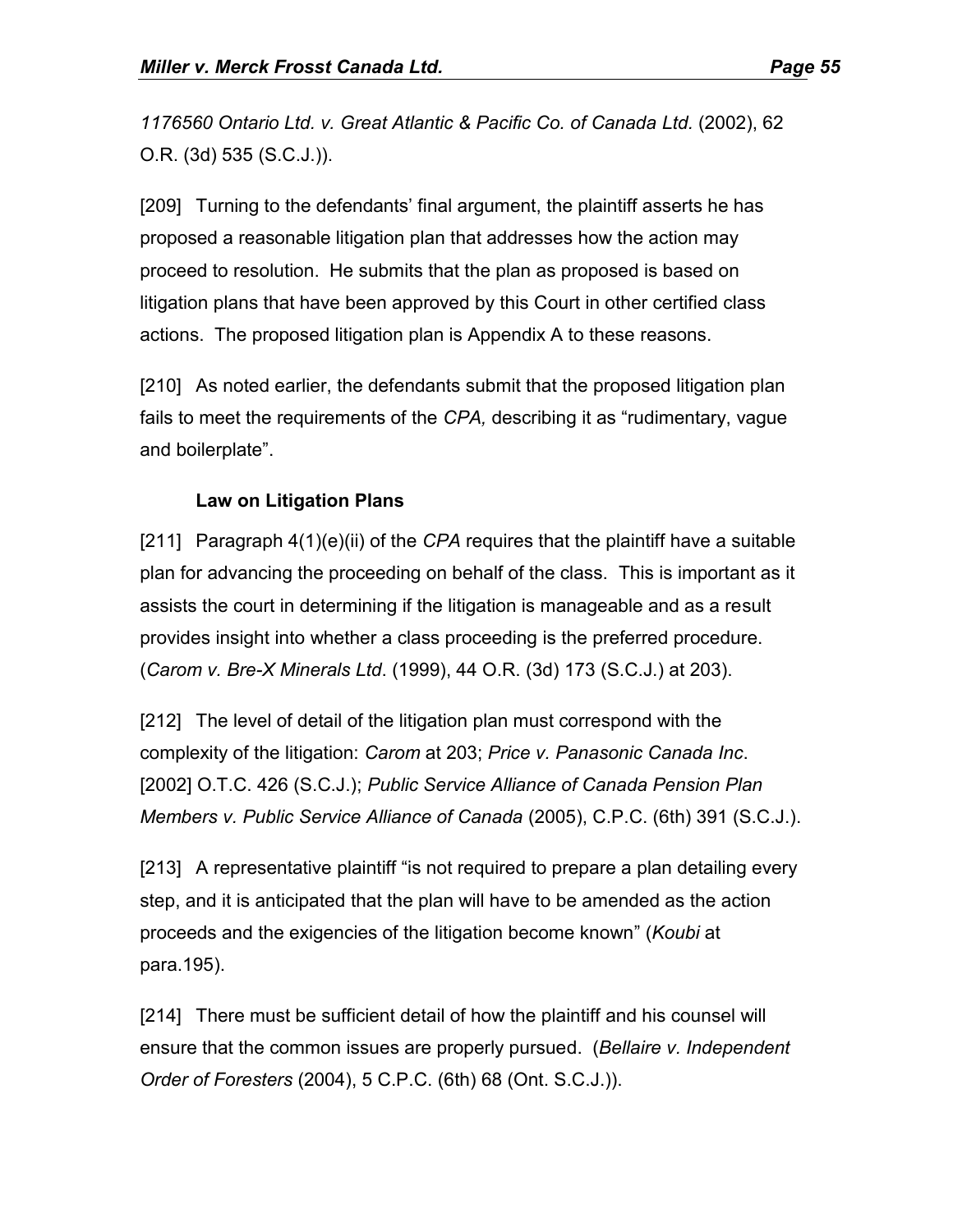[215] In *Caputo v. Imperial Tobacco Ltd*. (2004) 236 D.L.R. (4th) 348, 44 C.P.C. (5th) 350 (Ont. S.C.J.), Winkler J. addressed the need for a litigation plan to address how individual issues were to be approached after the common issues were resolved as follows:

[76] Here the plaintiffs have tailored the proposed class proceeding in such a way as to attempt to remove the overburden of individual issues. They have endeavoured to achieve this through the use of aggregate assessments combined with an argument that the common issues trial judge should bear the burden of both determining whether individual issues exist and fashioning a method for their resolution. This approach is unacceptable. It is apparent that individual issues exist and that they must be dealt with in order for the class members to obtain relief even if a common issues trial were to be decided in their favour. Consequently, by neglecting to address the presence of individual issues and an acceptable method for dealing with them, the plaintiffs have a proposed litigation plan, such as it is, that is "unworkable".

[216] In *Wheadon v. Bayer Inc*., 2004 NLSCTD 72, the defendants emphasized that each claim would have to be examined in light of the state of knowledge of the defendant at various times and, as well, that the individual issues were not limited to causation and damages. Rather, they involved issues concerning communications to and by learned intermediaries and issues of reliance of individual claimants. In addition resolution would depend on a number of individual factors. They argued that the result would be that the proceeding would degenerate in multiple actions, each to be tried separately. The defendants listed examples of the types of individual inquiries that would require resolution. In finding that the plaintiff had produced a workable litigation plan, Barry J. stated that the "litigation plan need only provide at the certification stage a reasonable framework for the issues which are reasonably expected to arise as the case proceeds"(para. 159). In addition litigation plans are something of a work in progress and may be amended during the course of the proceedings *(Cloud).*

[217] That said, the plan must still be workable and to be workable it must address not only resolution of the common issues but the individual issues as well.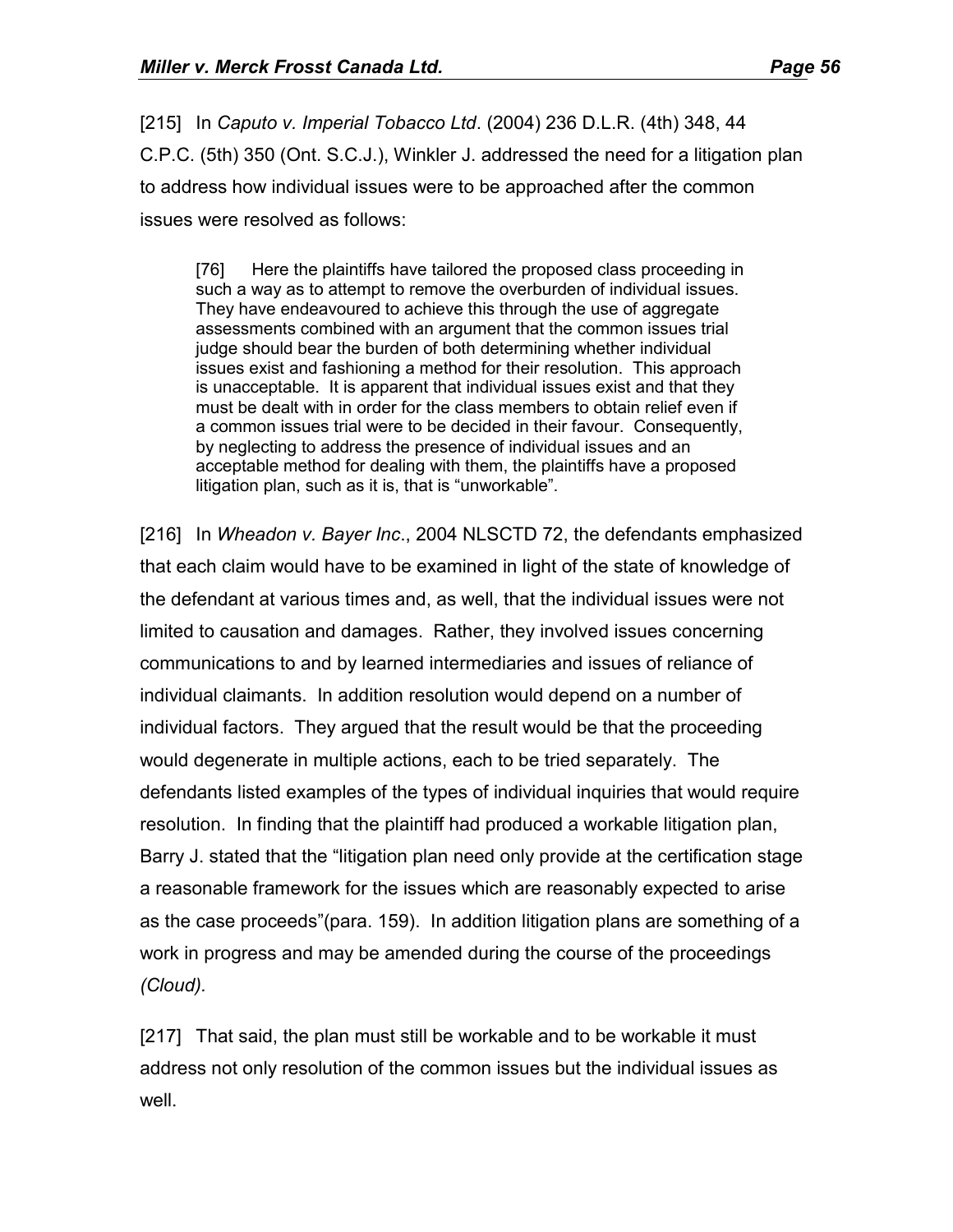# **Discussion and Analysis of Litigation Plan**

[218] The defendants emphasize that a litigation plan must be fair to the defendants and must not create or abrogate substantive rights (*Ragoonanan v. Imperial Tobacco Canada Ltd.* (2005)*,* 78 O.R. (3d) 98 (S.C.J.) at para. 71).

[219] The defendants take particular exception to certain alleged deficiencies in the litigation plan noting that the litigation plan limits its discussion of proposed common issues to a statement that "[t]he Class will be informed of the results of the common issues trial by publication of notice…" and fails to address the expert opinions that may be required to prove the common issues stating merely that the expert reports will be delivered in accordance with Rule 11-6. They note that the plan does not address how issues such as causation will be determined. They submit that the plan should address how the proposed experts are going to be identified and retained.

[220] This is of some concern in this case given the limited expert evidence produced on the certification hearing. It is clear that the common issue of causation is going to turn on fulsome expert and scientific evidence. The litigation plan should provide some assurance as to how those issues will be addressed in order that the court can be satisfied that the common issues will be effectively and efficiently pursued if the action is certified (*Bellaire* at para. 53). The current statement in the plan is, as was noted in *Bellaire,* "largely a recitation of the steps that would occur in any piece of litigation" (para. 52). In *Bellaire* the judge suggested at para. 53 that where experts are going to be retained there should be an indication in the plan of how those experts are going to be identified and retained. Certification of this action is therefore subject to this deficiency in the litigation plan being remedied. In requiring this I am not assessing the merits of the claim but simply recognizing the obligation of the court to insure that the proceedings proceed efficiently.

[221] The defendants also challenge what they say is a lack of specific procedures by which individual issues will be addressed. They note the plan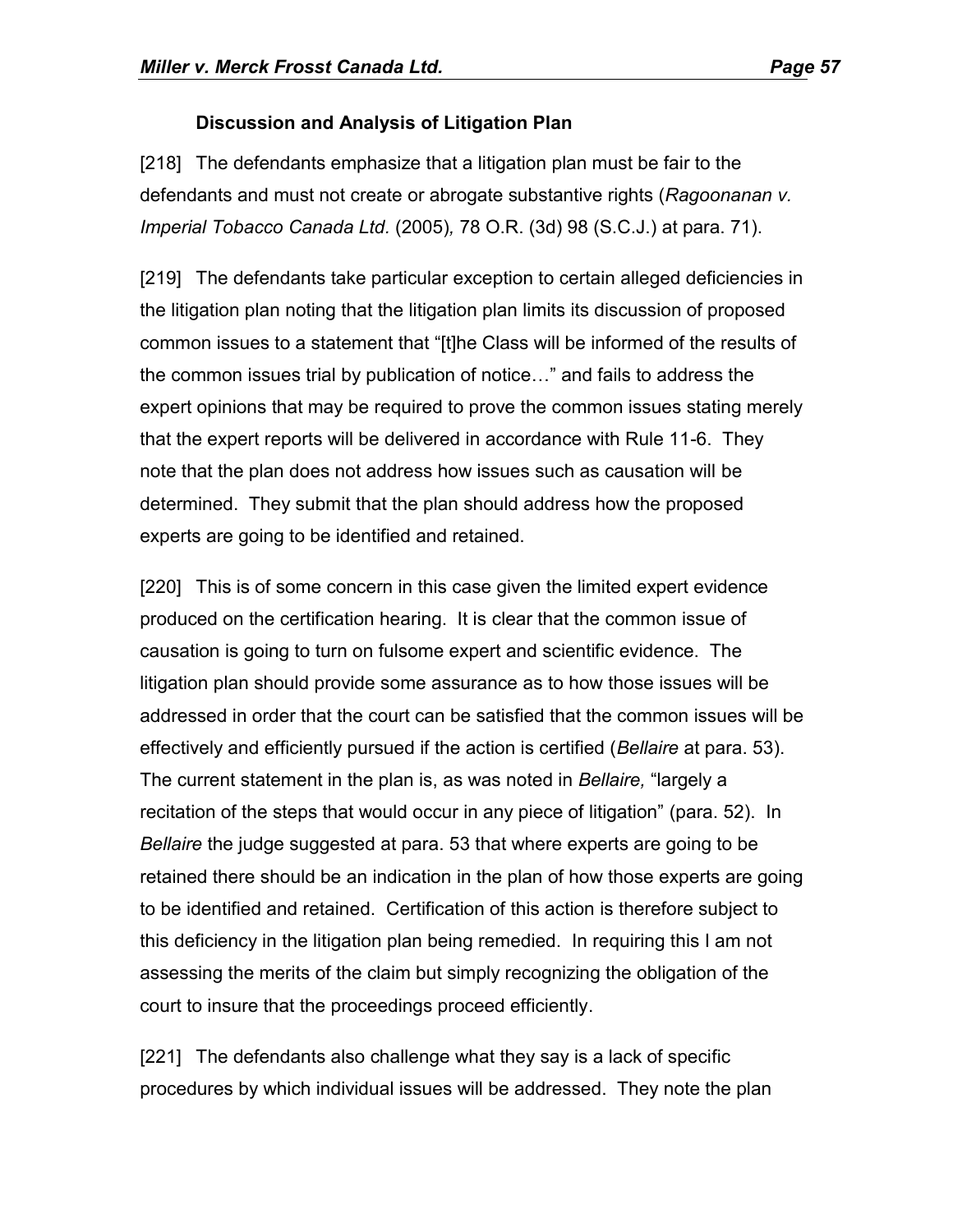merely refers to "mini-trials" without defining their characteristics. They submit this is not sufficient.

[222] The defendants further submit that a reasonable litigation plan would acknowledge that full individual trials will be required. This argument however must be balanced against the resolution of common issues such that the litigation would be advanced. In my view there are efficiencies to be gained by certification.

### **Is a Class Proceeding the Preferable Procedure?**

[223] I will now consider whether a class proceeding is a preferable procedure. In doing so I will consider those factors listed under s. 4(2), as noted earlier in these reasons.

[224] In *Hollick* at para. 27 McLachlin C.J. for the court stated:

27 … The parties agree that, in the absence of legislative guidance, the preferability inquiry should be conducted through the lens of the three principal advantages of class actions -- judicial economy, access to justice and behavioural modification: …

[225] It should also be emphasized that s. 4(2) is not exhaustive as the court is obliged to consider "other relevant matters" aside from the factors enumerated. The term "other relevant matters" was described in *Nanaimo Immigrant Settlement Society v. British Columbia*, 2001 BCCA 75, at para. 20 as follows:

[20] ... [T]he question is not whether the class action is necessary -i.e., whether there are other alternatives -- but whether it is the "preferable procedure" for resolving the plaintiffs' claims. Section 4(2) of the *Act* states that that question involves a consideration of "all relevant matters" -- a phrase that includes the practical realities of this method of resolving the claims in comparison to other methods. In the plaintiffs' submission, what makes a class action preferable in this case are the practical advantages provided by the *Act* for the actual litigation process. Some of these advantages accrue only to the plaintiffs: as Mr. Branch noted, if the claims are aggregated, contingency fee arrangements are likely to be available for the plaintiffs. The claims can be pursued by one counsel or a few counsel rather than by many. A formal notification procedure is available. … the assignment to the action of one case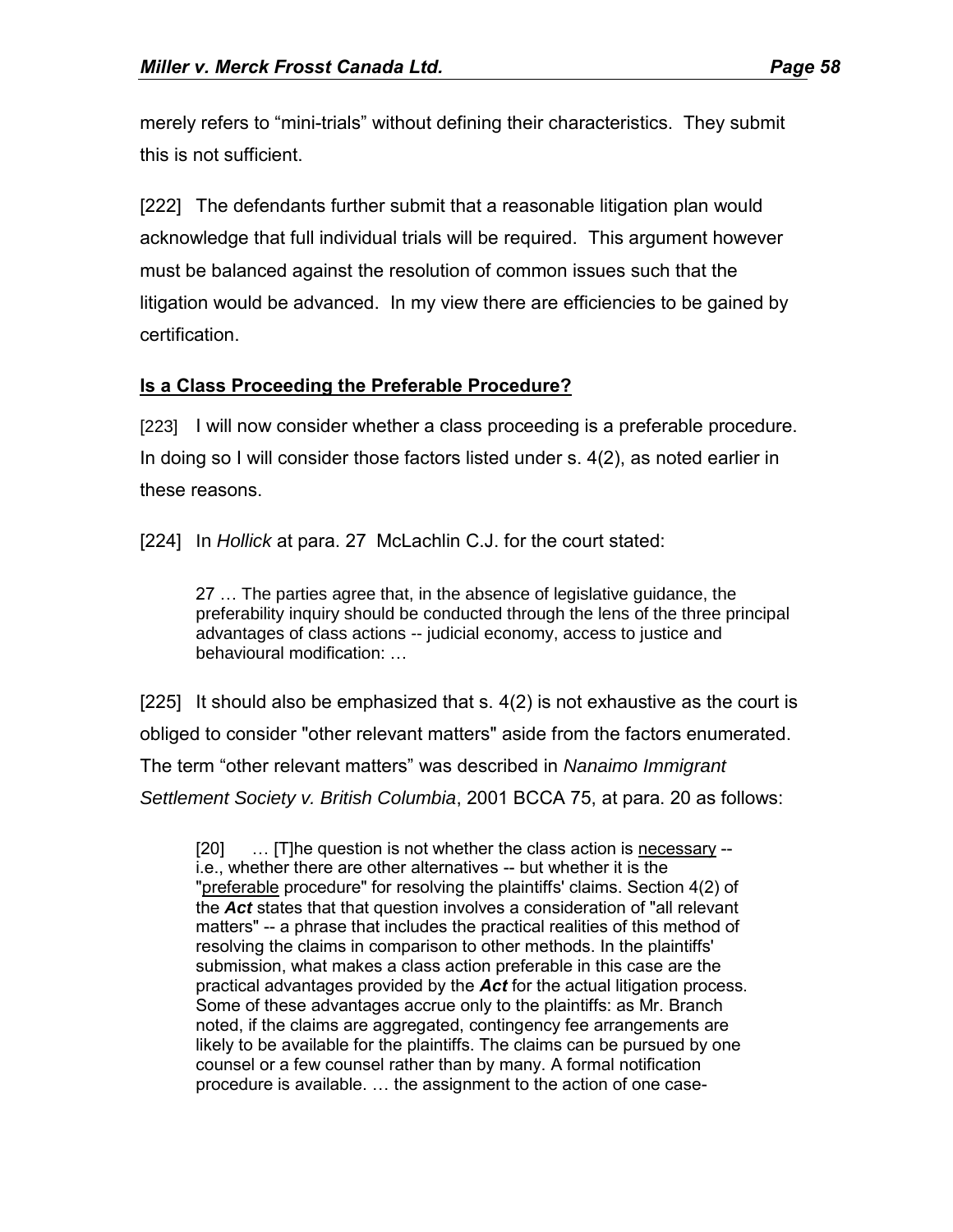management judge, and the attendant elimination of lengthy Chambers proceedings before different judges. …

[226] The plaintiffs say that the three objectives of class action legislation would be achieved by the certification of this case: judicial economy is advanced by avoiding the need for multiple proceedings, in this case potentially 55 or more; access to justice is enhanced by enabling the fixed costs of this litigation to be shared among class members, and behaviour modification is advanced by way of a tort claim to encourage product safety.

[227] Throughout his submissions, the plaintiff cites a number of case authorities to show that the vast majority of medical products class actions brought in Canada have been certified. He submits that this reflects a strong judicial consensus that certification is the best way to manage this type of litigation. Given each case must rest on its own I fail to see how such a submission is of assistance.

[228] The defendants submit the preferable procedure in this case is a form of collective case management, which they allege would better serve the aims of access to justice and judicial economy than a class proceeding. They submit that class proceedings are not generally a quick or prompt means to adjudicate the claims of class members. Instead they suggest a model based on US multidistrict litigation regarding product liability cases.

[229] They suggest under that model the use of case management conferences, the managing of discovery orders, a single list of documents, a single examination for discovery of each defendant made available to each plaintiff, individual discovery of the plaintiffs and trials of individual plaintiffs.

[230] The proposed manner of proceeding suggested by the defendants is very general and is likely to be fraught with delays and interim motions. It appears to be an attempt to design a management structure in place of class proceeding legislation. There is no assurance that it would be, as suggested by the defendants, more efficient and proceed through the court system more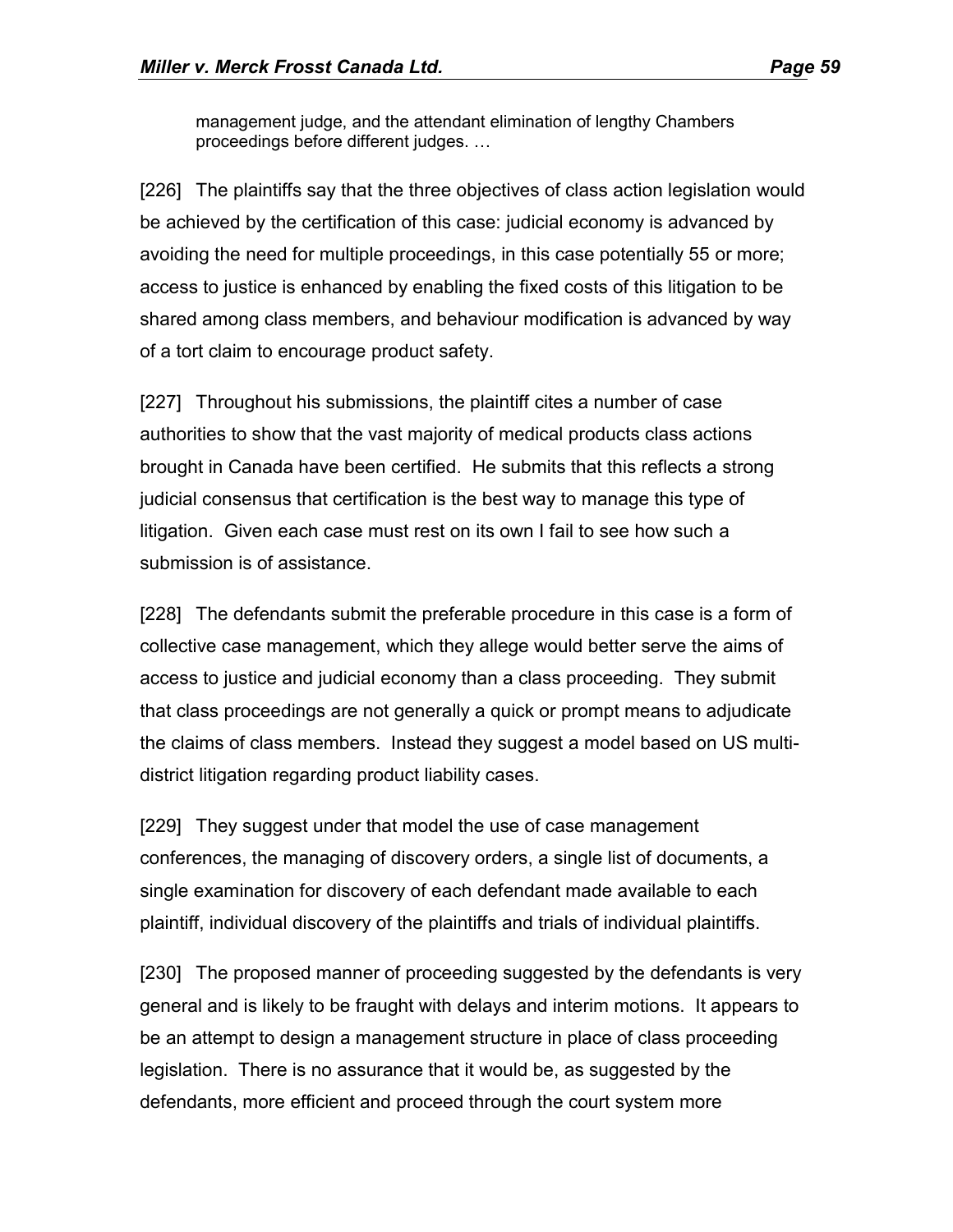expeditiously. Indeed, the 170 pages of submissions of counsel and the over 130 authorities included by the parties in their certification briefs along with binders of reports and documents do not bode well for expeditious resolution of these proceedings whether by case management or class action although the latter at least provides a structure and tools more likely to achieve the goals referred to by the defendants.

[231] The advantages of a class proceeding in my view outweigh the proposal of the defendants particularly where general causation and whether there has been a breach of the duty of care will require complex scientific and expert evidence likely beyond the means of individual plaintiffs against a well funded adversary.

[232] Class proceedings are case managed and the *CPA* provides the tools to address the reason class actions exist. As stated in *Hollick* at para 15:

15 … class actions provide three important advantages over a multiplicity of individual suits. First, by aggregating similar individual actions, class actions serve judicial economy by avoiding unnecessary duplication in fact-finding and legal analysis. Second, by distributing fixed litigation costs amongst a large number of class members, class actions improve access to justice by making economical the prosecution of claims that any one class member would find too costly to prosecute on his or her own. Third, class actions serve efficiency and justice by ensuring that actual and potential wrongdoers modify their behaviour to take full account of the harm they are causing, or might cause, to the public. …

[233] It is clear that the common issues of causation and negligence are complex and will require extensive expert and scientific evidence. Resolution of those issues would materially advance the litigation as they are fundamental issues to each putative plaintiff's claim. They will avoid "duplication of factfinding or legal analysis" (*Western Canadian Shopping Centres Inc.* at para. 39).

[234] I conclude that a class action is the preferable procedure with which to resolve the claims.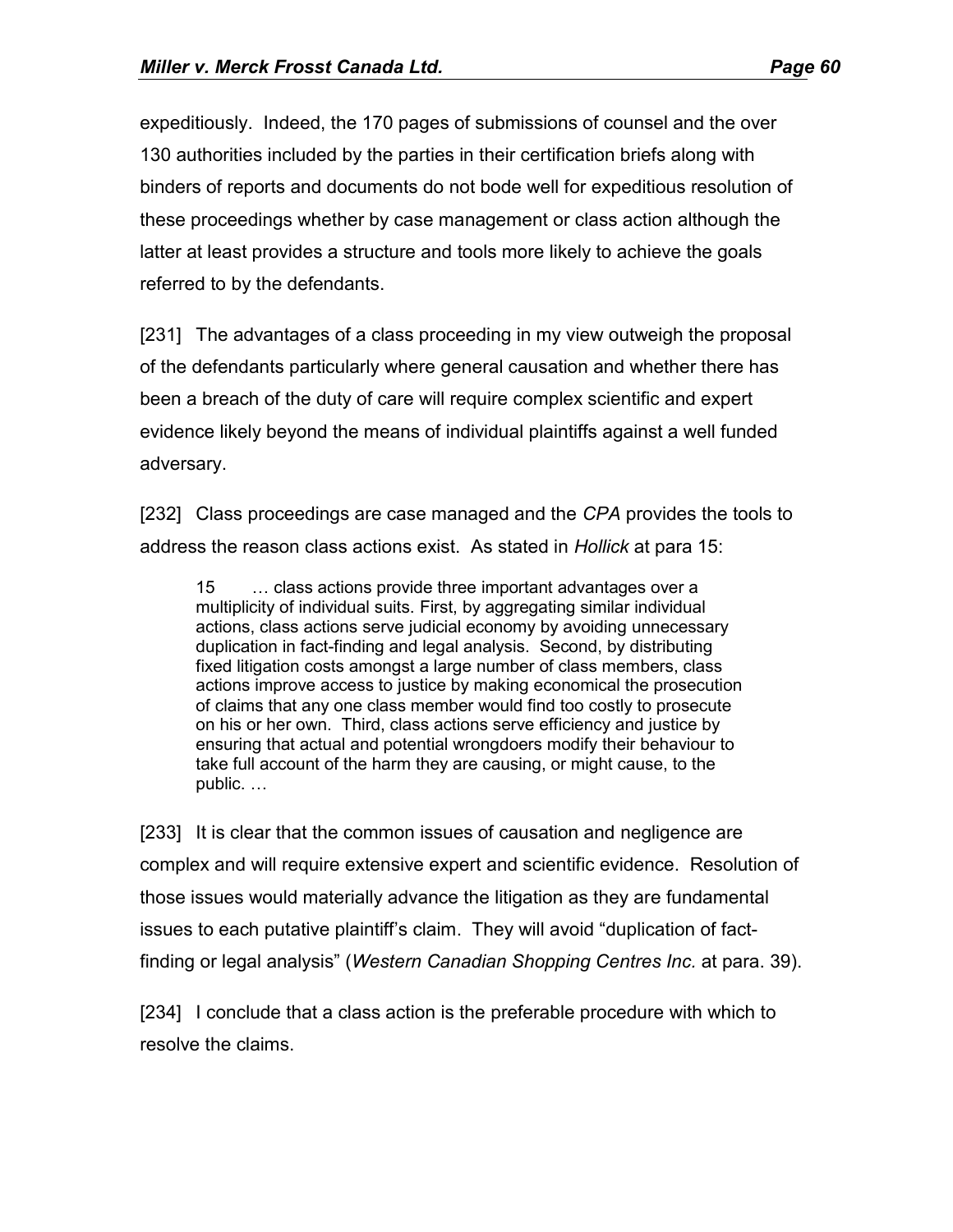## **Conclusion**

[235] Certification is dependent upon the plaintiff filing an affidavit of the lawyer setting out the information respecting potential class members in contact with plaintiff counsel's firm.

[236] With respect to the litigation plan in my view the proposed plan in so far as it addresses expert reports is insufficient. I invite counsel to provide submissions on what arrangements are being made respecting expert reports and when they will be produced in order that realistic orders can be made respecting their production.

[237] Subject to these two matters being addressed the application to certify this proceeding as a class proceeding is granted with Mr. Miller as the representative plaintiff. The class definition and common issues are as noted in these reasons.

"Punnett J."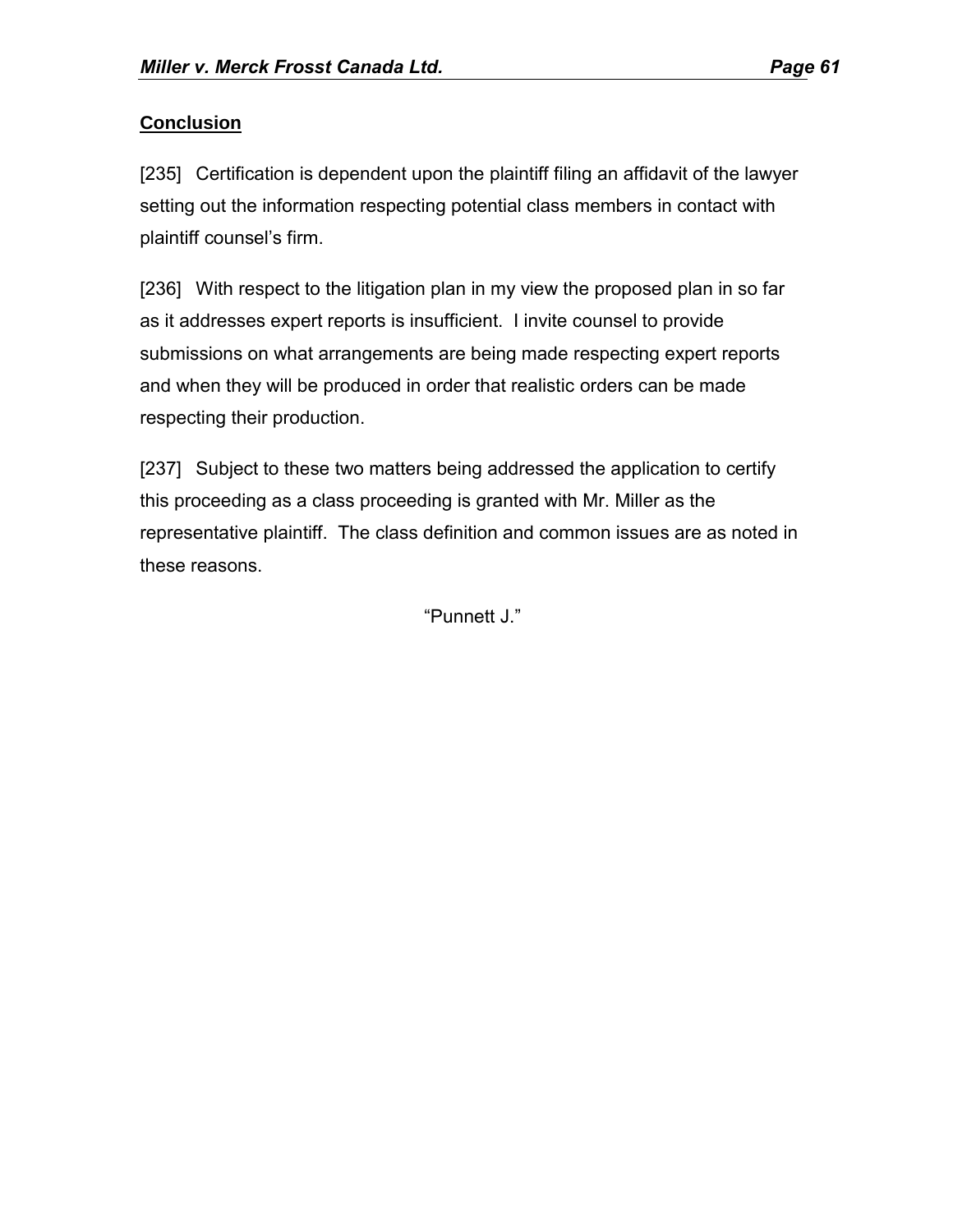# **APPENDIX A**

Court File No. S-110437 Vancouver Registry

*In the Supreme Court of British Columbia*

**Between** 

Michael Miller

**Plaintiff** 

And

Merck Frosst Canada Ltd., Merck Frosst Canada & Co. Merck & Co., Inc., Merck Sharpe & Dohme Corp.

**Defendants** 

Brought under the *Class Proceedings Act,* R.S.B.C. 1996, c.50

# **LITIGATION PLAN**

# **I. NOTICE OF CERTIFICATION**

1. If certification is granted, notice will issue pursuant to section 19 of the *Class Proceedings Act.*

2. Class counsel will post the notice of certification on its website www.kleinlyons.com and send a copy of the notice to every class member who has provided an address to class counsel for that purpose.

3. Notice of certification may also be published in appropriate newspapers to be agreed to by the parties or settled by the court.

4. A hearing will be held within 30 days of the issuance of the certification order to settle the terms and manner of notice. The form, content, manner and terms of the notice will be approved by the court.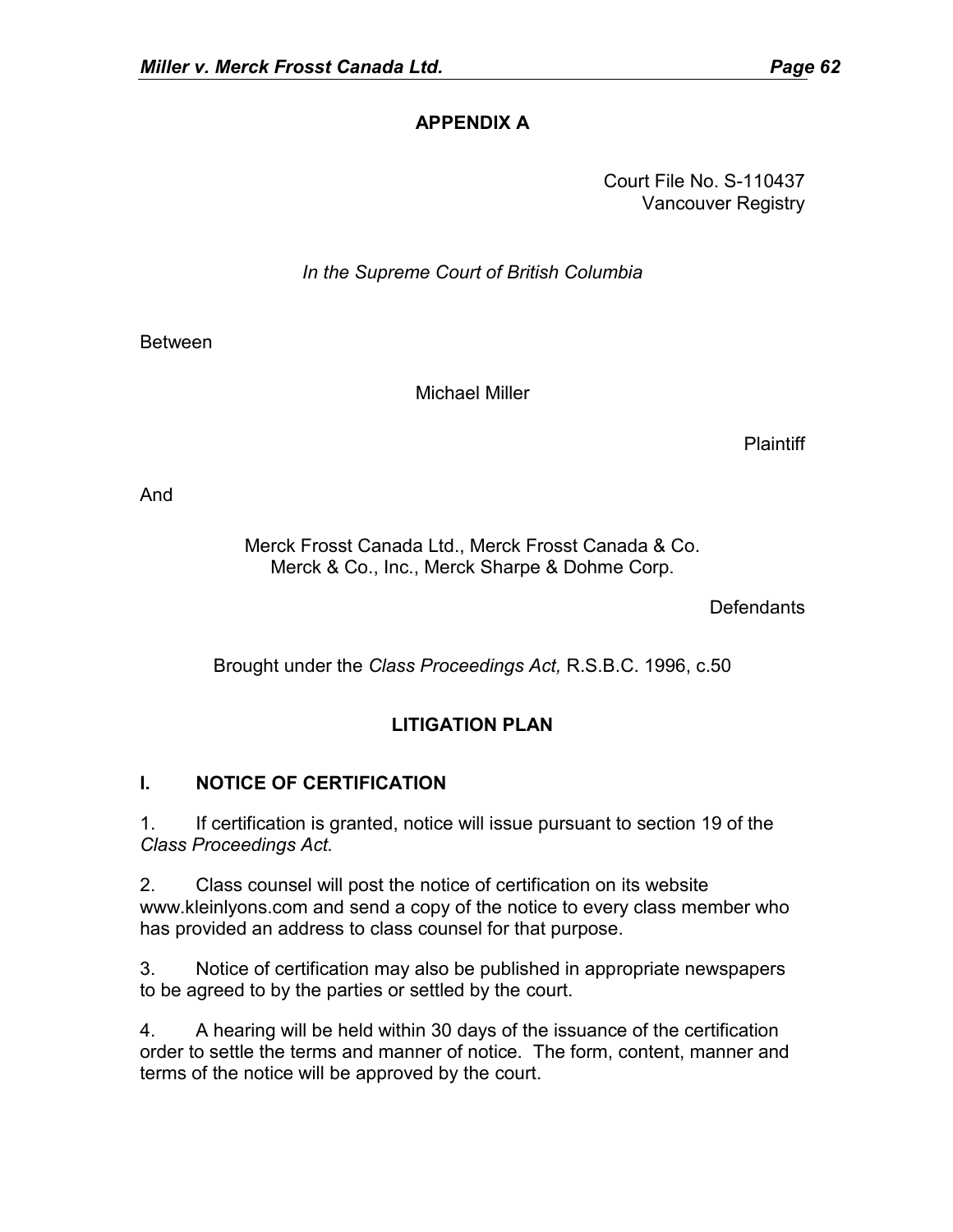5. The plaintiff will ask the court for an order that the defendants pay the costs of notice described in paragraph 2 and paragraph 3 pursuant to section 24 of the *Class Proceedings Act.*

6. The court will be asked approve an opt-in form for class members not residing in British Columbia wishing to participate in the class proceeding and an opt-out form for class members residing in British Columbia who do not wish to participate in the class proceeding. The court will be asked to set a date by when the opt-in and opt-out forms are to be delivered to class counsel.

### **II. DOCUMENTARY PRODUCTION**

7. To assist the parties and the court in efficiently managing the production of documents, the parties will exchange documents in accordance with protocols established in the July 1, 2006 Practice Direction -- Re: Electronic Evidence.

#### **III. EXAMINATIONS FOR DISCOVERY**

8. The parties shall make themselves available for examination for discovery within 180 days of the issuance of the certification order or on such dates as may be agreed by the parties.

9. The plaintiff anticipates that given the nature of the matters at issue in the class proceeding it is not reasonably practical to complete the examination for discovery of each party in less than seven hours. The court will be asked to specify the duration of each examination for discovery pursuant to Rule 7-2(2) of the *Supreme Court Civil Rules.*

10. The plaintiff may ask the court for an order allowing them to examine multiple representatives of the defendants, if necessary.

# **IV. EXAMINATION OF NON-PARTIES**

11. Any party wishing to examine a non-party shall comply with the *Class Proceedings Act* and the *Supreme Court Civil Rules.*

#### **V. EXPERT OPINIONS**

12. Expert opinions shall be delivered to each party pursuant to Rule 11-6 of the *Supreme Court Civil Rules.*

# **VI. REFINEMENT OF THE COMMON ISSUES**

13. Following certification, examinations for discovery and the exchange of expert opinions and before the trial of the common issues, the plaintiff may ask the court for an order to amend or further refine the common issues, if required.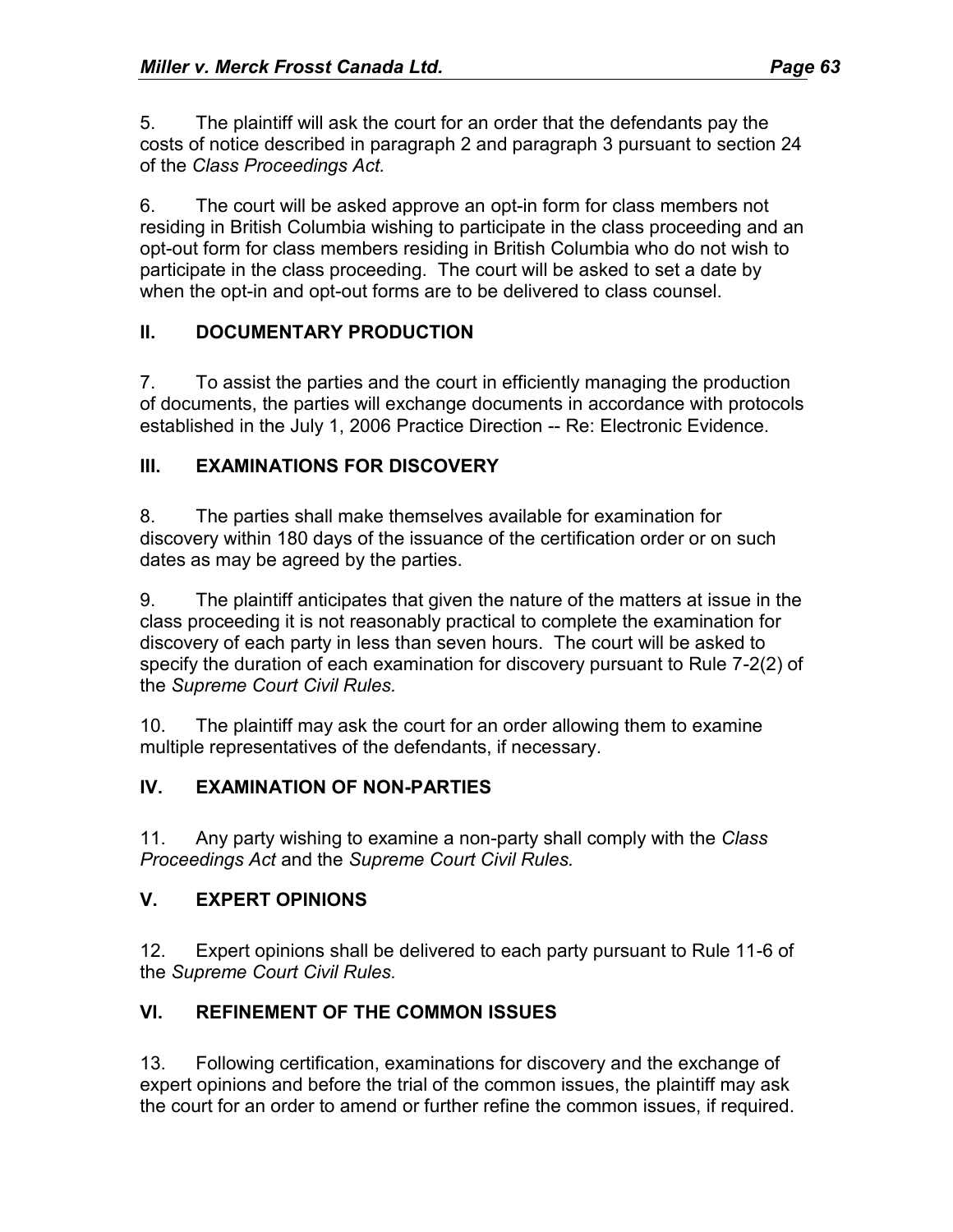#### **VII. DISPUTE RESOLUTION**

14. The plaintiff is willing to participate in mediation or non-binding alternative dispute resolution efforts if the defendants are prepared to do so.

#### **VIII. READINESS FOR TRIAL**

15. At least 28 days before the trial date the parties arrange a trial management conference.

16. Within 28 days before trial, the parties will file a trial certificate.

# **IX. DETERMINATION OF THE COMMON ISSUES AT TRIAL**

17. The class will be informed of the results of the common issues trial by publication of notice pursuant to section 20 of the *Class Proceedings Act.*

18. If the defendants are wholly successful on the common issues then, subject to any appeals, the litigation shall be at a close.

19. If the plaintiff is wholly or partially successful on the common issues then it is anticipated that further proceedings, as described in Part X below, will be needed to resolve any outstanding individual issues.

# **X. INDIVIDUAL ISSUES DETERMINATION**

20. If any or all of the common issues are resolved in favour of the class, the plaintiff proposes that a case management hearing be held as soon as possible following judgment. At that hearing, both parties will be at liberty to make submissions regarding the methodology for resolving the remaining issues. Potential methods include references, mini-trials, mediation, arbitration or other means approved by the court pursuant to section 27 of the *Class Proceedings Act.* At this time, the plaintiffs intend to propose a method of resolving outstanding individual issues as set out below.

21. The court will be asked to specify procedures and deadlines by which class members shall identify themselves as claimants wishing to make claims for individual compensation.

22. The plaintiff anticipates that given the nature of the injuries suffered by class members, adjudication of the claims would best be resolved through minitrials with expert reports and discovery and guided by the *Supreme Court Civil Rules* for trial procedure to determine the issues of individual causation and damages.